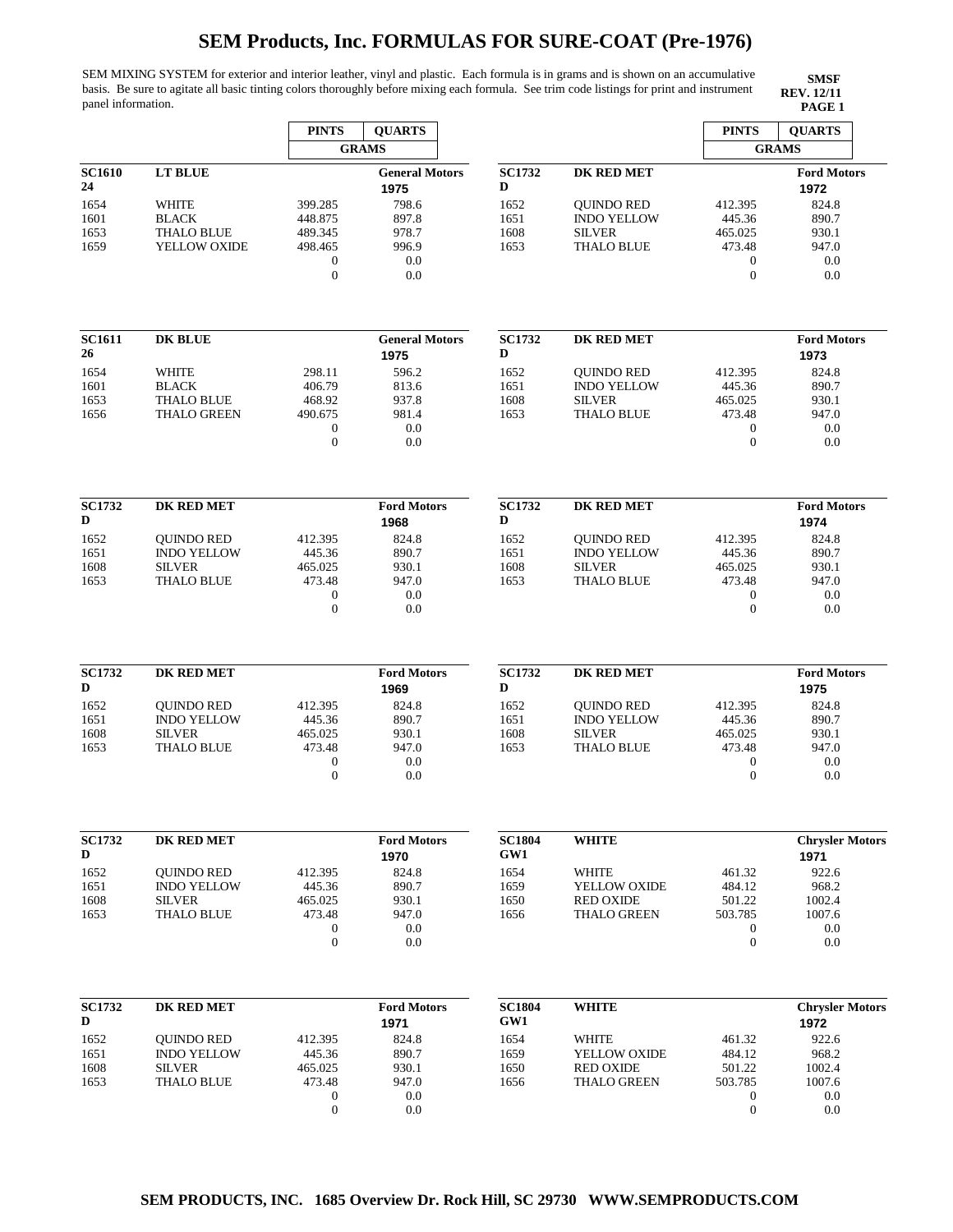SEM MIXING SYSTEM for exterior and interior leather, vinyl and plastic. Each formula is in grams and is shown on an accumulative basis. Be sure to agitate all basic tinting colors thoroughly before mixing each formula. See trim code listings for print and instrument panel information. **PAGE 2**

|                      |                                       | <b>PINTS</b>                     | <b>QUARTS</b>                  |                     |                    | <b>PINTS</b>                         | <b>QUARTS</b>                 |
|----------------------|---------------------------------------|----------------------------------|--------------------------------|---------------------|--------------------|--------------------------------------|-------------------------------|
|                      |                                       |                                  | <b>GRAMS</b>                   |                     |                    |                                      | <b>GRAMS</b>                  |
| <b>SC1804</b><br>GW1 | <b>WHITE</b>                          |                                  | <b>Chrysler Motors</b><br>1973 | <b>SC2600</b><br>11 | <b>WHITE</b>       |                                      | <b>General Motors</b><br>1974 |
| 1654                 | <b>WHITE</b>                          | 461.32                           | 922.6                          | 1654                | <b>WHITE</b>       | 489.345                              | 978.7                         |
| 1659                 | YELLOW OXIDE                          | 484.12                           | 968.2                          | 1659                | YELLOW OXIDE       | 502.455                              | 1004.9                        |
| 1650                 | <b>RED OXIDE</b>                      | 501.22                           | 1002.4                         | 1650                | <b>RED OXIDE</b>   | 505.02                               | 1010.0                        |
| 1656                 | <b>THALO GREEN</b>                    | 503.785<br>$\mathbf{0}$          | 1007.6<br>0.0                  | 1653                | <b>THALO BLUE</b>  | 505.495<br>$\mathbf{0}$              | 1011.0<br>0.0                 |
|                      |                                       | $\boldsymbol{0}$                 | 0.0                            |                     |                    | $\boldsymbol{0}$                     | 0.0                           |
| <b>SC1804</b>        | <b>WHITE</b>                          |                                  | <b>Chrysler Motors</b>         | <b>SC2600</b>       | <b>WHITE</b>       |                                      | <b>General Motors</b>         |
| GW1                  |                                       |                                  | 1974                           | 11                  |                    |                                      | 1975                          |
| 1654                 | <b>WHITE</b>                          | 461.32                           | 922.6                          | 1654                | <b>WHITE</b>       | 489.345                              | 978.7                         |
| 1659                 | YELLOW OXIDE                          | 484.12                           | 968.2                          | 1659                | YELLOW OXIDE       | 502.455                              | 1004.9                        |
| 1650                 | <b>RED OXIDE</b>                      | 501.22                           | 1002.4                         | 1650                | <b>RED OXIDE</b>   | 505.02                               | 1010.0                        |
| 1656                 | <b>THALO GREEN</b>                    | 503.785<br>$\boldsymbol{0}$      | 1007.6<br>0.0                  | 1653                | <b>THALO BLUE</b>  | 505.495<br>$\mathbf{0}$              | 1011.0<br>0.0                 |
|                      |                                       | $\mathbf{0}$                     | 0.0                            |                     |                    | $\theta$                             | 0.0                           |
| <b>SC1804</b>        | <b>WHITE</b>                          |                                  | <b>Chrysler Motors</b>         | <b>SC4487</b>       | <b>LIGHT GREEN</b> |                                      | <b>Ford Motors</b>            |
| GW1                  |                                       |                                  | 1975                           |                     |                    |                                      | 1955                          |
| 1654                 | <b>WHITE</b>                          | 461.32                           | 922.6                          | 1654                | <b>WHITE</b>       | 426.645                              | 853.3                         |
| 1659                 | YELLOW OXIDE                          | 484.12                           | 968.2                          | 1659                | YELLOW OXIDE       | 462.84                               | 925.7                         |
| 1650                 | <b>RED OXIDE</b>                      | 501.22                           | 1002.4                         | 1656                | <b>THALO GREEN</b> | 499.035                              | 998.1                         |
| 1656                 | <b>THALO GREEN</b>                    | 503.785                          | 1007.6                         | 1653                | <b>THALO BLUE</b>  | 501.315                              | 1002.6                        |
|                      |                                       | $\mathbf{0}$                     | 0.0                            |                     |                    | $\boldsymbol{0}$                     | 0.0                           |
|                      |                                       | $\overline{0}$                   | 0.0                            |                     |                    | $\mathbf{0}$                         | 0.0                           |
| <b>SC2600</b>        | <b>WHITE</b>                          |                                  | <b>General Motors</b>          | <b>SC4488</b>       | <b>RED</b>         |                                      | <b>Ford Motors</b>            |
| 11                   |                                       |                                  | 1971                           |                     |                    |                                      | 1955                          |
| 1654                 | WHITE                                 | 489.345                          | 978.7                          | 1652                | <b>QUINDO RED</b>  | 433.295                              | 866.6                         |
| 1659                 | YELLOW OXIDE                          | 502.455                          | 1004.9                         | 1651                | <b>INDO YELLOW</b> | 470.44                               | 940.9                         |
| 1650<br>1653         | <b>RED OXIDE</b><br><b>THALO BLUE</b> | 505.02<br>505.495                | 1010.0<br>1011.0               | 1654                | <b>WHITE</b>       | 473.86<br>$\mathbf{0}$               | 947.7<br>0.0                  |
|                      |                                       | $\mathbf{0}$                     | 0.0                            |                     |                    | $\boldsymbol{0}$                     | 0.0                           |
|                      |                                       | $\mathbf{0}$                     | 0.0                            |                     |                    | $\mathbf{0}$                         | 0.0                           |
| <b>SC2600</b>        | <b>WHITE</b>                          |                                  | <b>General Motors</b>          | <b>SC4489</b>       | <b>DARK GREEN</b>  |                                      | <b>Ford Motors</b>            |
| 11                   |                                       |                                  | 1972                           |                     |                    |                                      | 1955                          |
| 1654                 | <b>WHITE</b>                          | 489.345                          | 978.7                          | 1656                | <b>THALO GREEN</b> | 303.81                               | 607.6                         |
| 1659                 | YELLOW OXIDE                          | 502.455                          | 1004.9                         | 1654                | WHITE              | 392.73                               | 785.5                         |
| 1650                 | <b>RED OXIDE</b>                      | 505.02                           | 1010.0                         | 1653                | <b>THALO BLUE</b>  | 434.72                               | 869.4                         |
| 1653                 | <b>THALO BLUE</b>                     | 505.495                          | 1011.0                         | 1601                | <b>BLACK</b>       | 476.14                               | 952.3                         |
|                      |                                       | $\mathbf{0}$<br>$\boldsymbol{0}$ | 0.0<br>0.0                     |                     |                    | $\boldsymbol{0}$<br>$\boldsymbol{0}$ | 0.0<br>0.0                    |
| <b>SC2600</b>        | <b>WHITE</b>                          |                                  | <b>General Motors</b>          | <b>SC4490</b>       | <b>WHITE</b>       |                                      | <b>Ford Motors</b>            |
| 11                   |                                       |                                  | 1973                           |                     |                    |                                      | 1955                          |
| 1654                 | WHITE                                 | 489.345                          | 978.7                          | 1654                | <b>WHITE</b>       | 492.955                              | 985.9                         |
| 1659                 | YELLOW OXIDE                          | 502.455                          | 1004.9                         | 1659                | YELLOW OXIDE       | 505.305                              | 1010.6                        |
| 1650                 | <b>RED OXIDE</b><br><b>THALO BLUE</b> | 505.02<br>505.495                | 1010.0<br>1011.0               | 1601                | <b>BLACK</b>       | 505.685                              | 1011.4                        |
| 1653                 |                                       | $\boldsymbol{0}$                 | 0.0                            |                     |                    | 0<br>$\boldsymbol{0}$                | 0.0<br>0.0                    |
|                      |                                       | $\boldsymbol{0}$                 | 0.0                            |                     |                    | $\boldsymbol{0}$                     | 0.0                           |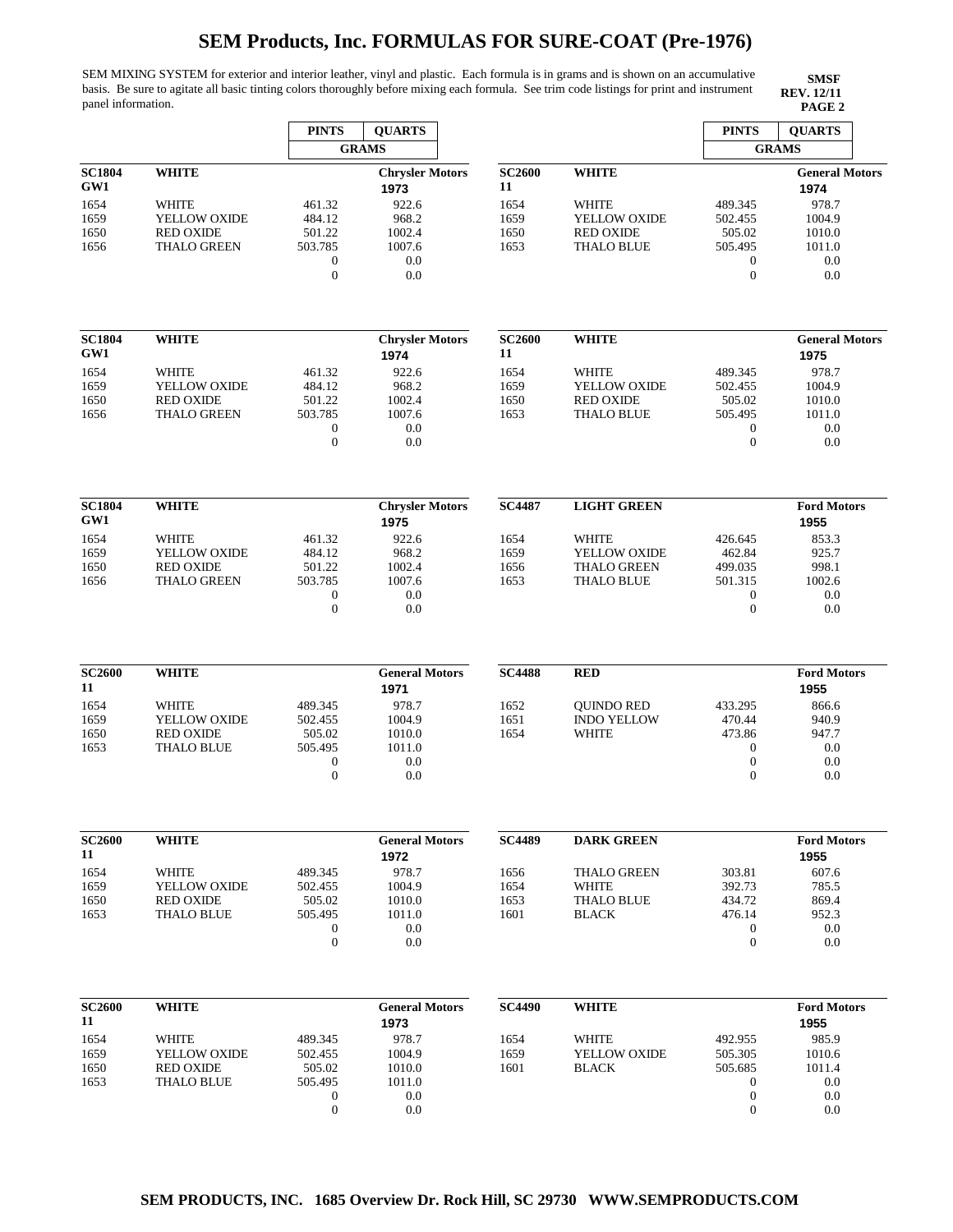SEM MIXING SYSTEM for exterior and interior leather, vinyl and plastic. Each formula is in grams and is shown on an accumulative basis. Be sure to agitate all basic tinting colors thoroughly before mixing each formula. See trim code listings for print and instrument panel information. **PAGE 3**

|               |                                  | <b>PINTS</b>                     | <b>QUARTS</b>              |               |                                         | <b>PINTS</b>                   | <b>QUARTS</b>              |
|---------------|----------------------------------|----------------------------------|----------------------------|---------------|-----------------------------------------|--------------------------------|----------------------------|
|               |                                  |                                  | <b>GRAMS</b>               |               |                                         |                                | <b>GRAMS</b>               |
| <b>SC4491</b> | <b>LIGHT BLUE</b>                |                                  | <b>Ford Motors</b><br>1956 | <b>SC4536</b> | <b>LT RED MET</b>                       |                                | <b>Ford Motors</b><br>1957 |
| 1654          | WHITE                            | 210.33                           | 420.7                      | 1650          | <b>RED OXIDE</b>                        | 295.64                         | 591.3                      |
| 1653          | <b>THALO BLUE</b>                | 347.89                           | 695.8                      | 1608          | <b>SILVER</b>                           | 465.975                        | 932.0                      |
| 1656          | <b>THALO GREEN</b>               | 450.87                           | 901.7                      | 1659          | YELLOW OXIDE                            | 470.725                        | 941.5                      |
| 1651          | <b>INDO YELLOW</b>               | 484.215<br>$\boldsymbol{0}$      | 968.4<br>0.0               | 1653          | <b>THALO BLUE</b>                       | 473.1<br>$\mathbf{0}$          | 946.2<br>0.0               |
|               |                                  | $\boldsymbol{0}$                 | 0.0                        |               |                                         | $\overline{0}$                 | 0.0                        |
| <b>SC4492</b> | <b>LIGHT GREEN</b>               |                                  | <b>Ford Motors</b>         | <b>SC4537</b> | <b>LT GREEN</b>                         |                                | <b>Ford Motors</b>         |
|               |                                  |                                  | 1956                       |               |                                         |                                | 1957                       |
| 1654          | <b>WHITE</b>                     | 297.73                           | 595.5                      | 1659          | YELLOW OXIDE                            | 262.865                        | 525.7                      |
| 1651          | <b>INDO YELLOW</b>               | 433.105                          | 866.2                      | 1654          | <b>WHITE</b>                            | 456.95                         | 913.9                      |
| 1656          | <b>THALO GREEN</b>               | 472.34                           | 944.7                      | 1653          | <b>THALO BLUE</b>                       | 482.695                        | 965.4                      |
| 1601          | <b>BLACK</b>                     | 491.245                          | 982.5                      | 1601          | <b>BLACK</b>                            | 488.11                         | 976.2                      |
|               |                                  | $\boldsymbol{0}$<br>$\mathbf{0}$ | 0.0<br>0.0                 |               |                                         | $\mathbf{0}$<br>$\overline{0}$ | 0.0<br>0.0                 |
| <b>SC4493</b> | <b>BROWN</b>                     |                                  | <b>Ford Motors</b>         | <b>SC4538</b> | <b>DARK GREEN</b>                       |                                | <b>Ford Motors</b>         |
|               |                                  |                                  | 1956                       |               |                                         |                                | 1957                       |
| 1650          | <b>RED OXIDE</b>                 | 249.185                          | 498.4                      | 1654          | <b>WHITE</b>                            | 239.305                        | 478.6                      |
| 1659          | YELLOW OXIDE                     | 428.07                           | 856.1                      | 1651          | <b>INDO YELLOW</b>                      | 385.51                         | 771.0                      |
| 1654          | WHITE                            | 458.09                           | 916.2                      | 1653          | <b>THALO BLUE</b>                       | 456.38                         | 912.8                      |
| 1601          | <b>BLACK</b>                     | 476.615                          | 953.2                      | 1601          | <b>BLACK</b>                            | 486.495                        | 973.0                      |
|               |                                  | $\boldsymbol{0}$                 | 0.0                        |               |                                         | $\mathbf{0}$                   | 0.0                        |
|               |                                  | $\mathbf{0}$                     | 0.0                        |               |                                         | $\overline{0}$                 | 0.0                        |
| <b>SC4494</b> | <b>RED</b>                       |                                  | <b>Ford Motors</b>         | <b>SC4539</b> | <b>LT BLUE</b>                          |                                | <b>Ford Motors</b>         |
|               |                                  |                                  | 1956                       |               |                                         |                                | 1957                       |
| 1652          | <b>QUINDO RED</b>                | 223.155                          | 446.3                      | 1654          | WHITE                                   | 390.07                         | 780.1                      |
| 1651          | <b>INDO YELLOW</b>               | 310.84                           | 621.7                      | 1672          | LOW LUSTER CLEAR                        | 450.87                         | 901.7                      |
| 1650          | <b>RED OXIDE</b><br>WHITE        | 371.45<br>428.83                 | 742.9<br>857.7             | 1653<br>1601  | <b>THALO BLUE</b><br><b>BLACK</b>       | 471.58                         | 943.2<br>978.1             |
| 1654<br>1672  | LOW LUSTER CLEAR                 | 476.615                          | 953.2                      | 1659          | YELLOW OXIDE                            | 489.06<br>498.56               | 997.1                      |
|               |                                  | $\mathbf{0}$                     | 0.0                        |               |                                         | $\theta$                       | 0.0                        |
| <b>SC4495</b> | <b>RED</b>                       |                                  | <b>Ford Motors</b>         | <b>SC4540</b> | <b>DK BLUE</b>                          |                                | <b>Ford Motors</b>         |
|               |                                  |                                  | 1957                       |               |                                         |                                | 1957                       |
| 1652          | <b>QUINDO RED</b>                | 264.955                          | 529.9                      | 1654          | WHITE                                   | 299.155                        | 598.3                      |
| 1650          | <b>RED OXIDE</b>                 | 339.72                           | 679.4                      | 1653          | <b>THALO BLUE</b>                       | 397.195                        | 794.4                      |
| 1659          | YELLOW OXIDE                     | 413.63                           | 827.3                      | 1601          | <b>BLACK</b>                            | 476.14                         | 952.3                      |
| 1672          | <b>LOW LUSTER CLEAR</b>          | 471.485                          | 943.0                      | 1656          | <b>THALO GREEN</b>                      | 490.58                         | 981.2                      |
| 1654          | <b>WHITE</b>                     | 474.525                          | 949.1                      |               |                                         | $\boldsymbol{0}$               | 0.0                        |
|               |                                  | $\boldsymbol{0}$                 | 0.0                        |               |                                         | $\mathbf{0}$                   | 0.0                        |
| <b>SC4535</b> | <b>WHITE</b>                     |                                  | <b>Ford Motors</b>         | <b>SC4634</b> | <b>YELLOW</b>                           |                                | <b>Ford Motors</b>         |
|               |                                  |                                  | 1957                       |               |                                         |                                | 1955                       |
| 1654          | WHITE                            | 445.455                          | 890.9                      | 1654          | WHITE                                   | 319.105                        | 638.2                      |
| 1659          | YELLOW OXIDE                     | 494                              | 988.0                      | 1651          | <b>INDO YELLOW</b>                      | 489.345                        | 978.7                      |
| 1601<br>1650  | <b>BLACK</b><br><b>RED OXIDE</b> | 499.415<br>502.835               | 998.8<br>1005.7            | 1656<br>1653  | <b>THALO GREEN</b><br><b>THALO BLUE</b> | 491.435<br>492.86              | 982.9<br>985.7             |
|               |                                  | 0                                | 0.0                        |               |                                         | $\mathbf 0$                    | 0.0                        |
|               |                                  | $\boldsymbol{0}$                 | 0.0                        |               |                                         | $\mathbf{0}$                   | 0.0                        |
|               |                                  |                                  |                            |               |                                         |                                |                            |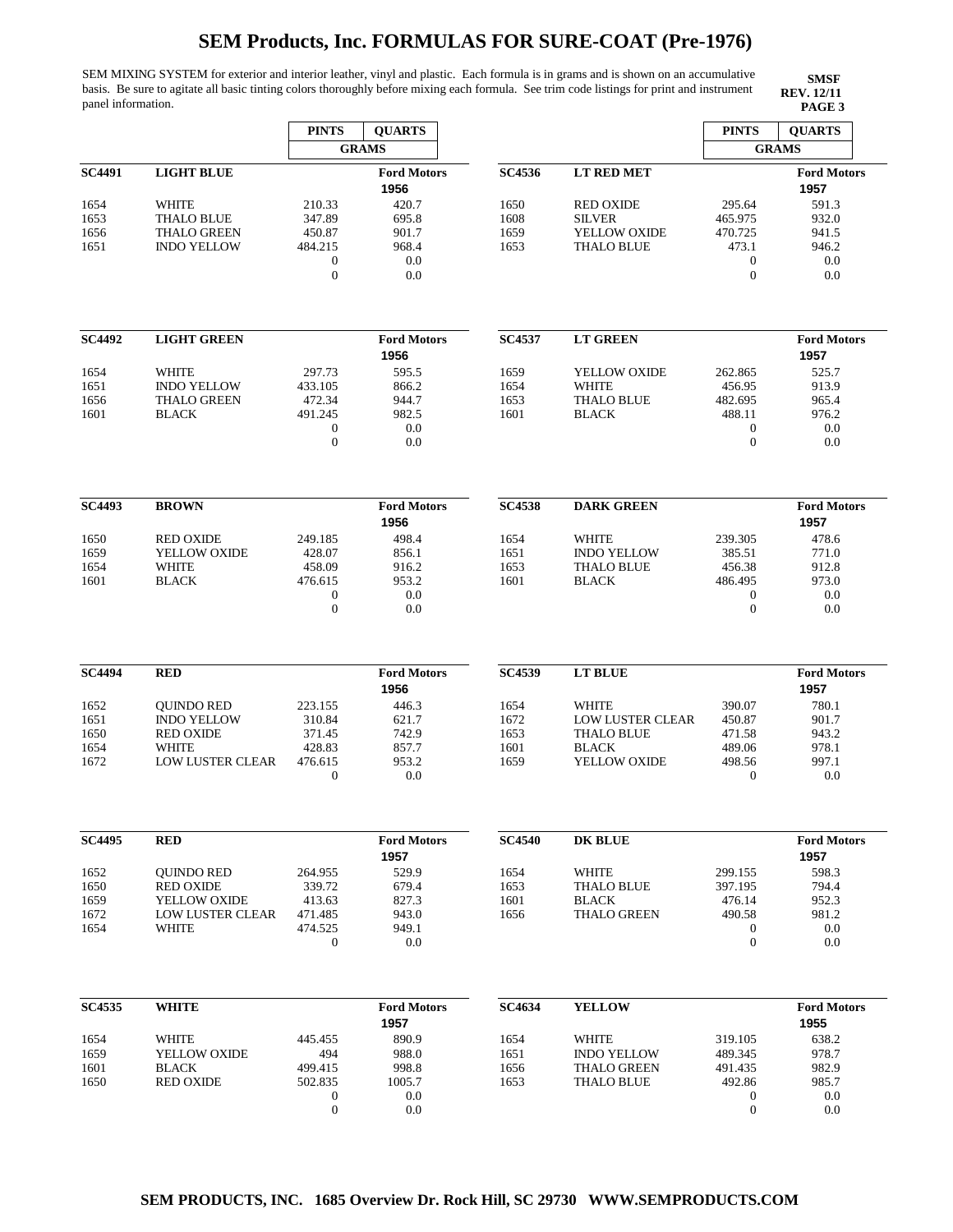SEM MIXING SYSTEM for exterior and interior leather, vinyl and plastic. Each formula is in grams and is shown on an accumulative basis. Be sure to agitate all basic tinting colors thoroughly before mixing each formula. See trim code listings for print and instrument panel information. **PAGE 4**

|                                                 |                                                                                     | <b>PINTS</b><br><b>QUARTS</b>                                               |                                                                              |                                                        |                                                                                 | <b>PINTS</b><br><b>QUARTS</b>                                                  |                                                                              |
|-------------------------------------------------|-------------------------------------------------------------------------------------|-----------------------------------------------------------------------------|------------------------------------------------------------------------------|--------------------------------------------------------|---------------------------------------------------------------------------------|--------------------------------------------------------------------------------|------------------------------------------------------------------------------|
|                                                 |                                                                                     |                                                                             | <b>GRAMS</b>                                                                 |                                                        |                                                                                 |                                                                                | <b>GRAMS</b>                                                                 |
| SC4641<br>L-957                                 | <b>RED</b>                                                                          |                                                                             | <b>Ford Motors</b><br>1965                                                   | <b>SC4641</b><br>L-957                                 | <b>RED</b>                                                                      |                                                                                | <b>Ford Motors</b><br>1971                                                   |
| 1657<br>1651<br>1650<br>1654                    | <b>MAGENTA RED</b><br><b>INDO YELLOW</b><br><b>RED OXIDE</b><br>WHITE               | 220.78<br>345.8<br>454.1<br>472.055<br>$\boldsymbol{0}$<br>$\overline{0}$   | 441.6<br>691.6<br>908.2<br>944.1<br>0.0<br>0.0                               | 1657<br>1651<br>1650<br>1654                           | <b>MAGENTA RED</b><br><b>INDO YELLOW</b><br><b>RED OXIDE</b><br><b>WHITE</b>    | 220.78<br>345.8<br>454.1<br>472.055<br>$\overline{0}$<br>$\theta$              | 441.6<br>691.6<br>908.2<br>944.1<br>0.0<br>0.0                               |
| <b>SC4641</b><br>L-957                          | <b>RED</b>                                                                          |                                                                             | <b>Ford Motors</b><br>1966                                                   | <b>SC4641</b><br>L-957                                 | <b>RED</b>                                                                      |                                                                                | <b>Ford Motors</b><br>1972                                                   |
| 1657<br>1651<br>1650<br>1654                    | <b>MAGENTA RED</b><br><b>INDO YELLOW</b><br><b>RED OXIDE</b><br>WHITE               | 220.78<br>345.8<br>454.1<br>472.055<br>$\boldsymbol{0}$<br>$\overline{0}$   | 441.6<br>691.6<br>908.2<br>944.1<br>0.0<br>0.0                               | 1657<br>1651<br>1650<br>1654                           | <b>MAGENTA RED</b><br><b>INDO YELLOW</b><br><b>RED OXIDE</b><br>WHITE           | 220.78<br>345.8<br>454.1<br>472.055<br>$\boldsymbol{0}$<br>$\overline{0}$      | 441.6<br>691.6<br>908.2<br>944.1<br>0.0<br>0.0                               |
| <b>SC4641</b><br>L-957                          | <b>RED</b>                                                                          |                                                                             | <b>Ford Motors</b><br>1967                                                   | <b>SC4641</b><br>L-957                                 | <b>RED</b>                                                                      |                                                                                | <b>Ford Motors</b><br>1973                                                   |
| 1657<br>1651<br>1650<br>1654                    | <b>MAGENTA RED</b><br><b>INDO YELLOW</b><br><b>RED OXIDE</b><br>WHITE               | 220.78<br>345.8<br>454.1<br>472.055<br>$\boldsymbol{0}$<br>$\overline{0}$   | 441.6<br>691.6<br>908.2<br>944.1<br>0.0<br>0.0                               | 1657<br>1651<br>1650<br>1654                           | <b>MAGENTA RED</b><br><b>INDO YELLOW</b><br><b>RED OXIDE</b><br>WHITE           | 220.78<br>345.8<br>454.1<br>472.055<br>$\boldsymbol{0}$<br>$\overline{0}$      | 441.6<br>691.6<br>908.2<br>944.1<br>0.0<br>0.0                               |
| <b>SC4641</b><br>L-957                          | <b>RED</b>                                                                          |                                                                             | <b>Ford Motors</b><br>1968                                                   | <b>SC4642</b><br>L-958                                 | <b>BLACK</b>                                                                    |                                                                                | <b>Ford Motors</b><br>1965                                                   |
| 1657<br>1651<br>1650<br>1654                    | <b>MAGENTA RED</b><br><b>INDO YELLOW</b><br><b>RED OXIDE</b><br><b>WHITE</b>        | 220.78<br>345.8<br>454.1<br>472.055<br>$\boldsymbol{0}$<br>$\boldsymbol{0}$ | 441.6<br>691.6<br>908.2<br>944.1<br>0.0<br>0.0                               | 1601<br>1652<br>1653<br>1654                           | <b>BLACK</b><br><b>OUINDO RED</b><br><b>THALO BLUE</b><br><b>WHITE</b>          | 324.33<br>398.145<br>444.315<br>471.01<br>$\boldsymbol{0}$<br>$\boldsymbol{0}$ | 648.7<br>796.3<br>888.6<br>942.0<br>0.0<br>0.0                               |
| <b>SC4641</b><br>L-957                          | <b>RED</b>                                                                          |                                                                             | <b>Ford Motors</b>                                                           | <b>SC4642</b><br>L-958                                 | <b>BLACK</b>                                                                    |                                                                                | <b>Ford Motors</b>                                                           |
| 1657<br>1651<br>1650<br>1654                    | <b>MAGENTA RED</b><br><b>INDO YELLOW</b><br><b>RED OXIDE</b><br><b>WHITE</b>        | 220.78<br>345.8<br>454.1<br>472.055<br>$\boldsymbol{0}$<br>$\boldsymbol{0}$ | 1969<br>441.6<br>691.6<br>908.2<br>944.1<br>0.0<br>0.0                       | 1601<br>1652<br>1653<br>1654                           | <b>BLACK</b><br><b>QUINDO RED</b><br><b>THALO BLUE</b><br><b>WHITE</b>          | 324.33<br>398.145<br>444.315<br>471.01<br>$\boldsymbol{0}$<br>$\boldsymbol{0}$ | 1966<br>648.7<br>796.3<br>888.6<br>942.0<br>0.0<br>0.0                       |
| SC4641<br>L-957<br>1657<br>1651<br>1650<br>1654 | <b>RED</b><br><b>MAGENTA RED</b><br><b>INDO YELLOW</b><br><b>RED OXIDE</b><br>WHITE | 220.78<br>345.8<br>454.1<br>472.055<br>$\boldsymbol{0}$<br>$\mathbf{0}$     | <b>Ford Motors</b><br>1970<br>441.6<br>691.6<br>908.2<br>944.1<br>0.0<br>0.0 | <b>SC4642</b><br>L-958<br>1601<br>1652<br>1653<br>1654 | <b>BLACK</b><br><b>BLACK</b><br><b>QUINDO RED</b><br><b>THALO BLUE</b><br>WHITE | 324.33<br>398.145<br>444.315<br>471.01<br>$\overline{0}$<br>$\boldsymbol{0}$   | <b>Ford Motors</b><br>1967<br>648.7<br>796.3<br>888.6<br>942.0<br>0.0<br>0.0 |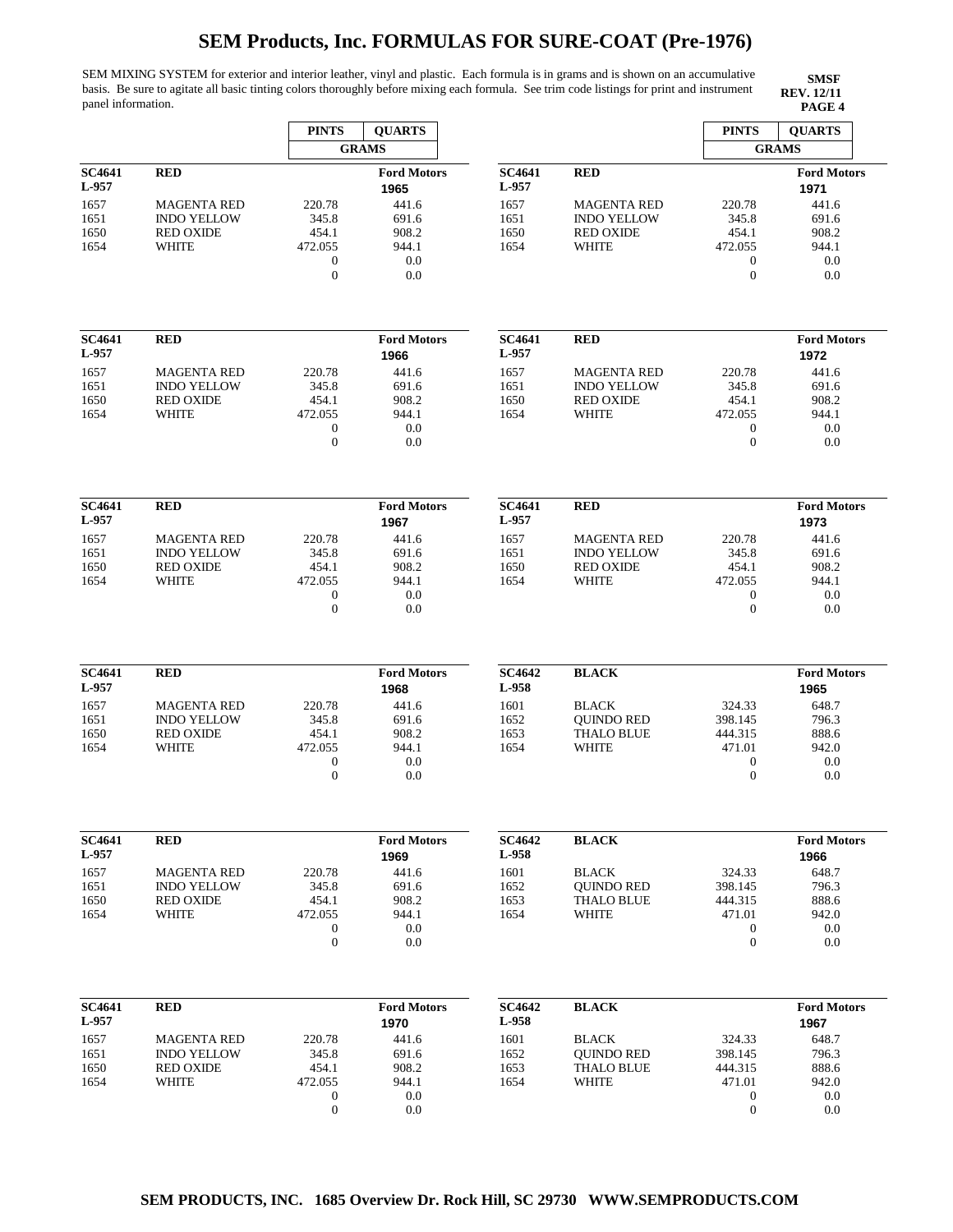SEM MIXING SYSTEM for exterior and interior leather, vinyl and plastic. Each formula is in grams and is shown on an accumulative basis. Be sure to agitate all basic tinting colors thoroughly before mixing each formula. See trim code listings for print and instrument panel information. **PAGE 5**

|                        |                                        | <b>PINTS</b>               | <b>QUARTS</b><br><b>GRAMS</b> |                         | <b>PINTS</b><br><b>GRAMS</b>       | <b>QUARTS</b>               |                            |
|------------------------|----------------------------------------|----------------------------|-------------------------------|-------------------------|------------------------------------|-----------------------------|----------------------------|
| <b>SC4642</b><br>L-958 | <b>BLACK</b>                           |                            | <b>Ford Motors</b><br>1968    | <b>SC4643</b><br>L-2095 | <b>BLUE</b>                        |                             | <b>Ford Motors</b><br>1965 |
| 1601<br>1652           | <b>BLACK</b><br><b>QUINDO RED</b>      | 324.33<br>398.145          | 648.7<br>796.3                | 1608<br>1653            | <b>SILVER</b><br><b>THALO BLUE</b> | 259.92<br>374.775           | 519.8<br>749.6             |
| 1653                   | <b>THALO BLUE</b>                      | 444.315                    | 888.6                         | 1601                    | <b>BLACK</b>                       | 426.74                      | 853.5                      |
| 1654                   | <b>WHITE</b>                           | 471.01                     | 942.0                         | 1652                    | <b>QUINDO RED</b>                  | 470.915                     | 941.8                      |
|                        |                                        | $\boldsymbol{0}$           | 0.0                           |                         |                                    | $\mathbf{0}$                | 0.0                        |
|                        |                                        | $\overline{0}$             | 0.0                           |                         |                                    | $\overline{0}$              | 0.0                        |
| <b>SC4642</b>          | <b>BLACK</b>                           |                            | <b>Ford Motors</b>            | <b>SC4643</b>           | <b>BLUE</b>                        |                             | <b>Ford Motors</b>         |
| L-958                  |                                        |                            | 1969                          | L-2095                  |                                    |                             | 1966                       |
| 1601                   | <b>BLACK</b>                           | 324.33                     | 648.7                         | 1608                    | <b>SILVER</b>                      | 259.92                      | 519.8                      |
| 1652<br>1653           | <b>OUINDO RED</b><br><b>THALO BLUE</b> | 398.145<br>444.315         | 796.3<br>888.6                | 1653<br>1601            | <b>THALO BLUE</b><br><b>BLACK</b>  | 374.775<br>426.74           | 749.6<br>853.5             |
| 1654                   | <b>WHITE</b>                           | 471.01                     | 942.0                         | 1652                    | <b>QUINDO RED</b>                  | 470.915                     | 941.8                      |
|                        |                                        | $\boldsymbol{0}$           | 0.0                           |                         |                                    | $\mathbf{0}$                | 0.0                        |
|                        |                                        | $\mathbf{0}$               | 0.0                           |                         |                                    | $\mathbf{0}$                | 0.0                        |
| <b>SC4642</b>          | <b>BLACK</b>                           |                            | <b>Ford Motors</b>            | <b>SC4643</b>           | <b>BLUE</b>                        |                             | <b>Ford Motors</b>         |
| L-958                  |                                        |                            | 1970                          | L-2095                  |                                    |                             | 1967                       |
| 1601                   | <b>BLACK</b>                           | 324.33                     | 648.7                         | 1608                    | <b>SILVER</b>                      | 259.92                      | 519.8                      |
| 1652                   | <b>OUINDO RED</b><br><b>THALO BLUE</b> | 398.145                    | 796.3<br>888.6                | 1653<br>1601            | <b>THALO BLUE</b><br><b>BLACK</b>  | 374.775                     | 749.6<br>853.5             |
| 1653<br>1654           | WHITE                                  | 444.315<br>471.01          | 942.0                         | 1652                    | <b>QUINDO RED</b>                  | 426.74<br>470.915           | 941.8                      |
|                        |                                        | $\boldsymbol{0}$           | 0.0                           |                         |                                    | $\mathbf{0}$                | 0.0                        |
|                        |                                        | $\overline{0}$             | 0.0                           |                         |                                    | $\mathbf{0}$                | 0.0                        |
| <b>SC4642</b>          | <b>BLACK</b>                           |                            | <b>Ford Motors</b>            | <b>SC4643</b>           | <b>BLUE</b>                        |                             | <b>Ford Motors</b>         |
| L-958                  |                                        |                            | 1971                          | L-2095                  |                                    |                             | 1968                       |
| 1601                   | <b>BLACK</b>                           | 324.33                     | 648.7                         | 1608                    | <b>SILVER</b>                      | 259.92                      | 519.8                      |
| 1652                   | <b>OUINDO RED</b><br><b>THALO BLUE</b> | 398.145                    | 796.3<br>888.6                | 1653<br>1601            | <b>THALO BLUE</b><br><b>BLACK</b>  | 374.775                     | 749.6<br>853.5             |
| 1653<br>1654           | <b>WHITE</b>                           | 444.315<br>471.01          | 942.0                         | 1652                    | <b>QUINDO RED</b>                  | 426.74<br>470.915           | 941.8                      |
|                        |                                        | $\boldsymbol{0}$           | 0.0                           |                         |                                    | $\boldsymbol{0}$            | 0.0                        |
|                        |                                        | $\overline{0}$             | 0.0                           |                         |                                    | $\mathbf{0}$                | 0.0                        |
| <b>SC4642</b>          | <b>BLACK</b>                           |                            | <b>Ford Motors</b>            | <b>SC4643</b>           | <b>BLUE</b>                        |                             | <b>Ford Motors</b>         |
| L-958                  |                                        |                            | 1972                          | L-2095                  |                                    |                             | 1969                       |
| 1601                   | <b>BLACK</b>                           | 324.33                     | 648.7                         | 1608                    | <b>SILVER</b>                      | 259.92                      | 519.8                      |
| 1652                   | <b>QUINDO RED</b>                      | 398.145                    | 796.3                         | 1653                    | <b>THALO BLUE</b>                  | 374.775                     | 749.6                      |
| 1653                   | <b>THALO BLUE</b>                      | 444.315                    | 888.6                         | 1601                    | <b>BLACK</b>                       | 426.74                      | 853.5                      |
| 1654                   | WHITE                                  | 471.01<br>$\boldsymbol{0}$ | 942.0<br>0.0                  | 1652                    | <b>QUINDO RED</b>                  | 470.915<br>$\boldsymbol{0}$ | 941.8<br>0.0               |
|                        |                                        | $\boldsymbol{0}$           | 0.0                           |                         |                                    | $\mathbf{0}$                | 0.0                        |
|                        |                                        |                            |                               |                         |                                    |                             |                            |
| SC4642<br>L-958        | <b>BLACK</b>                           |                            | <b>Ford Motors</b><br>1973    | <b>SC4643</b><br>L-2095 | <b>BLUE</b>                        |                             | <b>Ford Motors</b><br>1970 |
| 1601                   | <b>BLACK</b>                           | 324.33                     | 648.7                         | 1608                    | <b>SILVER</b>                      | 259.92                      | 519.8                      |
| 1652                   | <b>QUINDO RED</b>                      | 398.145                    | 796.3                         | 1653                    | <b>THALO BLUE</b>                  | 374.775                     | 749.6                      |
| 1653                   | <b>THALO BLUE</b>                      | 444.315                    | 888.6                         | 1601                    | <b>BLACK</b>                       | 426.74                      | 853.5                      |
| 1654                   | <b>WHITE</b>                           | 471.01                     | 942.0                         | 1652                    | <b>QUINDO RED</b>                  | 470.915                     | 941.8                      |
|                        |                                        | $\boldsymbol{0}$           | 0.0                           |                         |                                    | $\mathbf{0}$                | 0.0                        |
|                        |                                        | $\boldsymbol{0}$           | 0.0                           |                         |                                    | $\boldsymbol{0}$            | 0.0                        |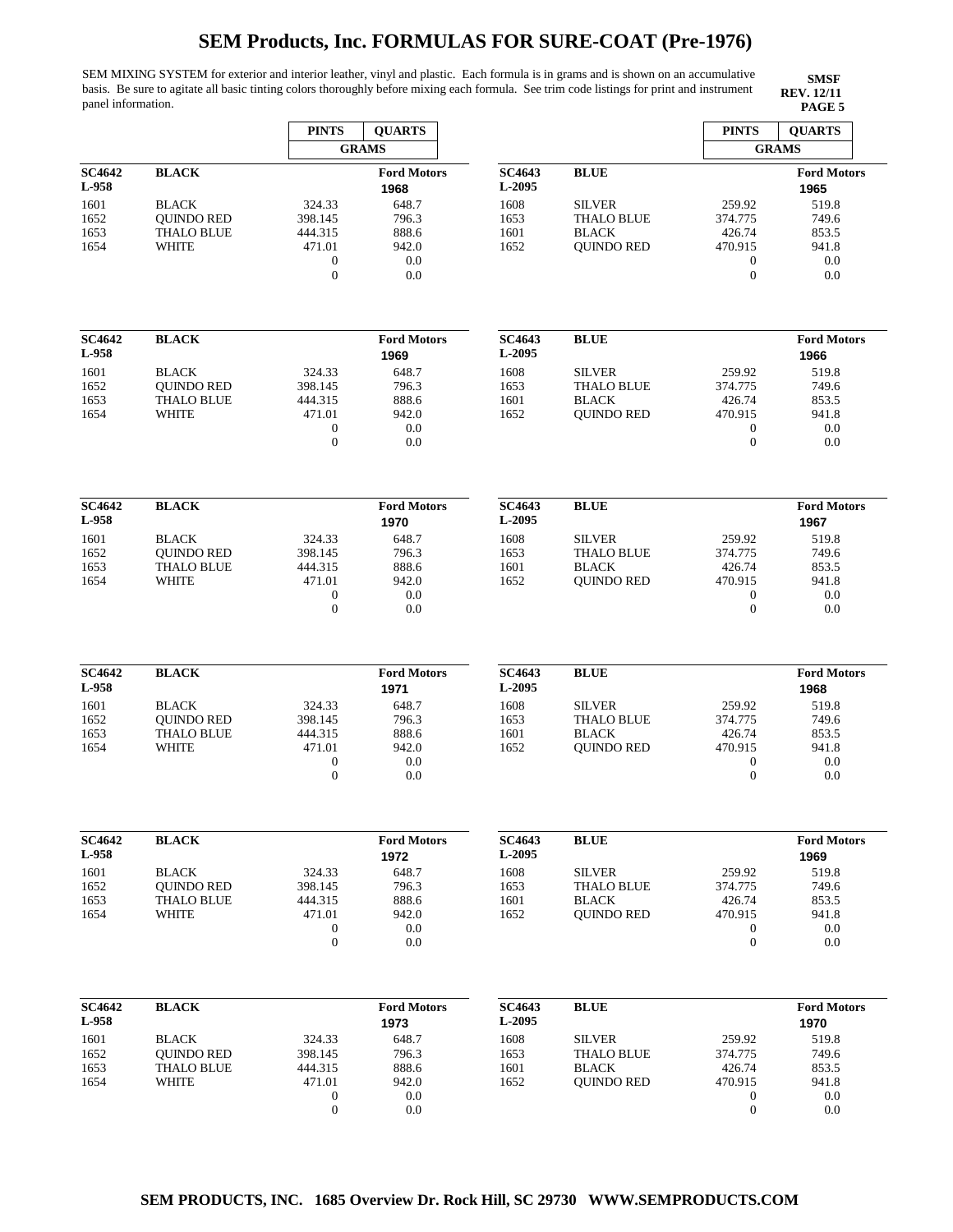SEM MIXING SYSTEM for exterior and interior leather, vinyl and plastic. Each formula is in grams and is shown on an accumulative basis. Be sure to agitate all basic tinting colors thoroughly before mixing each formula. See trim code listings for print and instrument panel information. **PAGE 6**

|                         |                                          | <b>PINTS</b>      | <b>QUARTS</b>              |                         |                                          | <b>PINTS</b>      | <b>QUARTS</b>              |
|-------------------------|------------------------------------------|-------------------|----------------------------|-------------------------|------------------------------------------|-------------------|----------------------------|
|                         |                                          |                   | <b>GRAMS</b>               |                         |                                          | <b>GRAMS</b>      |                            |
| <b>SC4643</b><br>L-2095 | <b>BLUE</b>                              |                   | <b>Ford Motors</b><br>1971 | <b>SC4644</b><br>L-2286 | <b>DARK IVY GOLD</b>                     |                   | <b>Ford Motors</b><br>1968 |
| 1608                    | <b>SILVER</b>                            | 259.92            | 519.8                      | 1608                    | <b>SILVER</b>                            | 228.19            | 456.4                      |
| 1653<br>1601            | <b>THALO BLUE</b><br><b>BLACK</b>        | 374.775<br>426.74 | 749.6<br>853.5             | 1601<br>1651            | <b>BLACK</b><br><b>INDO YELLOW</b>       | 349.6<br>456.38   | 699.2<br>912.8             |
| 1652                    | <b>QUINDO RED</b>                        | 470.915           | 941.8                      | 1656                    | <b>THALO GREEN</b>                       | 470.915           | 941.8                      |
|                         |                                          | $\boldsymbol{0}$  | 0.0                        |                         |                                          | $\boldsymbol{0}$  | 0.0                        |
|                         |                                          | $\overline{0}$    | 0.0                        |                         |                                          | $\Omega$          | 0.0                        |
| <b>SC4643</b>           | <b>BLUE</b>                              |                   | <b>Ford Motors</b>         | <b>SC4644</b>           | <b>DARK IVY GOLD</b>                     |                   | <b>Ford Motors</b>         |
| L-2095                  |                                          |                   | 1972                       | L-2286                  |                                          |                   | 1969                       |
| 1608                    | <b>SILVER</b>                            | 259.92            | 519.8                      | 1608                    | <b>SILVER</b>                            | 228.19            | 456.4                      |
| 1653                    | <b>THALO BLUE</b>                        | 374.775           | 749.6                      | 1601                    | <b>BLACK</b>                             | 349.6             | 699.2                      |
| 1601<br>1652            | <b>BLACK</b><br><b>QUINDO RED</b>        | 426.74<br>470.915 | 853.5<br>941.8             | 1651<br>1656            | <b>INDO YELLOW</b><br><b>THALO GREEN</b> | 456.38<br>470.915 | 912.8<br>941.8             |
|                         |                                          | $\boldsymbol{0}$  | $0.0\,$                    |                         |                                          | $\overline{0}$    | 0.0                        |
|                         |                                          | $\mathbf{0}$      | 0.0                        |                         |                                          | $\theta$          | 0.0                        |
| <b>SC4643</b>           | <b>BLUE</b>                              |                   | <b>Ford Motors</b>         | <b>SC4644</b>           | <b>DARK IVY GOLD</b>                     |                   | <b>Ford Motors</b>         |
| L-2095                  |                                          |                   | 1973                       | L-2286                  |                                          |                   | 1970                       |
| 1608                    | <b>SILVER</b>                            | 259.92            | 519.8                      | 1608                    | <b>SILVER</b>                            | 228.19            | 456.4                      |
| 1653<br>1601            | <b>THALO BLUE</b><br><b>BLACK</b>        | 374.775<br>426.74 | 749.6<br>853.5             | 1601<br>1651            | <b>BLACK</b><br><b>INDO YELLOW</b>       | 349.6<br>456.38   | 699.2<br>912.8             |
| 1652                    | <b>QUINDO RED</b>                        | 470.915           | 941.8                      | 1656                    | <b>THALO GREEN</b>                       | 470.915           | 941.8                      |
|                         |                                          | $\boldsymbol{0}$  | 0.0                        |                         |                                          | $\mathbf{0}$      | 0.0                        |
|                         |                                          | $\mathbf{0}$      | 0.0                        |                         |                                          | $\mathbf{0}$      | 0.0                        |
| <b>SC4644</b>           | <b>DARK IVY GOLD</b>                     |                   | <b>Ford Motors</b>         | <b>SC4644</b>           | <b>DARK IVY GOLD</b>                     |                   | <b>Ford Motors</b>         |
| L-2286                  |                                          |                   | 1965                       | L-2286                  |                                          |                   | 1971                       |
| 1608                    | <b>SILVER</b>                            | 228.19            | 456.4                      | 1608                    | <b>SILVER</b>                            | 228.19            | 456.4                      |
| 1601<br>1651            | <b>BLACK</b><br><b>INDO YELLOW</b>       | 349.6<br>456.38   | 699.2<br>912.8             | 1601<br>1651            | <b>BLACK</b><br><b>INDO YELLOW</b>       | 349.6<br>456.38   | 699.2<br>912.8             |
| 1656                    | <b>THALO GREEN</b>                       | 470.915           | 941.8                      | 1656                    | <b>THALO GREEN</b>                       | 470.915           | 941.8                      |
|                         |                                          | $\mathbf{0}$      | 0.0                        |                         |                                          | $\overline{0}$    | 0.0                        |
|                         |                                          | $\mathbf{0}$      | 0.0                        |                         |                                          | $\overline{0}$    | 0.0                        |
| <b>SC4644</b>           | <b>DARK IVY GOLD</b>                     |                   | <b>Ford Motors</b>         | <b>SC4644</b>           | <b>DARK IVY GOLD</b>                     |                   | <b>Ford Motors</b>         |
| L-2286                  |                                          |                   | 1966                       | L-2286                  |                                          |                   | 1972                       |
| 1608                    | <b>SILVER</b>                            | 228.19            | 456.4                      | 1608                    | <b>SILVER</b>                            | 228.19            | 456.4                      |
| 1601                    | <b>BLACK</b>                             | 349.6             | 699.2                      | 1601                    | <b>BLACK</b>                             | 349.6             | 699.2                      |
| 1651<br>1656            | <b>INDO YELLOW</b><br><b>THALO GREEN</b> | 456.38<br>470.915 | 912.8<br>941.8             | 1651<br>1656            | <b>INDO YELLOW</b><br><b>THALO GREEN</b> | 456.38<br>470.915 | 912.8<br>941.8             |
|                         |                                          | $\boldsymbol{0}$  | 0.0                        |                         |                                          | $\boldsymbol{0}$  | 0.0                        |
|                         |                                          | $\boldsymbol{0}$  | 0.0                        |                         |                                          | $\mathbf{0}$      | 0.0                        |
| <b>SC4644</b>           | <b>DARK IVY GOLD</b>                     |                   | <b>Ford Motors</b>         | <b>SC4644</b>           | <b>DARK IVY GOLD</b>                     |                   | <b>Ford Motors</b>         |
| L-2286                  |                                          |                   | 1967                       | L-2286                  |                                          |                   | 1973                       |
| 1608                    | <b>SILVER</b>                            | 228.19            | 456.4                      | 1608                    | <b>SILVER</b>                            | 228.19            | 456.4                      |
| 1601                    | <b>BLACK</b>                             | 349.6             | 699.2                      | 1601                    | <b>BLACK</b>                             | 349.6             | 699.2                      |
| 1651<br>1656            | <b>INDO YELLOW</b><br><b>THALO GREEN</b> | 456.38<br>470.915 | 912.8<br>941.8             | 1651<br>1656            | <b>INDO YELLOW</b><br><b>THALO GREEN</b> | 456.38<br>470.915 | 912.8<br>941.8             |
|                         |                                          | $\boldsymbol{0}$  | 0.0                        |                         |                                          | $\boldsymbol{0}$  | 0.0                        |
|                         |                                          | $\boldsymbol{0}$  | 0.0                        |                         |                                          | $\boldsymbol{0}$  | 0.0                        |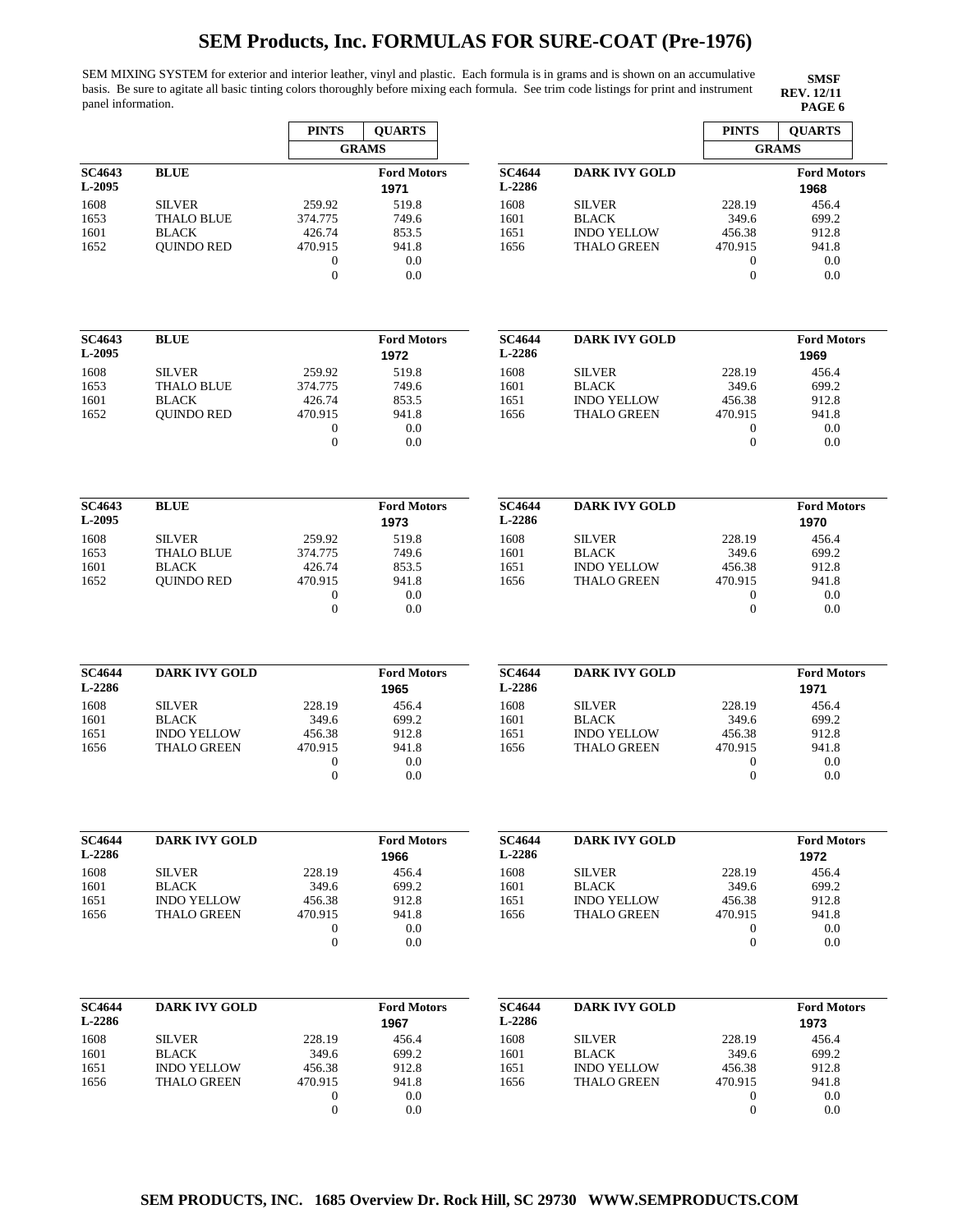SEM MIXING SYSTEM for exterior and interior leather, vinyl and plastic. Each formula is in grams and is shown on an accumulative basis. Be sure to agitate all basic tinting colors thoroughly before mixing each formula. See trim code listings for print and instrument panel information. **PAGE 7**

|               |                    | <b>PINTS</b>            | <b>QUARTS</b>              |                         |                    | <b>PINTS</b>                         | <b>OUARTS</b>              |
|---------------|--------------------|-------------------------|----------------------------|-------------------------|--------------------|--------------------------------------|----------------------------|
|               |                    |                         | <b>GRAMS</b>               |                         |                    |                                      | <b>GRAMS</b>               |
| <b>SC4645</b> | <b>L2287 BLUE</b>  |                         | <b>Ford Motors</b>         | <b>SC4645</b>           | <b>L2287 BLUE</b>  |                                      | <b>Ford Motors</b>         |
|               |                    |                         | 1965                       |                         |                    |                                      | 1971                       |
| 1608          | <b>SILVER</b>      | 299.25                  | 598.5                      | 1608                    | <b>SILVER</b>      | 299.25                               | 598.5                      |
| 1656          | <b>THALO GREEN</b> | 369.455                 | 738.9                      | 1656                    | <b>THALO GREEN</b> | 369.455                              | 738.9                      |
| 1652          | <b>QUINDO RED</b>  | 421.23                  | 842.5                      | 1652                    | <b>QUINDO RED</b>  | 421.23                               | 842.5                      |
| 1654          | WHITE              | 455.715                 | 911.4                      | 1654                    | <b>WHITE</b>       | 455.715                              | 911.4                      |
| 1653          | <b>THALO BLUE</b>  | 474.715                 | 949.4                      | 1653                    | <b>THALO BLUE</b>  | 474.715                              | 949.4                      |
|               |                    | $\boldsymbol{0}$        | 0.0                        |                         |                    | $\boldsymbol{0}$                     | 0.0                        |
|               |                    |                         |                            |                         |                    |                                      |                            |
| <b>SC4645</b> | <b>L2287 BLUE</b>  |                         | <b>Ford Motors</b><br>1966 | <b>SC4645</b>           | <b>L2287 BLUE</b>  |                                      | <b>Ford Motors</b><br>1972 |
| 1608          | <b>SILVER</b>      | 299.25                  | 598.5                      | 1608                    | <b>SILVER</b>      | 299.25                               | 598.5                      |
| 1656          | <b>THALO GREEN</b> | 369.455                 | 738.9                      | 1656                    | <b>THALO GREEN</b> | 369.455                              | 738.9                      |
| 1652          | <b>QUINDO RED</b>  | 421.23                  | 842.5                      | 1652                    | <b>OUINDO RED</b>  | 421.23                               | 842.5                      |
| 1654          | <b>WHITE</b>       | 455.715                 | 911.4                      | 1654                    | <b>WHITE</b>       | 455.715                              | 911.4                      |
| 1653          | <b>THALO BLUE</b>  | 474.715                 | 949.4                      | 1653                    | <b>THALO BLUE</b>  | 474.715                              | 949.4                      |
|               |                    | $\mathbf{0}$            | 0.0                        |                         |                    | $\mathbf{0}$                         | 0.0                        |
|               |                    |                         |                            |                         |                    |                                      |                            |
| <b>SC4645</b> | <b>L2287 BLUE</b>  |                         | <b>Ford Motors</b><br>1967 | <b>SC4645</b>           | <b>L2287 BLUE</b>  |                                      | <b>Ford Motors</b><br>1973 |
| 1608          | <b>SILVER</b>      | 299.25                  | 598.5                      | 1608                    | <b>SILVER</b>      | 299.25                               | 598.5                      |
| 1656          | <b>THALO GREEN</b> | 369.455                 | 738.9                      | 1656                    | <b>THALO GREEN</b> | 369.455                              | 738.9                      |
| 1652          | <b>OUINDO RED</b>  | 421.23                  | 842.5                      | 1652                    | <b>OUINDO RED</b>  | 421.23                               | 842.5                      |
| 1654          | <b>WHITE</b>       | 455.715                 | 911.4                      | 1654                    | <b>WHITE</b>       | 455.715                              | 911.4                      |
| 1653          | <b>THALO BLUE</b>  | 474.715                 | 949.4                      | 1653                    | <b>THALO BLUE</b>  | 474.715                              | 949.4                      |
|               |                    | $\mathbf{0}$            | 0.0                        |                         |                    | $\theta$                             | 0.0                        |
| <b>SC4645</b> | <b>L2287 BLUE</b>  |                         | <b>Ford Motors</b>         | <b>SC4646</b>           | <b>PALOMINO</b>    |                                      | <b>Ford Motors</b>         |
|               |                    |                         | 1968                       | L-2288                  |                    |                                      | 1965                       |
| 1608          | <b>SILVER</b>      | 299.25                  | 598.5                      | 1659                    | YELLOW OXIDE       | 194.275                              | 388.6                      |
| 1656          | <b>THALO GREEN</b> | 369.455                 | 738.9                      | 1654                    | WHITE              | 354.92                               | 709.8                      |
| 1652          | <b>QUINDO RED</b>  | 421.23                  | 842.5                      | 1650                    | <b>RED OXIDE</b>   | 468.92                               | 937.8                      |
| 1654          | WHITE              | 455.715                 | 911.4                      | 1601                    | <b>BLACK</b>       | 485.545                              | 971.1                      |
|               |                    |                         | 949.4                      |                         |                    |                                      |                            |
| 1653          | <b>THALO BLUE</b>  | 474.715<br>$\mathbf{0}$ | 0.0                        |                         |                    | $\boldsymbol{0}$<br>$\boldsymbol{0}$ | 0.0<br>0.0                 |
|               |                    |                         |                            |                         |                    |                                      |                            |
| <b>SC4645</b> | <b>L2287 BLUE</b>  |                         | <b>Ford Motors</b><br>1969 | <b>SC4646</b><br>L-2288 | <b>PALOMINO</b>    |                                      | <b>Ford Motors</b><br>1966 |
| 1608          | <b>SILVER</b>      | 299.25                  | 598.5                      | 1659                    | YELLOW OXIDE       | 194.275                              | 388.6                      |
| 1656          | THALO GREEN        | 369.455                 | 738.9                      | 1654                    | <b>WHITE</b>       | 354.92                               | 709.8                      |
| 1652          | <b>QUINDO RED</b>  | 421.23                  | 842.5                      | 1650                    | <b>RED OXIDE</b>   | 468.92                               | 937.8                      |
| 1654          | WHITE              | 455.715                 | 911.4                      | 1601                    | <b>BLACK</b>       | 485.545                              | 971.1                      |
| 1653          | <b>THALO BLUE</b>  | 474.715                 | 949.4                      |                         |                    | $\boldsymbol{0}$                     | 0.0                        |
|               |                    | $\boldsymbol{0}$        | 0.0                        |                         |                    | $\mathbf{0}$                         | 0.0                        |
| <b>SC4645</b> | <b>L2287 BLUE</b>  |                         | <b>Ford Motors</b>         | <b>SC4646</b>           | <b>PALOMINO</b>    |                                      | <b>Ford Motors</b>         |
|               |                    |                         | 1970                       | L-2288                  |                    |                                      | 1967                       |
| 1608          | <b>SILVER</b>      | 299.25                  | 598.5                      | 1659                    | YELLOW OXIDE       | 194.275                              | 388.6                      |
| 1656          | THALO GREEN        | 369.455                 | 738.9                      | 1654                    | <b>WHITE</b>       | 354.92                               | 709.8                      |
| 1652          | <b>QUINDO RED</b>  | 421.23                  | 842.5                      | 1650                    | <b>RED OXIDE</b>   | 468.92                               | 937.8                      |
| 1654          | WHITE              | 455.715                 | 911.4                      | 1601                    | <b>BLACK</b>       | 485.545                              | 971.1                      |
| 1653          | THALO BLUE         | 474.715                 | 949.4                      |                         |                    | 0                                    | 0.0                        |
|               |                    | $\boldsymbol{0}$        | 0.0                        |                         |                    | $\boldsymbol{0}$                     | 0.0                        |
|               |                    |                         |                            |                         |                    |                                      |                            |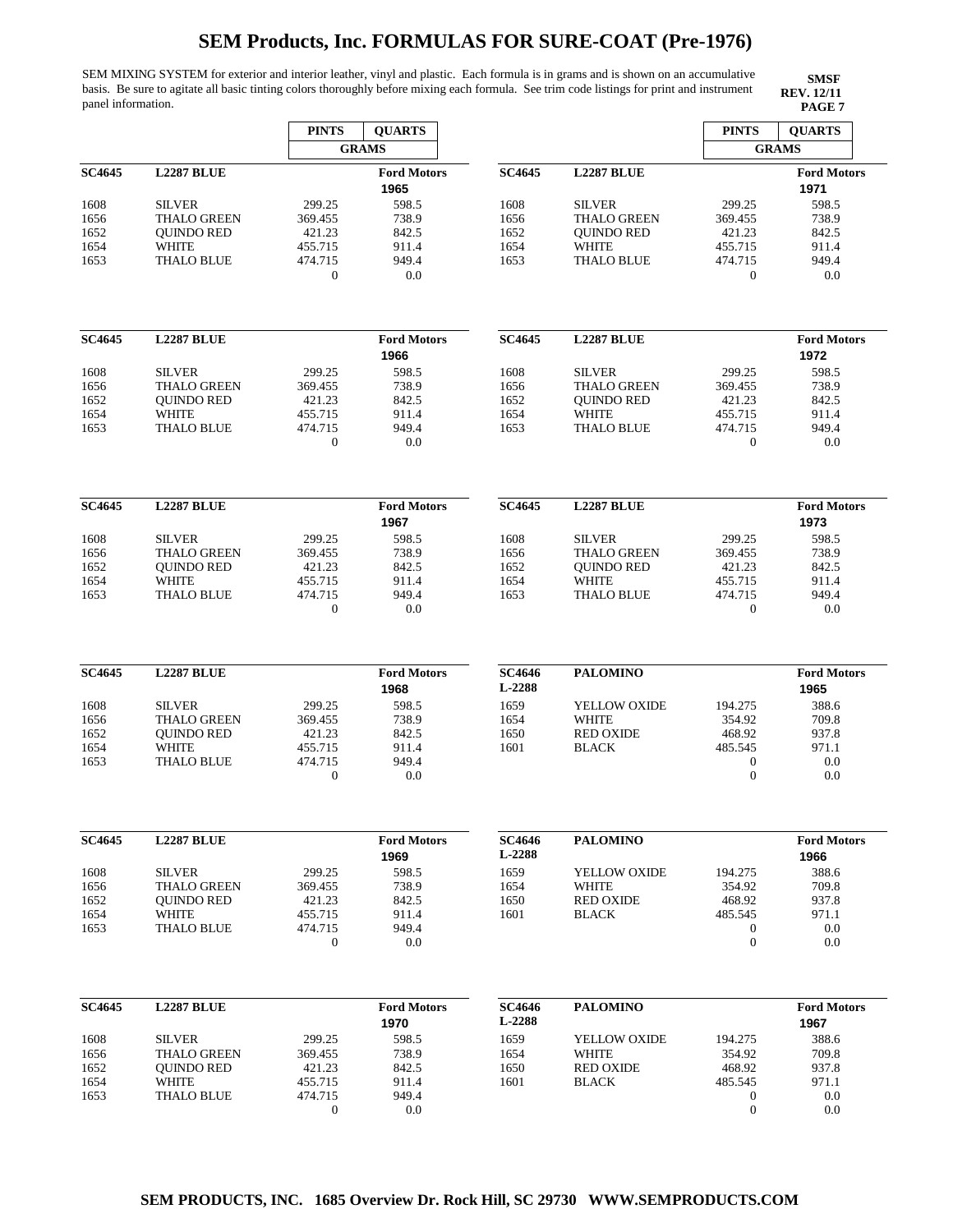SEM MIXING SYSTEM for exterior and interior leather, vinyl and plastic. Each formula is in grams and is shown on an accumulative basis. Be sure to agitate all basic tinting colors thoroughly before mixing each formula. See trim code listings for print and instrument panel information. **PAGE 8**

|                         |                           | <b>PINTS</b>                       | <b>QUARTS</b>              |                         |                                    | <b>PINTS</b>                     | <b>QUARTS</b>              |
|-------------------------|---------------------------|------------------------------------|----------------------------|-------------------------|------------------------------------|----------------------------------|----------------------------|
|                         |                           |                                    | <b>GRAMS</b>               |                         |                                    |                                  | <b>GRAMS</b>               |
| <b>SC4646</b>           | <b>PALOMINO</b>           |                                    | <b>Ford Motors</b>         | <b>SC4647</b>           | <b>WHITE</b>                       |                                  | <b>Ford Motors</b>         |
| L-2288                  |                           |                                    | 1968                       | L-2290                  |                                    |                                  | 1965                       |
| 1659                    | YELLOW OXIDE              | 194.275                            | 388.6                      | 1654                    | <b>WHITE</b>                       | 480.605                          | 961.2                      |
| 1654                    | <b>WHITE</b>              | 354.92                             | 709.8                      | 1651                    | <b>INDO YELLOW</b>                 | 494.285                          | 988.6                      |
| 1650                    | <b>RED OXIDE</b>          | 468.92                             | 937.8                      | 1601                    | <b>BLACK</b>                       | 499.89                           | 999.8                      |
| 1601                    | <b>BLACK</b>              | 485.545                            | 971.1                      | 1650                    | <b>RED OXIDE</b>                   | 504.735                          | 1009.5                     |
|                         |                           | $\boldsymbol{0}$                   | 0.0                        |                         |                                    | $\mathbf{0}$                     | 0.0                        |
|                         |                           | $\mathbf{0}$                       | 0.0                        |                         |                                    | $\theta$                         | 0.0                        |
|                         |                           |                                    |                            |                         |                                    |                                  |                            |
| <b>SC4646</b>           | <b>PALOMINO</b>           |                                    | <b>Ford Motors</b>         | <b>SC4647</b>           | <b>WHITE</b>                       |                                  | <b>Ford Motors</b>         |
| <b>L-2288</b>           |                           |                                    | 1969                       | L-2290                  |                                    |                                  | 1966                       |
| 1659                    | YELLOW OXIDE              | 194.275                            | 388.6                      | 1654                    | WHITE                              | 480.605                          | 961.2                      |
| 1654                    | <b>WHITE</b>              | 354.92                             | 709.8                      | 1651                    | <b>INDO YELLOW</b>                 | 494.285                          | 988.6                      |
| 1650                    | <b>RED OXIDE</b>          | 468.92                             | 937.8                      | 1601                    | <b>BLACK</b>                       | 499.89                           | 999.8                      |
| 1601                    | <b>BLACK</b>              | 485.545                            | 971.1                      | 1650                    | <b>RED OXIDE</b>                   | 504.735                          | 1009.5                     |
|                         |                           | $\boldsymbol{0}$                   | 0.0                        |                         |                                    | $\boldsymbol{0}$                 | 0.0                        |
|                         |                           | $\overline{0}$                     | 0.0                        |                         |                                    | $\overline{0}$                   | 0.0                        |
| <b>SC4646</b>           | <b>PALOMINO</b>           |                                    | <b>Ford Motors</b>         | <b>SC4647</b>           | <b>WHITE</b>                       |                                  | <b>Ford Motors</b>         |
| L-2288                  |                           |                                    | 1970                       | L-2290                  |                                    |                                  | 1967                       |
|                         |                           |                                    | 388.6                      |                         |                                    |                                  | 961.2                      |
| 1659                    | YELLOW OXIDE              | 194.275                            |                            | 1654                    | <b>WHITE</b>                       | 480.605                          |                            |
| 1654                    | <b>WHITE</b>              | 354.92                             | 709.8                      | 1651                    | <b>INDO YELLOW</b>                 | 494.285                          | 988.6                      |
| 1650                    | <b>RED OXIDE</b>          | 468.92                             | 937.8                      | 1601                    | <b>BLACK</b>                       | 499.89                           | 999.8                      |
| 1601                    | <b>BLACK</b>              | 485.545                            | 971.1                      | 1650                    | <b>RED OXIDE</b>                   | 504.735                          | 1009.5                     |
|                         |                           | $\boldsymbol{0}$<br>$\overline{0}$ | 0.0<br>0.0                 |                         |                                    | $\boldsymbol{0}$<br>$\theta$     | 0.0<br>0.0                 |
|                         |                           |                                    |                            |                         |                                    |                                  |                            |
| <b>SC4646</b><br>L-2288 | <b>PALOMINO</b>           |                                    | <b>Ford Motors</b><br>1971 | <b>SC4647</b><br>L-2290 | <b>WHITE</b>                       |                                  | <b>Ford Motors</b><br>1968 |
|                         |                           |                                    | 388.6                      |                         |                                    |                                  |                            |
| 1659                    | YELLOW OXIDE              | 194.275                            |                            | 1654                    | WHITE                              | 480.605                          | 961.2                      |
| 1654                    | WHITE<br><b>RED OXIDE</b> | 354.92                             | 709.8                      | 1651                    | <b>INDO YELLOW</b><br><b>BLACK</b> | 494.285                          | 988.6                      |
| 1650                    |                           | 468.92                             | 937.8                      | 1601                    |                                    | 499.89<br>504.735                | 999.8                      |
| 1601                    | <b>BLACK</b>              | 485.545                            | 971.1<br>0.0               | 1650                    | <b>RED OXIDE</b>                   |                                  | 1009.5<br>0.0              |
|                         |                           | $\boldsymbol{0}$<br>$\mathbf{0}$   | 0.0                        |                         |                                    | $\boldsymbol{0}$<br>$\mathbf{0}$ | 0.0                        |
|                         |                           |                                    |                            |                         |                                    |                                  |                            |
| SC4646<br>L-2288        | <b>PALOMINO</b>           |                                    | <b>Ford Motors</b><br>1972 | <b>SC4647</b><br>L-2290 | <b>WHITE</b>                       |                                  | <b>Ford Motors</b><br>1969 |
| 1659                    | YELLOW OXIDE              | 194.275                            | 388.6                      | 1654                    | <b>WHITE</b>                       | 480.605                          | 961.2                      |
| 1654                    | WHITE                     | 354.92                             | 709.8                      | 1651                    | <b>INDO YELLOW</b>                 | 494.285                          | 988.6                      |
| 1650                    | <b>RED OXIDE</b>          | 468.92                             | 937.8                      | 1601                    | <b>BLACK</b>                       | 499.89                           | 999.8                      |
| 1601                    | <b>BLACK</b>              | 485.545                            | 971.1                      | 1650                    | <b>RED OXIDE</b>                   | 504.735                          | 1009.5                     |
|                         |                           | $\boldsymbol{0}$                   | 0.0                        |                         |                                    | $\mathbf{0}$                     | 0.0                        |
|                         |                           | $\overline{0}$                     | 0.0                        |                         |                                    | $\theta$                         | 0.0                        |
|                         |                           |                                    |                            |                         |                                    |                                  |                            |
| <b>SC4646</b><br>L-2288 | <b>PALOMINO</b>           |                                    | <b>Ford Motors</b><br>1973 | <b>SC4647</b><br>L-2290 | <b>WHITE</b>                       |                                  | <b>Ford Motors</b><br>1970 |
| 1659                    | YELLOW OXIDE              | 194.275                            | 388.6                      | 1654                    | WHITE                              | 480.605                          | 961.2                      |
| 1654                    | WHITE                     | 354.92                             | 709.8                      | 1651                    | <b>INDO YELLOW</b>                 | 494.285                          | 988.6                      |
| 1650                    | <b>RED OXIDE</b>          | 468.92                             | 937.8                      | 1601                    | <b>BLACK</b>                       | 499.89                           | 999.8                      |
| 1601                    | <b>BLACK</b>              | 485.545                            | 971.1                      | 1650                    | <b>RED OXIDE</b>                   | 504.735                          | 1009.5                     |
|                         |                           | $\boldsymbol{0}$                   | 0.0                        |                         |                                    | 0                                | 0.0                        |
|                         |                           | $\mathbf{0}$                       | 0.0                        |                         |                                    | $\mathbf{0}$                     | 0.0                        |
|                         |                           |                                    |                            |                         |                                    |                                  |                            |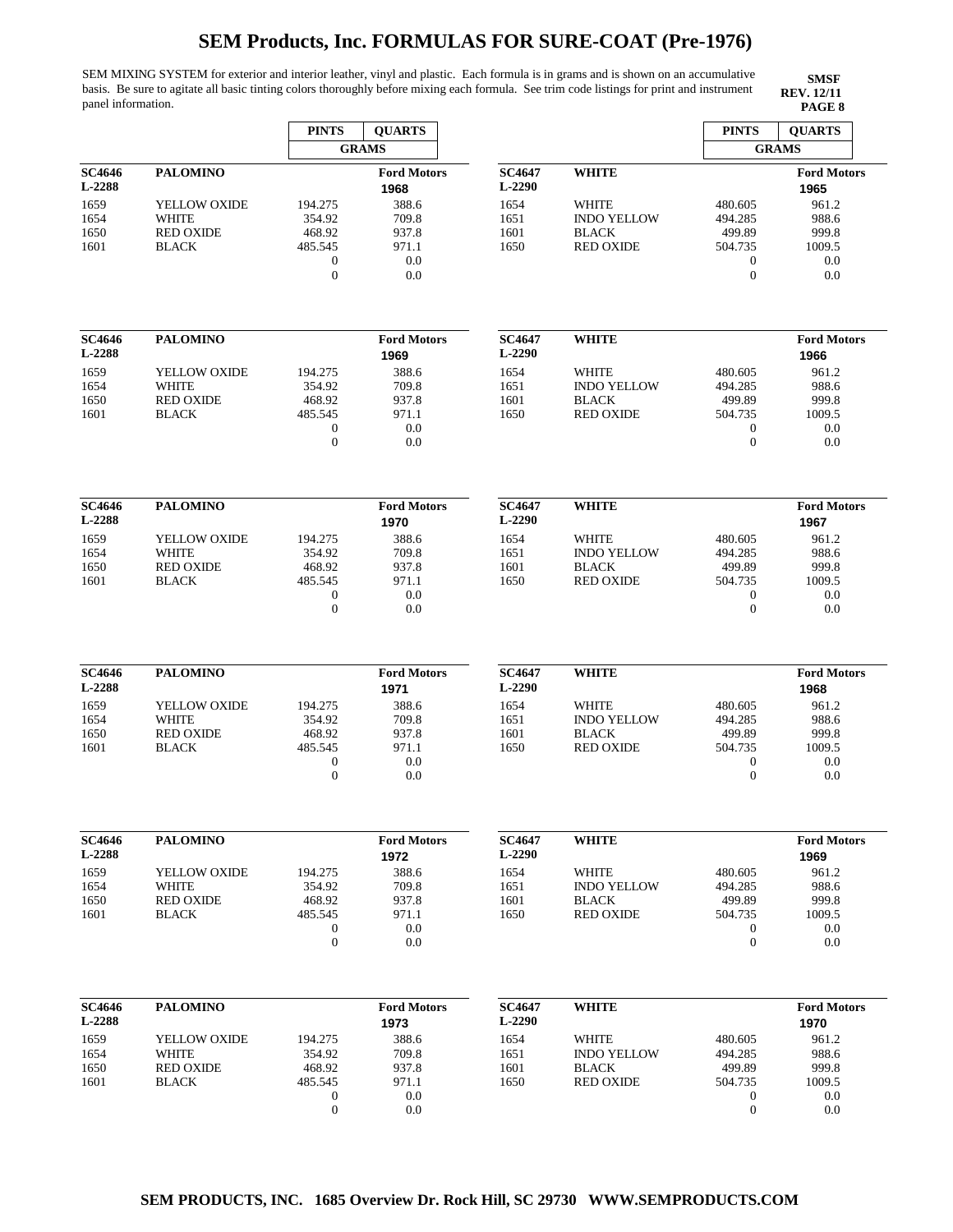SEM MIXING SYSTEM for exterior and interior leather, vinyl and plastic. Each formula is in grams and is shown on an accumulative basis. Be sure to agitate all basic tinting colors thoroughly before mixing each formula. See trim code listings for print and instrument panel information. **PAGE 9**

|                                |                                                                        | <b>PINTS</b><br><b>QUARTS</b>                                                   |                                                 |                                      |                                                                                           | <b>PINTS</b>                                                  | <b>QUARTS</b>                                    |
|--------------------------------|------------------------------------------------------------------------|---------------------------------------------------------------------------------|-------------------------------------------------|--------------------------------------|-------------------------------------------------------------------------------------------|---------------------------------------------------------------|--------------------------------------------------|
|                                |                                                                        |                                                                                 | <b>GRAMS</b>                                    |                                      |                                                                                           |                                                               | <b>GRAMS</b>                                     |
| <b>SC4647</b><br>$L-2290$      | <b>WHITE</b>                                                           |                                                                                 | <b>Ford Motors</b><br>1971                      | <b>SC4648</b><br>L-2503              | <b>IVY GOLD</b>                                                                           |                                                               | <b>Ford Motors</b><br>1968                       |
| 1654<br>1651<br>1601<br>1650   | <b>WHITE</b><br><b>INDO YELLOW</b><br><b>BLACK</b><br><b>RED OXIDE</b> | 480.605<br>494.285<br>499.89<br>504.735<br>$\boldsymbol{0}$<br>$\boldsymbol{0}$ | 961.2<br>988.6<br>999.8<br>1009.5<br>0.0<br>0.0 | 1608<br>1654<br>1651<br>1601<br>1657 | <b>SILVER</b><br><b>WHITE</b><br><b>INDO YELLOW</b><br><b>BLACK</b><br><b>MAGENTA RED</b> | 272.365<br>358.245<br>437.855<br>469.68<br>477.66<br>$\theta$ | 544.7<br>716.5<br>875.7<br>939.4<br>955.3<br>0.0 |
| <b>SC4647</b><br>$L-2290$      | <b>WHITE</b>                                                           |                                                                                 | <b>Ford Motors</b><br>1972                      | <b>SC4648</b><br>$L-2503$            | <b>IVY GOLD</b>                                                                           |                                                               | <b>Ford Motors</b><br>1969                       |
| 1654<br>1651<br>1601<br>1650   | <b>WHITE</b><br><b>INDO YELLOW</b><br><b>BLACK</b><br><b>RED OXIDE</b> | 480.605<br>494.285<br>499.89<br>504.735<br>$\mathbf{0}$<br>$\mathbf{0}$         | 961.2<br>988.6<br>999.8<br>1009.5<br>0.0<br>0.0 | 1608<br>1654<br>1651<br>1601<br>1657 | <b>SILVER</b><br><b>WHITE</b><br><b>INDO YELLOW</b><br><b>BLACK</b><br><b>MAGENTA RED</b> | 272.365<br>358.245<br>437.855<br>469.68<br>477.66<br>$\theta$ | 544.7<br>716.5<br>875.7<br>939.4<br>955.3<br>0.0 |
| <b>SC4647</b><br><b>L-2290</b> | <b>WHITE</b>                                                           |                                                                                 | <b>Ford Motors</b><br>1973                      | <b>SC4648</b><br>$L-2503$            | <b>IVY GOLD</b>                                                                           |                                                               | <b>Ford Motors</b><br>1970                       |
| 1654                           | WHITE                                                                  | 480.605                                                                         | 961.2                                           | 1608                                 | <b>SILVER</b>                                                                             | 272.365                                                       | 544.7                                            |
| 1651<br>1601                   | <b>INDO YELLOW</b><br><b>BLACK</b>                                     | 494.285<br>499.89                                                               | 988.6<br>999.8                                  | 1654<br>1651                         | <b>WHITE</b><br><b>INDO YELLOW</b>                                                        | 358.245<br>437.855                                            | 716.5<br>875.7                                   |
| 1650                           | <b>RED OXIDE</b>                                                       | 504.735                                                                         | 1009.5                                          | 1601                                 | <b>BLACK</b>                                                                              | 469.68                                                        | 939.4                                            |
|                                |                                                                        | $\boldsymbol{0}$<br>$\mathbf{0}$                                                | 0.0<br>0.0                                      | 1657                                 | <b>MAGENTA RED</b>                                                                        | 477.66<br>$\theta$                                            | 955.3<br>0.0                                     |
| <b>SC4648</b><br>L-2503        | <b>IVY GOLD</b>                                                        |                                                                                 | <b>Ford Motors</b><br>1965                      | <b>SC4648</b><br>$L-2503$            | <b>IVY GOLD</b>                                                                           |                                                               | <b>Ford Motors</b><br>1971                       |
| 1608                           | <b>SILVER</b>                                                          | 272.365                                                                         | 544.7                                           | 1608                                 | <b>SILVER</b>                                                                             | 272.365                                                       | 544.7                                            |
| 1654                           | <b>WHITE</b>                                                           | 358.245                                                                         | 716.5                                           | 1654                                 | <b>WHITE</b>                                                                              | 358.245                                                       | 716.5                                            |
| 1651<br>1601                   | <b>INDO YELLOW</b><br><b>BLACK</b>                                     | 437.855<br>469.68                                                               | 875.7<br>939.4                                  | 1651<br>1601                         | <b>INDO YELLOW</b><br><b>BLACK</b>                                                        | 437.855<br>469.68                                             | 875.7<br>939.4                                   |
| 1657                           | <b>MAGENTA RED</b>                                                     | 477.66<br>$\mathbf{0}$                                                          | 955.3<br>0.0                                    | 1657                                 | <b>MAGENTA RED</b>                                                                        | 477.66<br>$\theta$                                            | 955.3<br>0.0                                     |
| <b>SC4648</b><br>L-2503        | <b>IVY GOLD</b>                                                        |                                                                                 | <b>Ford Motors</b><br>1966                      | <b>SC4648</b><br>$L-2503$            | <b>IVY GOLD</b>                                                                           |                                                               | <b>Ford Motors</b><br>1972                       |
| 1608                           | <b>SILVER</b>                                                          | 272.365                                                                         | 544.7                                           | 1608                                 | <b>SILVER</b>                                                                             | 272.365                                                       | 544.7                                            |
| 1654                           | WHITE                                                                  | 358.245                                                                         | 716.5                                           | 1654                                 | <b>WHITE</b>                                                                              | 358.245                                                       | 716.5                                            |
| 1651<br>1601                   | <b>INDO YELLOW</b><br><b>BLACK</b>                                     | 437.855<br>469.68                                                               | 875.7<br>939.4                                  | 1651<br>1601                         | <b>INDO YELLOW</b><br><b>BLACK</b>                                                        | 437.855<br>469.68                                             | 875.7<br>939.4                                   |
| 1657                           | <b>MAGENTA RED</b>                                                     | 477.66<br>$\boldsymbol{0}$                                                      | 955.3<br>0.0                                    | 1657                                 | <b>MAGENTA RED</b>                                                                        | 477.66<br>$\boldsymbol{0}$                                    | 955.3<br>0.0                                     |
| <b>SC4648</b><br>L-2503        | <b>IVY GOLD</b>                                                        |                                                                                 | <b>Ford Motors</b><br>1967                      | <b>SC4648</b><br>L-2503              | <b>IVY GOLD</b>                                                                           |                                                               | <b>Ford Motors</b><br>1973                       |
| 1608                           | <b>SILVER</b>                                                          | 272.365                                                                         | 544.7                                           | 1608                                 | <b>SILVER</b>                                                                             | 272.365                                                       | 544.7                                            |
| 1654                           | <b>WHITE</b>                                                           | 358.245                                                                         | 716.5                                           | 1654                                 | <b>WHITE</b>                                                                              | 358.245                                                       | 716.5                                            |
| 1651<br>1601                   | <b>INDO YELLOW</b><br><b>BLACK</b>                                     | 437.855<br>469.68                                                               | 875.7<br>939.4                                  | 1651<br>1601                         | <b>INDO YELLOW</b><br><b>BLACK</b>                                                        | 437.855<br>469.68                                             | 875.7<br>939.4                                   |
| 1657                           | <b>MAGENTA RED</b>                                                     | 477.66                                                                          | 955.3                                           | 1657                                 | <b>MAGENTA RED</b>                                                                        | 477.66                                                        | 955.3                                            |
|                                |                                                                        | $\boldsymbol{0}$                                                                | 0.0                                             |                                      |                                                                                           | $\boldsymbol{0}$                                              | 0.0                                              |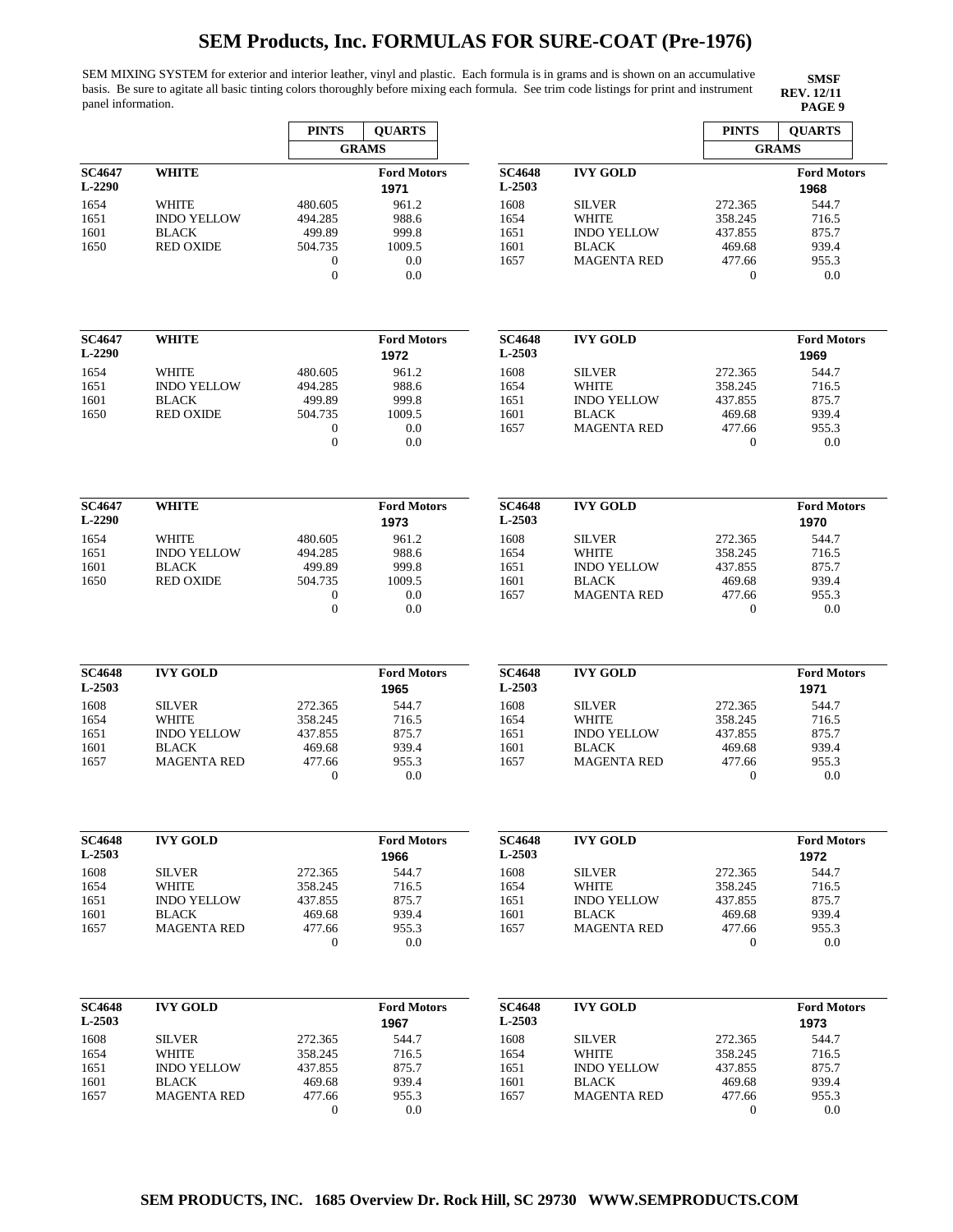SEM MIXING SYSTEM for exterior and interior leather, vinyl and plastic. Each formula is in grams and is shown on an accumulative basis. Be sure to agitate all basic tinting colors thoroughly before mixing each formula. See trim code listings for print and instrument panel information. **PAGE 10**

|                         |                             | <b>PINTS</b>                         | <b>QUARTS</b>              |                         |                                  | <b>PINTS</b>                     | <b>QUARTS</b>              |
|-------------------------|-----------------------------|--------------------------------------|----------------------------|-------------------------|----------------------------------|----------------------------------|----------------------------|
|                         |                             |                                      | <b>GRAMS</b>               |                         |                                  |                                  | <b>GRAMS</b>               |
| <b>SC4649</b><br>L-2505 | <b>DK BLUE</b>              |                                      | <b>Ford Motors</b><br>1965 | <b>SC4649</b><br>L-2505 | <b>DK BLUE</b>                   |                                  | <b>Ford Motors</b><br>1971 |
| 1601                    | <b>BLACK</b>                | 212.42                               | 424.8                      | 1601                    | <b>BLACK</b>                     | 212.42                           | 424.8                      |
| 1653                    | <b>THALO BLUE</b>           | 352.355                              | 704.7                      | 1653                    | <b>THALO BLUE</b>                | 352.355                          | 704.7                      |
| 1654                    | <b>WHITE</b>                | 472.34                               | 944.7                      | 1654                    | <b>WHITE</b>                     | 472.34                           | 944.7                      |
| 1656                    | <b>THALO GREEN</b>          | 476.805                              | 953.6                      | 1656                    | <b>THALO GREEN</b>               | 476.805                          | 953.6                      |
|                         |                             | $\mathbf{0}$<br>$\theta$             | 0.0                        |                         |                                  | $\mathbf{0}$<br>$\overline{0}$   | 0.0                        |
|                         |                             |                                      | 0.0                        |                         |                                  |                                  | 0.0                        |
| <b>SC4649</b>           | <b>DK BLUE</b>              |                                      | <b>Ford Motors</b>         | <b>SC4649</b>           | <b>DK BLUE</b>                   |                                  | <b>Ford Motors</b>         |
| L-2505                  |                             |                                      | 1966                       | L-2505                  |                                  |                                  | 1972                       |
| 1601                    | <b>BLACK</b>                | 212.42                               | 424.8                      | 1601                    | <b>BLACK</b>                     | 212.42                           | 424.8                      |
| 1653                    | <b>THALO BLUE</b>           | 352.355                              | 704.7                      | 1653                    | <b>THALO BLUE</b>                | 352.355                          | 704.7                      |
| 1654                    | <b>WHITE</b>                | 472.34                               | 944.7                      | 1654                    | <b>WHITE</b>                     | 472.34                           | 944.7                      |
| 1656                    | <b>THALO GREEN</b>          | 476.805                              | 953.6                      | 1656                    | <b>THALO GREEN</b>               | 476.805                          | 953.6                      |
|                         |                             | $\boldsymbol{0}$<br>$\boldsymbol{0}$ | 0.0<br>0.0                 |                         |                                  | $\mathbf{0}$<br>$\boldsymbol{0}$ | 0.0<br>0.0                 |
|                         |                             |                                      |                            |                         |                                  |                                  |                            |
| <b>SC4649</b>           | <b>DK BLUE</b>              |                                      | <b>Ford Motors</b>         | <b>SC4649</b>           | <b>DK BLUE</b>                   |                                  | <b>Ford Motors</b>         |
| L-2505                  |                             |                                      | 1967                       | L-2505                  |                                  |                                  | 1973                       |
| 1601                    | <b>BLACK</b>                | 212.42                               | 424.8                      | 1601                    | <b>BLACK</b>                     | 212.42                           | 424.8                      |
| 1653                    | <b>THALO BLUE</b>           | 352.355                              | 704.7                      | 1653                    | <b>THALO BLUE</b>                | 352.355                          | 704.7                      |
| 1654                    | <b>WHITE</b>                | 472.34<br>476.805                    | 944.7<br>953.6             | 1654<br>1656            | <b>WHITE</b>                     | 472.34<br>476.805                | 944.7<br>953.6             |
| 1656                    | <b>THALO GREEN</b>          | $\boldsymbol{0}$                     | 0.0                        |                         | <b>THALO GREEN</b>               | $\boldsymbol{0}$                 | 0.0                        |
|                         |                             | $\theta$                             | 0.0                        |                         |                                  | $\theta$                         | 0.0                        |
|                         |                             |                                      |                            |                         |                                  |                                  |                            |
| <b>SC4649</b><br>L-2505 | <b>DK BLUE</b>              |                                      | <b>Ford Motors</b>         | <b>SC4650</b><br>L-2613 | <b>PARCHMENT</b>                 |                                  | <b>Ford Motors</b>         |
|                         |                             |                                      | 1968                       |                         |                                  |                                  | 1965                       |
| 1601                    | <b>BLACK</b>                | 212.42                               | 424.8                      | 1654                    | WHITE                            | 298.585                          | 597.2                      |
| 1653<br>1654            | <b>THALO BLUE</b><br>WHITE  | 352.355<br>472.34                    | 704.7<br>944.7             | 1659<br>1650            | YELLOW OXIDE<br><b>RED OXIDE</b> | 442.035<br>482.885               | 884.1<br>965.8             |
| 1656                    | <b>THALO GREEN</b>          | 476.805                              | 953.6                      | 1601                    | <b>BLACK</b>                     | 494.095                          | 988.2                      |
|                         |                             | $\boldsymbol{0}$                     | 0.0                        |                         |                                  | $\bf{0}$                         | 0.0                        |
|                         |                             | $\boldsymbol{0}$                     | 0.0                        |                         |                                  | $\boldsymbol{0}$                 | 0.0                        |
|                         |                             |                                      |                            |                         |                                  |                                  |                            |
| <b>SC4649</b>           | <b>DK BLUE</b>              |                                      | <b>Ford Motors</b>         | <b>SC4650</b>           | <b>PARCHMENT</b>                 |                                  | <b>Ford Motors</b>         |
| L-2505                  |                             |                                      | 1969                       | L-2613                  |                                  |                                  | 1966                       |
| 1601                    | <b>BLACK</b>                | 212.42                               | 424.8                      | 1654                    | WHITE                            | 298.585                          | 597.2                      |
| 1653                    | <b>THALO BLUE</b>           | 352.355                              | 704.7                      | 1659                    | YELLOW OXIDE                     | 442.035                          | 884.1                      |
| 1654<br>1656            | WHITE<br><b>THALO GREEN</b> | 472.34<br>476.805                    | 944.7<br>953.6             | 1650<br>1601            | <b>RED OXIDE</b><br><b>BLACK</b> | 482.885<br>494.095               | 965.8<br>988.2             |
|                         |                             | $\boldsymbol{0}$                     | 0.0                        |                         |                                  | $\boldsymbol{0}$                 | 0.0                        |
|                         |                             | $\mathbf{0}$                         | 0.0                        |                         |                                  | $\mathbf{0}$                     | 0.0                        |
|                         |                             |                                      |                            |                         |                                  |                                  |                            |
| <b>SC4649</b>           | <b>DK BLUE</b>              |                                      | <b>Ford Motors</b>         | <b>SC4650</b>           | <b>PARCHMENT</b>                 |                                  | <b>Ford Motors</b>         |
| L-2505                  |                             |                                      | 1970                       | L-2613                  |                                  |                                  | 1967                       |
| 1601                    | <b>BLACK</b>                | 212.42                               | 424.8                      | 1654                    | WHITE                            | 298.585                          | 597.2                      |
| 1653                    | <b>THALO BLUE</b>           | 352.355                              | 704.7                      | 1659                    | YELLOW OXIDE                     | 442.035                          | 884.1                      |
| 1654                    | WHITE                       | 472.34                               | 944.7                      | 1650                    | <b>RED OXIDE</b>                 | 482.885                          | 965.8                      |
| 1656                    | <b>THALO GREEN</b>          | 476.805<br>$\mathbf{0}$              | 953.6<br>0.0               | 1601                    | <b>BLACK</b>                     | 494.095                          | 988.2<br>0.0               |
|                         |                             | $\boldsymbol{0}$                     | 0.0                        |                         |                                  | $\boldsymbol{0}$<br>$\mathbf{0}$ | 0.0                        |
|                         |                             |                                      |                            |                         |                                  |                                  |                            |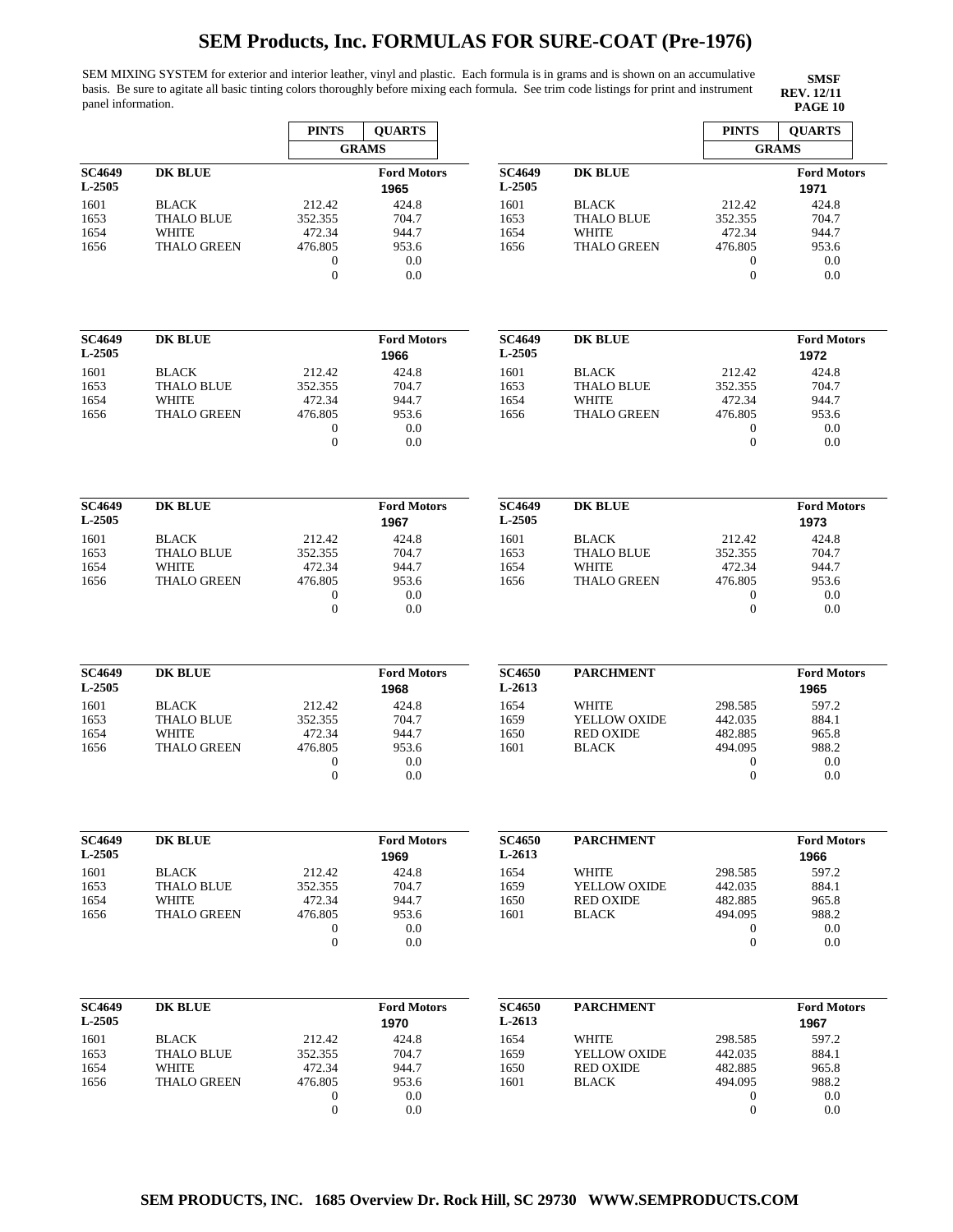SEM MIXING SYSTEM for exterior and interior leather, vinyl and plastic. Each formula is in grams and is shown on an accumulative basis. Be sure to agitate all basic tinting colors thoroughly before mixing each formula. See trim code listings for print and instrument panel information. **PAGE 11 PAGE 11** 

|                         |                                  | <b>PINTS</b>                         | <b>QUARTS</b>              |               |                                    | <b>PINTS</b>                         | <b>QUARTS</b>              |
|-------------------------|----------------------------------|--------------------------------------|----------------------------|---------------|------------------------------------|--------------------------------------|----------------------------|
|                         |                                  |                                      | <b>GRAMS</b>               |               |                                    |                                      | <b>GRAMS</b>               |
| <b>SC4650</b><br>L-2613 | <b>PARCHMENT</b>                 |                                      | <b>Ford Motors</b><br>1968 | <b>SC4651</b> | <b>L2920 RED</b>                   |                                      | <b>Ford Motors</b><br>1965 |
| 1654                    | <b>WHITE</b>                     | 298.585                              | 597.2                      | 1652          | <b>OUINDO RED</b>                  | 431.585                              | 863.2                      |
| 1659                    | YELLOW OXIDE                     | 442.035                              | 884.1                      | 1651          | <b>INDO YELLOW</b>                 | 452.295                              | 904.6                      |
| 1650<br>1601            | <b>RED OXIDE</b><br><b>BLACK</b> | 482.885<br>494.095                   | 965.8<br>988.2             | 1608<br>1653  | <b>SILVER</b><br><b>THALO BLUE</b> | 472.055<br>473.575                   | 944.1<br>947.2             |
|                         |                                  | $\mathbf{0}$                         | 0.0                        |               |                                    | $\boldsymbol{0}$                     | 0.0                        |
|                         |                                  | $\mathbf{0}$                         | 0.0                        |               |                                    | $\mathbf{0}$                         | 0.0                        |
| <b>SC4650</b>           | <b>PARCHMENT</b>                 |                                      | <b>Ford Motors</b>         | <b>SC4651</b> | <b>L2920 RED</b>                   |                                      | <b>Ford Motors</b>         |
| L-2613                  |                                  |                                      | 1969                       |               |                                    |                                      | 1966                       |
| 1654                    | WHITE                            | 298.585                              | 597.2                      | 1652          | <b>OUINDO RED</b>                  | 431.585                              | 863.2                      |
| 1659                    | YELLOW OXIDE                     | 442.035                              | 884.1                      | 1651          | <b>INDO YELLOW</b>                 | 452.295                              | 904.6                      |
| 1650                    | <b>RED OXIDE</b>                 | 482.885                              | 965.8                      | 1608          | <b>SILVER</b>                      | 472.055                              | 944.1                      |
| 1601                    | <b>BLACK</b>                     | 494.095                              | 988.2                      | 1653          | <b>THALO BLUE</b>                  | 473.575                              | 947.2                      |
|                         |                                  | $\boldsymbol{0}$                     | 0.0                        |               |                                    | $\boldsymbol{0}$                     | 0.0                        |
|                         |                                  | $\mathbf{0}$                         | 0.0                        |               |                                    | $\theta$                             | 0.0                        |
| <b>SC4650</b>           | <b>PARCHMENT</b>                 |                                      | <b>Ford Motors</b>         | SC4651        | <b>L2920 RED</b>                   |                                      | <b>Ford Motors</b>         |
| L-2613                  |                                  |                                      | 1970                       |               |                                    |                                      | 1967                       |
| 1654                    | WHITE                            | 298.585                              | 597.2                      | 1652          | <b>QUINDO RED</b>                  | 431.585                              | 863.2                      |
| 1659                    | YELLOW OXIDE                     | 442.035                              | 884.1                      | 1651          | <b>INDO YELLOW</b>                 | 452.295                              | 904.6                      |
| 1650                    | <b>RED OXIDE</b>                 | 482.885                              | 965.8                      | 1608          | <b>SILVER</b>                      | 472.055                              | 944.1                      |
| 1601                    | <b>BLACK</b>                     | 494.095                              | 988.2                      | 1653          | <b>THALO BLUE</b>                  | 473.575                              | 947.2                      |
|                         |                                  | $\boldsymbol{0}$                     | 0.0                        |               |                                    | $\mathbf{0}$                         | 0.0                        |
|                         |                                  | $\mathbf{0}$                         | 0.0                        |               |                                    | $\overline{0}$                       | 0.0                        |
| <b>SC4650</b>           | <b>PARCHMENT</b>                 |                                      | <b>Ford Motors</b>         | SC4651        | <b>L2920 RED</b>                   |                                      | <b>Ford Motors</b>         |
| L-2613                  |                                  |                                      | 1971                       |               |                                    |                                      | 1968                       |
| 1654                    | <b>WHITE</b>                     | 298.585                              | 597.2                      | 1652          | <b>OUINDO RED</b>                  | 431.585                              | 863.2                      |
| 1659                    | YELLOW OXIDE                     | 442.035                              | 884.1                      | 1651          | <b>INDO YELLOW</b>                 | 452.295                              | 904.6                      |
| 1650                    | <b>RED OXIDE</b>                 | 482.885                              | 965.8                      | 1608          | <b>SILVER</b>                      | 472.055                              | 944.1                      |
| 1601                    | <b>BLACK</b>                     | 494.095                              | 988.2                      | 1653          | <b>THALO BLUE</b>                  | 473.575                              | 947.2                      |
|                         |                                  | $\boldsymbol{0}$<br>$\mathbf{0}$     | 0.0<br>0.0                 |               |                                    | $\boldsymbol{0}$<br>$\theta$         | 0.0<br>0.0                 |
|                         |                                  |                                      |                            |               |                                    |                                      |                            |
| <b>SC4650</b>           | <b>PARCHMENT</b>                 |                                      | <b>Ford Motors</b>         | <b>SC4651</b> | <b>L2920 RED</b>                   |                                      | <b>Ford Motors</b>         |
| L-2613                  |                                  |                                      | 1972                       |               |                                    |                                      | 1969                       |
| 1654                    | <b>WHITE</b>                     | 298.585                              | 597.2                      | 1652          | <b>QUINDO RED</b>                  | 431.585                              | 863.2                      |
| 1659                    | YELLOW OXIDE                     | 442.035                              | 884.1                      | 1651          | <b>INDO YELLOW</b>                 | 452.295                              | 904.6                      |
| 1650                    | <b>RED OXIDE</b>                 | 482.885                              | 965.8                      | 1608          | <b>SILVER</b>                      | 472.055                              | 944.1                      |
| 1601                    | <b>BLACK</b>                     | 494.095                              | 988.2                      | 1653          | THALO BLUE                         | 473.575                              | 947.2                      |
|                         |                                  | $\boldsymbol{0}$<br>$\boldsymbol{0}$ | 0.0<br>$0.0\,$             |               |                                    | 0<br>$\overline{0}$                  | 0.0<br>0.0                 |
|                         |                                  |                                      |                            |               |                                    |                                      |                            |
| <b>SC4650</b>           | <b>PARCHMENT</b>                 |                                      | <b>Ford Motors</b>         | <b>SC4651</b> | <b>L2920 RED</b>                   |                                      | <b>Ford Motors</b>         |
| L-2613                  |                                  |                                      | 1973                       |               |                                    |                                      | 1970                       |
| 1654                    | <b>WHITE</b>                     | 298.585                              | 597.2                      | 1652          | <b>OUINDO RED</b>                  | 431.585                              | 863.2                      |
| 1659                    | YELLOW OXIDE                     | 442.035                              | 884.1                      | 1651          | <b>INDO YELLOW</b>                 | 452.295                              | 904.6                      |
| 1650                    | <b>RED OXIDE</b>                 | 482.885                              | 965.8                      | 1608          | <b>SILVER</b>                      | 472.055                              | 944.1                      |
| 1601                    | <b>BLACK</b>                     | 494.095                              | 988.2                      | 1653          | <b>THALO BLUE</b>                  | 473.575                              | 947.2                      |
|                         |                                  | $\boldsymbol{0}$<br>$\boldsymbol{0}$ | 0.0                        |               |                                    | $\boldsymbol{0}$<br>$\boldsymbol{0}$ | 0.0                        |
|                         |                                  |                                      | 0.0                        |               |                                    |                                      | 0.0                        |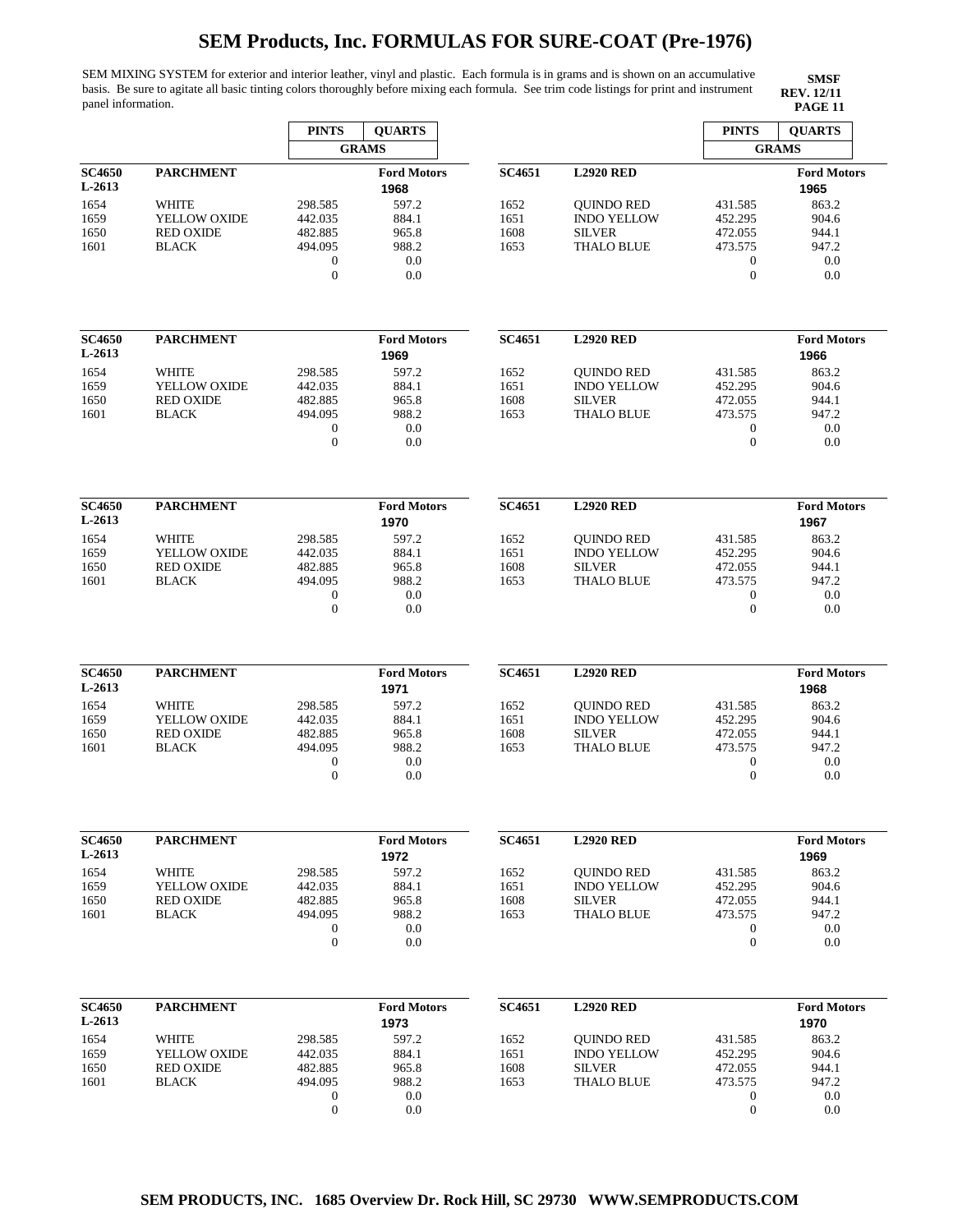SEM MIXING SYSTEM for exterior and interior leather, vinyl and plastic. Each formula is in grams and is shown on an accumulative basis. Be sure to agitate all basic tinting colors thoroughly before mixing each formula. See trim code listings for print and instrument panel information. **PAGE 12** 

| <b>SMSF</b>       |
|-------------------|
| <b>REV.</b> 12/11 |
| PACF 12           |

|               |                                                  | <b>PINTS</b>     | <b>QUARTS</b>              |               |                                                  | <b>PINTS</b>               | <b>QUARTS</b>              |
|---------------|--------------------------------------------------|------------------|----------------------------|---------------|--------------------------------------------------|----------------------------|----------------------------|
|               |                                                  |                  | <b>GRAMS</b>               |               |                                                  |                            | <b>GRAMS</b>               |
| <b>SC4651</b> | <b>L2920 RED</b>                                 |                  | <b>Ford Motors</b><br>1971 | <b>SC4652</b> | L-2921-EMBERGLO                                  |                            | <b>Ford Motors</b><br>1968 |
|               |                                                  | 431.585          | 863.2                      | 1652          |                                                  | 303.05                     | 606.1                      |
| 1652<br>1651  | <b>QUINDO RED</b><br><b>INDO YELLOW</b>          | 452.295          | 904.6                      | 1651          | <b>QUINDO RED</b><br><b>INDO YELLOW</b>          | 411.35                     | 822.7                      |
| 1608          | <b>SILVER</b>                                    | 472.055          | 944.1                      | 1608          | <b>SILVER</b>                                    | 460.845                    | 921.7                      |
| 1653          | <b>THALO BLUE</b>                                | 473.575          | 947.2                      | 1656          | <b>THALO GREEN</b>                               | 472.72                     | 945.4                      |
|               |                                                  | 0                | 0.0                        |               |                                                  | $\boldsymbol{0}$           | 0.0                        |
|               |                                                  | $\boldsymbol{0}$ | 0.0                        |               |                                                  | $\overline{0}$             | 0.0                        |
|               |                                                  |                  |                            |               | MUST TOP COAT WITH 1671 SATIN GLOSS CLEAR        |                            |                            |
|               |                                                  |                  |                            |               |                                                  |                            |                            |
| <b>SC4651</b> | <b>L2920 RED</b>                                 |                  | <b>Ford Motors</b><br>1972 | <b>SC4652</b> | L-2921-EMBERGLO                                  |                            | <b>Ford Motors</b><br>1969 |
| 1652          | <b>QUINDO RED</b>                                | 431.585          | 863.2                      | 1652          | <b>QUINDO RED</b>                                | 303.05                     | 606.1                      |
| 1651          | <b>INDO YELLOW</b>                               | 452.295          | 904.6                      | 1651          | <b>INDO YELLOW</b>                               | 411.35                     | 822.7                      |
| 1608          | <b>SILVER</b>                                    | 472.055          | 944.1                      | 1608          | <b>SILVER</b>                                    | 460.845                    | 921.7                      |
| 1653          | <b>THALO BLUE</b>                                | 473.575<br>0     | 947.2<br>0.0               | 1656          | <b>THALO GREEN</b>                               | 472.72<br>$\boldsymbol{0}$ | 945.4<br>0.0               |
|               |                                                  | $\mathbf{0}$     | 0.0                        |               |                                                  | $\overline{0}$             | 0.0                        |
|               |                                                  |                  |                            |               | <b>MUST TOP COAT WITH 1671 SATIN GLOSS CLEAR</b> |                            |                            |
|               |                                                  |                  |                            |               |                                                  |                            |                            |
| <b>SC4651</b> | <b>L2920 RED</b>                                 |                  | <b>Ford Motors</b><br>1973 | <b>SC4652</b> | L-2921-EMBERGLO                                  |                            | <b>Ford Motors</b><br>1970 |
| 1652          | <b>QUINDO RED</b>                                | 431.585          | 863.2                      | 1652          | <b>OUINDO RED</b>                                | 303.05                     | 606.1                      |
| 1651          | <b>INDO YELLOW</b>                               | 452.295          | 904.6                      | 1651          | <b>INDO YELLOW</b>                               | 411.35                     | 822.7                      |
| 1608          | <b>SILVER</b>                                    | 472.055          | 944.1                      | 1608          | <b>SILVER</b>                                    | 460.845                    | 921.7                      |
| 1653          | <b>THALO BLUE</b>                                | 473.575          | 947.2                      | 1656          | <b>THALO GREEN</b>                               | 472.72                     | 945.4                      |
|               |                                                  | 0                | 0.0                        |               |                                                  | $\boldsymbol{0}$           | 0.0                        |
|               |                                                  | $\boldsymbol{0}$ | 0.0                        |               |                                                  | $\overline{0}$             | 0.0                        |
|               |                                                  |                  |                            |               | <b>MUST TOP COAT WITH 1671 SATIN GLOSS CLEAR</b> |                            |                            |
| <b>SC4652</b> | L-2921-EMBERGLO                                  |                  | <b>Ford Motors</b><br>1965 | <b>SC4652</b> | L-2921-EMBERGLO                                  |                            | <b>Ford Motors</b><br>1971 |
| 1652          | <b>QUINDO RED</b>                                | 303.05           | 606.1                      | 1652          | <b>OUINDO RED</b>                                | 303.05                     | 606.1                      |
| 1651          | <b>INDO YELLOW</b>                               | 411.35           | 822.7                      | 1651          | <b>INDO YELLOW</b>                               | 411.35                     | 822.7                      |
| 1608          | <b>SILVER</b>                                    | 460.845          | 921.7                      | 1608          | <b>SILVER</b>                                    | 460.845                    | 921.7                      |
| 1656          | <b>THALO GREEN</b>                               | 472.72           | 945.4                      | 1656          | <b>THALO GREEN</b>                               | 472.72                     | 945.4                      |
|               |                                                  | $\boldsymbol{0}$ | 0.0                        |               |                                                  | $\boldsymbol{0}$           | 0.0                        |
|               |                                                  | $\theta$         | 0.0                        |               |                                                  | $\overline{0}$             | 0.0                        |
|               | <b>MUST TOP COAT WITH 1671 SATIN GLOSS CLEAR</b> |                  |                            |               | <b>MUST TOP COAT WITH 1671 SATIN GLOSS CLEAR</b> |                            |                            |
| <b>SC4652</b> | L-2921-EMBERGLO                                  |                  | <b>Ford Motors</b>         | <b>SC4652</b> | L-2921-EMBERGLO                                  |                            | <b>Ford Motors</b>         |
|               |                                                  |                  | 1966                       |               |                                                  |                            | 1972                       |
| 1652          | <b>QUINDO RED</b>                                | 303.05           | 606.1                      | 1652          | <b>QUINDO RED</b>                                | 303.05                     | 606.1                      |
| 1651          | <b>INDO YELLOW</b>                               | 411.35           | 822.7                      | 1651          | <b>INDO YELLOW</b>                               | 411.35                     | 822.7                      |
| 1608          | <b>SILVER</b>                                    | 460.845          | 921.7                      | 1608          | <b>SILVER</b>                                    | 460.845                    | 921.7                      |
| 1656          | <b>THALO GREEN</b>                               | 472.72           | 945.4                      | 1656          | <b>THALO GREEN</b>                               | 472.72                     | 945.4                      |
|               |                                                  | 0                | 0.0                        |               |                                                  | $\boldsymbol{0}$           | 0.0                        |
|               |                                                  | $\overline{0}$   | 0.0                        |               |                                                  | $\overline{0}$             | 0.0                        |
|               | <b>MUST TOP COAT WITH 1671 SATIN GLOSS CLEAR</b> |                  |                            |               | <b>MUST TOP COAT WITH 1671 SATIN GLOSS CLEAR</b> |                            |                            |
|               |                                                  |                  |                            |               |                                                  |                            |                            |
| <b>SC4652</b> | L-2921-EMBERGLO                                  |                  | <b>Ford Motors</b><br>1967 | <b>SC4652</b> | L-2921-EMBERGLO                                  |                            | <b>Ford Motors</b><br>1973 |
| 1652          | <b>OUINDO RED</b>                                | 303.05           | 606.1                      | 1652          | <b>QUINDO RED</b>                                | 303.05                     | 606.1                      |
| 1651          | <b>INDO YELLOW</b>                               | 411.35           | 822.7                      | 1651          | <b>INDO YELLOW</b>                               | 411.35                     | 822.7                      |
| 1608          | <b>SILVER</b>                                    | 460.845          | 921.7                      | 1608          | <b>SILVER</b>                                    | 460.845                    | 921.7                      |
| 1656          | <b>THALO GREEN</b>                               | 472.72           | 945.4                      | 1656          | <b>THALO GREEN</b>                               | 472.72                     | 945.4                      |
|               |                                                  | 0                | 0.0                        |               |                                                  | $\boldsymbol{0}$           | 0.0                        |
|               |                                                  | $\boldsymbol{0}$ | 0.0                        |               |                                                  | $\overline{0}$             | 0.0                        |

**MUST TOP COAT WITH 1671 SATIN GLOSS CLEAR** 

## **MUST TOP COAT WITH 1671 SATIN GLOSS CLEAR**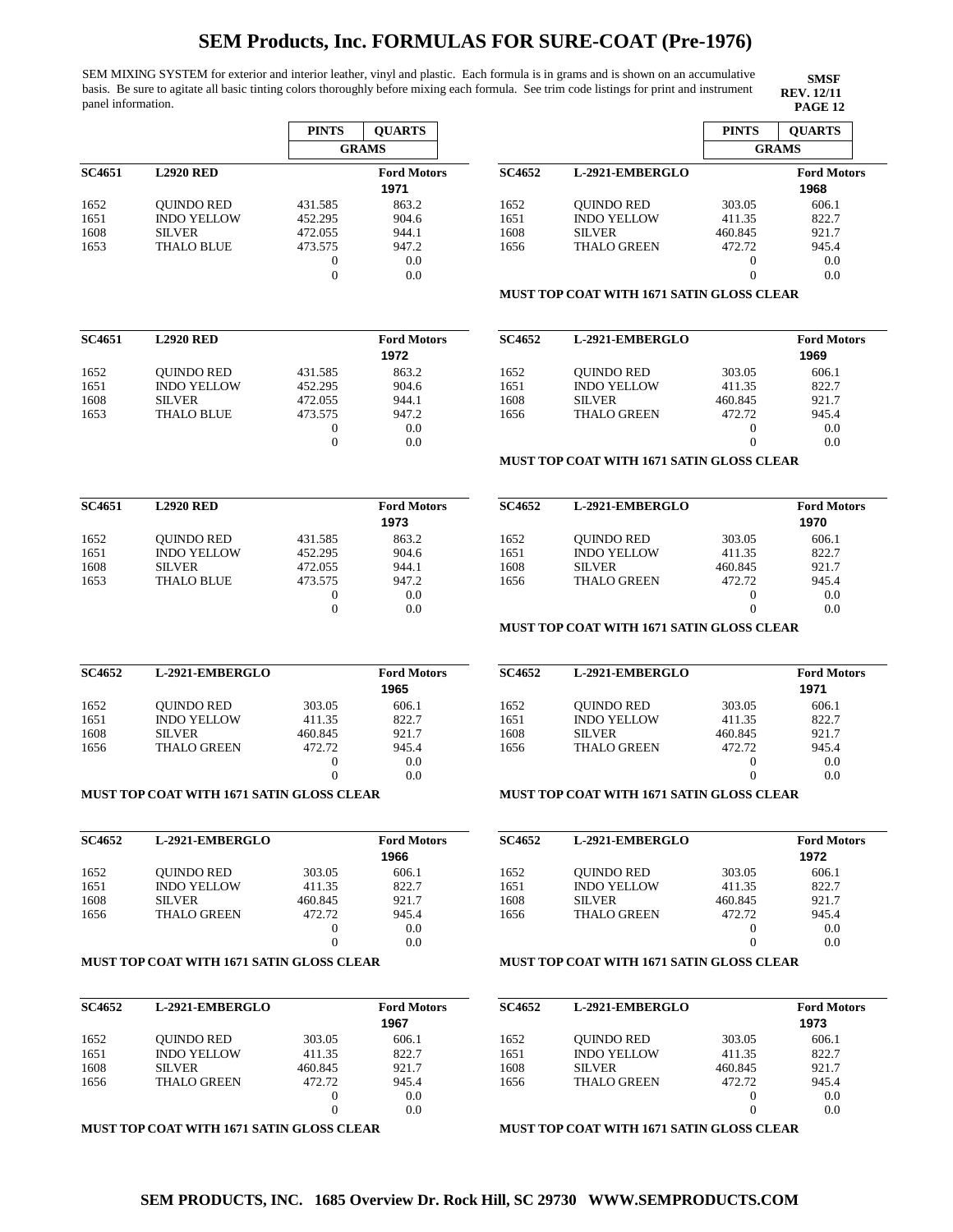SEM MIXING SYSTEM for exterior and interior leather, vinyl and plastic. Each formula is in grams and is shown on an accumulative basis. Be sure to agitate all basic tinting colors thoroughly before mixing each formula. See trim code listings for print and instrument panel information. **PAGE 13** 

|               |                                         | <b>PINTS</b>                     | <b>QUARTS</b>              |               |                                         | <b>PINTS</b>                         | <b>QUARTS</b>              |
|---------------|-----------------------------------------|----------------------------------|----------------------------|---------------|-----------------------------------------|--------------------------------------|----------------------------|
|               |                                         |                                  | <b>GRAMS</b>               |               |                                         |                                      | <b>GRAMS</b>               |
| <b>SC4653</b> | <b>L2929 TUROUOISE</b>                  |                                  | <b>Ford Motors</b><br>1959 | SC4653        | <b>L2929 TURQUOISE</b>                  |                                      | <b>Ford Motors</b><br>1965 |
| 1608          | <b>SILVER</b>                           | 320.72                           | 641.4                      | 1608          | <b>SILVER</b>                           | 320.72                               | 641.4                      |
| 1656          | <b>THALO GREEN</b>                      | 398.24<br>446.785                | 796.5                      | 1656          | <b>THALO GREEN</b>                      | 398.24                               | 796.5                      |
| 1653<br>1601  | <b>THALO BLUE</b><br><b>BLACK</b>       | 471.77                           | 893.6<br>943.5             | 1653<br>1601  | <b>THALO BLUE</b><br><b>BLACK</b>       | 446.785<br>471.77                    | 893.6<br>943.5             |
|               |                                         | $\boldsymbol{0}$                 | 0.0                        |               |                                         | $\mathbf{0}$                         | 0.0                        |
|               |                                         | $\boldsymbol{0}$                 | 0.0                        |               |                                         | $\mathbf{0}$                         | 0.0                        |
|               |                                         |                                  |                            |               |                                         |                                      |                            |
| <b>SC4653</b> | <b>L2929 TURQUOISE</b>                  |                                  | <b>Ford Motors</b>         | <b>SC4653</b> | <b>L2929 TURQUOISE</b>                  |                                      | <b>Ford Motors</b>         |
|               |                                         |                                  | 1960                       |               |                                         |                                      | 1966                       |
| 1608          | <b>SILVER</b>                           | 320.72                           | 641.4                      | 1608          | <b>SILVER</b>                           | 320.72                               | 641.4                      |
| 1656          | <b>THALO GREEN</b><br><b>THALO BLUE</b> | 398.24<br>446.785                | 796.5<br>893.6             | 1656<br>1653  | <b>THALO GREEN</b><br><b>THALO BLUE</b> | 398.24<br>446.785                    | 796.5<br>893.6             |
| 1653<br>1601  | <b>BLACK</b>                            | 471.77                           | 943.5                      | 1601          | <b>BLACK</b>                            | 471.77                               | 943.5                      |
|               |                                         | $\boldsymbol{0}$                 | 0.0                        |               |                                         | $\mathbf{0}$                         | 0.0                        |
|               |                                         | $\boldsymbol{0}$                 | 0.0                        |               |                                         | $\mathbf{0}$                         | 0.0                        |
|               |                                         |                                  |                            |               |                                         |                                      |                            |
| <b>SC4653</b> | <b>L2929 TURQUOISE</b>                  |                                  | <b>Ford Motors</b>         | SC4653        | <b>L2929 TURQUOISE</b>                  |                                      | <b>Ford Motors</b>         |
|               |                                         |                                  | 1961                       |               |                                         |                                      | 1967                       |
| 1608          | <b>SILVER</b>                           | 320.72                           | 641.4                      | 1608          | <b>SILVER</b>                           | 320.72                               | 641.4                      |
| 1656          | <b>THALO GREEN</b>                      | 398.24                           | 796.5                      | 1656          | THALO GREEN                             | 398.24                               | 796.5                      |
| 1653          | <b>THALO BLUE</b>                       | 446.785                          | 893.6                      | 1653          | <b>THALO BLUE</b>                       | 446.785                              | 893.6                      |
| 1601          | <b>BLACK</b>                            | 471.77                           | 943.5                      | 1601          | <b>BLACK</b>                            | 471.77                               | 943.5                      |
|               |                                         | $\boldsymbol{0}$<br>$\mathbf{0}$ | 0.0<br>0.0                 |               |                                         | $\boldsymbol{0}$<br>$\theta$         | 0.0                        |
|               |                                         |                                  |                            |               |                                         |                                      | 0.0                        |
| <b>SC4653</b> | <b>L2929 TURQUOISE</b>                  |                                  | <b>Ford Motors</b>         | SC4653        | <b>L2929 TURQUOISE</b>                  |                                      | <b>Ford Motors</b>         |
|               |                                         |                                  | 1962                       |               |                                         |                                      | 1968                       |
| 1608          | <b>SILVER</b>                           | 320.72                           | 641.4                      | 1608          | <b>SILVER</b>                           | 320.72                               | 641.4                      |
| 1656          | <b>THALO GREEN</b>                      | 398.24                           | 796.5                      | 1656          | <b>THALO GREEN</b>                      | 398.24                               | 796.5                      |
| 1653          | <b>THALO BLUE</b>                       | 446.785<br>471.77                | 893.6<br>943.5             | 1653<br>1601  | <b>THALO BLUE</b>                       | 446.785<br>471.77                    | 893.6<br>943.5             |
| 1601          | <b>BLACK</b>                            | $\boldsymbol{0}$                 | 0.0                        |               | <b>BLACK</b>                            | $\mathbf{0}$                         | 0.0                        |
|               |                                         | $\boldsymbol{0}$                 | 0.0                        |               |                                         | $\mathbf{0}$                         | 0.0                        |
|               |                                         |                                  |                            |               |                                         |                                      |                            |
| SC4653        | <b>L2929 TUROUOISE</b>                  |                                  | <b>Ford Motors</b>         | SC4653        | <b>L2929 TURQUOISE</b>                  |                                      | <b>Ford Motors</b>         |
|               |                                         |                                  | 1963                       |               |                                         |                                      | 1969                       |
| 1608          | <b>SILVER</b>                           | 320.72                           | 641.4                      | 1608          | <b>SILVER</b>                           | 320.72                               | 641.4                      |
| 1656          | <b>THALO GREEN</b>                      | 398.24                           | 796.5                      | 1656          | <b>THALO GREEN</b>                      | 398.24                               | 796.5                      |
| 1653          | <b>THALO BLUE</b>                       | 446.785                          | 893.6                      | 1653          | <b>THALO BLUE</b>                       | 446.785                              | 893.6                      |
| 1601          | <b>BLACK</b>                            | 471.77                           | 943.5                      | 1601          | <b>BLACK</b>                            | 471.77                               | 943.5                      |
|               |                                         | $\boldsymbol{0}$<br>$\mathbf{0}$ | 0.0<br>0.0                 |               |                                         | $\boldsymbol{0}$<br>$\boldsymbol{0}$ | 0.0<br>0.0                 |
|               |                                         |                                  |                            |               |                                         |                                      |                            |
| SC4653        | <b>L2929 TURQUOISE</b>                  |                                  | <b>Ford Motors</b>         | SC4653        | <b>L2929 TURQUOISE</b>                  |                                      | <b>Ford Motors</b>         |
|               |                                         |                                  | 1964                       |               |                                         |                                      | 1970                       |
| 1608          | <b>SILVER</b>                           | 320.72                           | 641.4                      | 1608          | <b>SILVER</b>                           | 320.72                               | 641.4                      |
| 1656          | <b>THALO GREEN</b>                      | 398.24                           | 796.5                      | 1656          | <b>THALO GREEN</b>                      | 398.24                               | 796.5                      |
| 1653          | <b>THALO BLUE</b>                       | 446.785                          | 893.6                      | 1653          | <b>THALO BLUE</b>                       | 446.785                              | 893.6                      |
| 1601          | <b>BLACK</b>                            | 471.77                           | 943.5                      | 1601          | <b>BLACK</b>                            | 471.77                               | 943.5                      |
|               |                                         | $\boldsymbol{0}$                 | 0.0                        |               |                                         | $\mathbf{0}$                         | 0.0                        |
|               |                                         | $\boldsymbol{0}$                 | 0.0                        |               |                                         | $\boldsymbol{0}$                     | 0.0                        |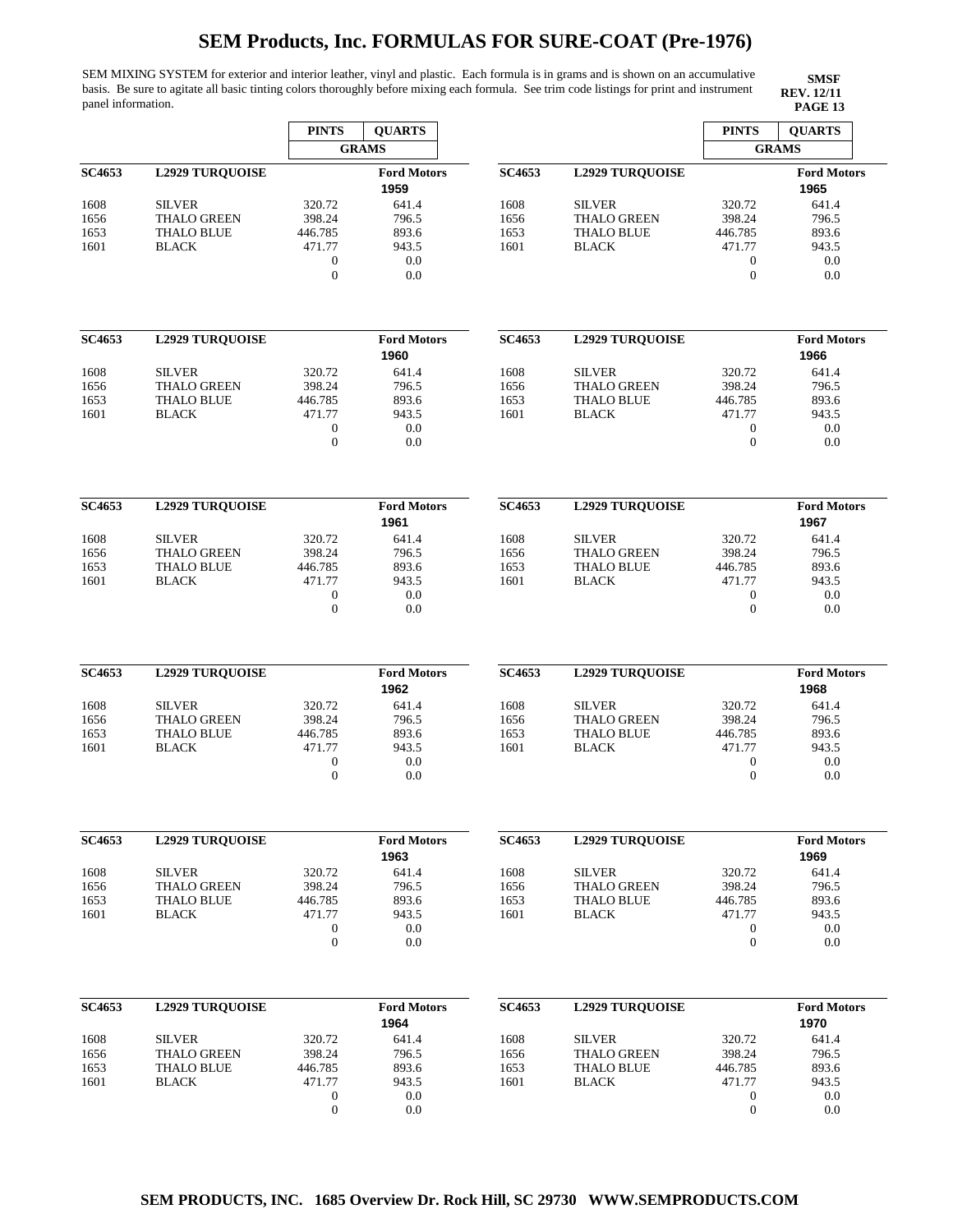SEM MIXING SYSTEM for exterior and interior leather, vinyl and plastic. Each formula is in grams and is shown on an accumulative basis. Be sure to agitate all basic tinting colors thoroughly before mixing each formula. See trim code listings for print and instrument panel information. **PAGE 14 PAGE 14** 

l,

|               |                   | <b>PINTS</b>     | <b>QUARTS</b>              |               |                                                  | <b>PINTS</b>     | <b>QUARTS</b>              |  |
|---------------|-------------------|------------------|----------------------------|---------------|--------------------------------------------------|------------------|----------------------------|--|
|               |                   |                  | <b>GRAMS</b>               |               |                                                  |                  | <b>GRAMS</b>               |  |
| <b>SC4654</b> | PARCHMENT(L-3096) |                  | <b>Ford Motors</b>         | <b>SC4654</b> | PARCHMENT(L-3096)                                |                  | <b>Ford Motors</b>         |  |
|               |                   |                  | 1965                       |               |                                                  |                  | 1971                       |  |
| 1654          | <b>WHITE</b>      | 393.49           | 787.0                      | 1654          | WHITE                                            | 393.49           | 787.0                      |  |
| 1659          | YELLOW OXIDE      | 470.535          | 941.1                      | 1659          | YELLOW OXIDE                                     | 470.535          | 941.1                      |  |
| 1650          | <b>RED OXIDE</b>  | 494.19           | 988.4                      | 1650          | <b>RED OXIDE</b>                                 | 494.19           | 988.4                      |  |
| 1601          | <b>BLACK</b>      | 499.7            | 999.4                      | 1601          | <b>BLACK</b>                                     | 499.7            | 999.4                      |  |
|               |                   | $\boldsymbol{0}$ | 0.0                        |               |                                                  | $\boldsymbol{0}$ | 0.0                        |  |
|               |                   | $\mathbf{0}$     | 0.0                        |               |                                                  | $\overline{0}$   | 0.0                        |  |
|               |                   |                  |                            |               |                                                  |                  |                            |  |
| SC4654        | PARCHMENT(L-3096) |                  | <b>Ford Motors</b><br>1966 | <b>SC4654</b> | PARCHMENT(L-3096)                                |                  | <b>Ford Motors</b><br>1972 |  |
| 1654          | <b>WHITE</b>      | 393.49           | 787.0                      | 1654          | WHITE                                            | 393.49           | 787.0                      |  |
| 1659          | YELLOW OXIDE      | 470.535          | 941.1                      | 1659          | YELLOW OXIDE                                     | 470.535          | 941.1                      |  |
| 1650          | <b>RED OXIDE</b>  | 494.19           | 988.4                      | 1650          | <b>RED OXIDE</b>                                 | 494.19           | 988.4                      |  |
| 1601          | <b>BLACK</b>      | 499.7            | 999.4                      | 1601          | <b>BLACK</b>                                     | 499.7            | 999.4                      |  |
|               |                   | $\boldsymbol{0}$ | 0.0                        |               |                                                  | $\boldsymbol{0}$ | 0.0                        |  |
|               |                   | $\boldsymbol{0}$ | 0.0                        |               |                                                  | $\boldsymbol{0}$ | 0.0                        |  |
|               |                   |                  |                            |               |                                                  |                  |                            |  |
| SC4654        | PARCHMENT(L-3096) |                  | <b>Ford Motors</b>         | <b>SC4654</b> | PARCHMENT(L-3096)                                |                  | <b>Ford Motors</b>         |  |
|               |                   |                  | 1967                       |               |                                                  |                  | 1973                       |  |
| 1654          | WHITE             | 393.49           | 787.0                      | 1654          | <b>WHITE</b>                                     | 393.49           | 787.0                      |  |
| 1659          | YELLOW OXIDE      | 470.535          | 941.1                      | 1659          | YELLOW OXIDE                                     | 470.535          | 941.1                      |  |
| 1650          | <b>RED OXIDE</b>  | 494.19           | 988.4                      | 1650          | <b>RED OXIDE</b>                                 | 494.19           | 988.4                      |  |
| 1601          | <b>BLACK</b>      | 499.7            | 999.4                      | 1601          | <b>BLACK</b>                                     | 499.7            | 999.4                      |  |
|               |                   | $\boldsymbol{0}$ | 0.0                        |               |                                                  | $\boldsymbol{0}$ | 0.0                        |  |
|               |                   | $\mathbf{0}$     | 0.0                        |               |                                                  | $\overline{0}$   | 0.0                        |  |
| SC4654        | PARCHMENT(L-3096) |                  | <b>Ford Motors</b>         | <b>SC4655</b> | <b>L-3097 DARK TURQUOIE</b>                      |                  | <b>Ford Motors</b>         |  |
|               |                   |                  | 1968                       |               |                                                  |                  | 1965                       |  |
| 1654          | WHITE             | 393.49           | 787.0                      | 1653          | <b>THALO BLUE</b>                                | 153.33           | 306.7                      |  |
| 1659          | YELLOW OXIDE      | 470.535          | 941.1                      | 1608          | <b>SILVER</b>                                    | 298.585          | 597.2                      |  |
| 1650          | <b>RED OXIDE</b>  | 494.19           | 988.4                      | 1656          | <b>THALO GREEN</b>                               | 417.145          | 834.3                      |  |
| 1601          | <b>BLACK</b>      | 499.7            | 999.4                      | 1601          | <b>BLACK</b>                                     | 469.68           | 939.4                      |  |
|               |                   | $\boldsymbol{0}$ | 0.0                        |               |                                                  | $\boldsymbol{0}$ | 0.0                        |  |
|               |                   | $\mathbf{0}$     | 0.0                        |               |                                                  | $\overline{0}$   | 0.0                        |  |
|               |                   |                  |                            |               | <b>MUST TOP COAT WITH 1671 SATIN GLOSS CLEAR</b> |                  |                            |  |
| SC4654        | PARCHMENT(L-3096) |                  | <b>Ford Motors</b>         | <b>SC4655</b> | <b>L-3097 DARK TURQUOIE</b>                      |                  | <b>Ford Motors</b>         |  |
|               |                   |                  | 1969                       |               |                                                  |                  | 1966                       |  |
| 1654          | WHITE             | 393.49           | 787.0                      | 1653          | <b>THALO BLUE</b>                                | 153.33           | 306.7                      |  |
| 1659          | YELLOW OXIDE      | 470.535          | 941.1                      | 1608          | <b>SILVER</b>                                    | 298.585          | 597.2                      |  |
| 1650          | <b>RED OXIDE</b>  | 494.19           | 988.4                      | 1656          | <b>THALO GREEN</b>                               | 417.145          | 834.3                      |  |
| 1601          | <b>BLACK</b>      | 499.7            | 999.4                      | 1601          | <b>BLACK</b>                                     | 469.68           | 939.4                      |  |
|               |                   | $\boldsymbol{0}$ | 0.0                        |               |                                                  | $\boldsymbol{0}$ | 0.0                        |  |
|               |                   | $\boldsymbol{0}$ | 0.0                        |               |                                                  | $\boldsymbol{0}$ | 0.0                        |  |
|               |                   |                  |                            |               | <b>MUST TOP COAT WITH 1671 SATIN GLOSS CLEAR</b> |                  |                            |  |
| SC4654        | PARCHMENT(L-3096) |                  | <b>Ford Motors</b>         | <b>SC4655</b> | <b>L-3097 DARK TURQUOIE</b>                      |                  | <b>Ford Motors</b>         |  |
|               |                   |                  | 1970                       |               |                                                  |                  | 1967                       |  |
| 1654          | WHITE             | 393.49           | 787.0                      | 1653          | <b>THALO BLUE</b>                                | 153.33           | 306.7                      |  |
| 1659          | YELLOW OXIDE      | 470.535          | 941.1                      | 1608          | <b>SILVER</b>                                    | 298.585          | 597.2                      |  |
| 1650          | <b>RED OXIDE</b>  | 494.19           | 988.4                      | 1656          | <b>THALO GREEN</b>                               | 417.145          | 834.3                      |  |
| 1601          | <b>BLACK</b>      | 499.7            | 999.4                      | 1601          | <b>BLACK</b>                                     | 469.68           | 939.4                      |  |
|               |                   | 0                | 0.0                        |               |                                                  | $\boldsymbol{0}$ | 0.0                        |  |
|               |                   | $\mathbf{0}$     | 0.0                        |               |                                                  | $\boldsymbol{0}$ | 0.0                        |  |
|               |                   |                  |                            |               |                                                  |                  |                            |  |
|               |                   |                  |                            |               | <b>MUST TOP COAT WITH 1671 SATIN GLOSS CLEAR</b> |                  |                            |  |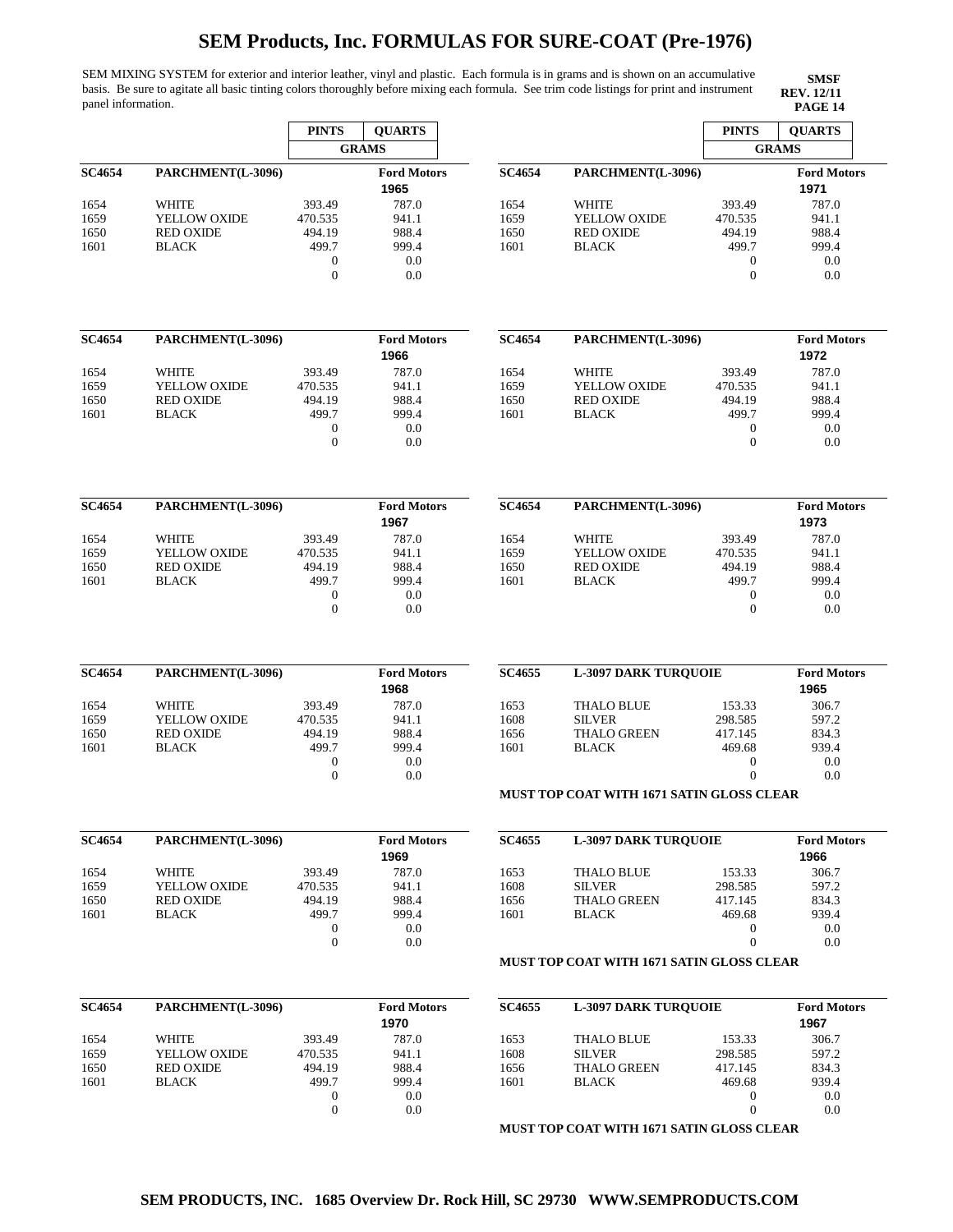SEM MIXING SYSTEM for exterior and interior leather, vinyl and plastic. Each formula is in grams and is shown on an accumulative basis. Be sure to agitate all basic tinting colors thoroughly before mixing each formula. See trim code listings for print and instrument panel information. **PAGE 15** 

|               |                             | <b>PINTS</b> | <b>OUARTS</b>              |
|---------------|-----------------------------|--------------|----------------------------|
|               |                             |              | <b>GRAMS</b>               |
| <b>SC4655</b> | <b>L-3097 DARK TUROUOIE</b> |              | <b>Ford Motors</b><br>1968 |
| 1653          | <b>THALO BLUE</b>           | 153.33       | 306.7                      |
| 1608          | <b>SILVER</b>               | 298.585      | 597.2                      |
| 1656          | <b>THALO GREEN</b>          | 417.145      | 834.3                      |
| 1601          | <b>BLACK</b>                | 469.68       | 939.4                      |
|               |                             | $\theta$     | 0.0                        |
|               |                             |              | 0.0                        |

## **MUST TOP COAT WITH 1671 SATIN GLOSS CLEAR**

| <b>SC4655</b> | <b>L-3097 DARK TUROUOIE</b> |          | <b>Ford Motors</b><br>1969 |
|---------------|-----------------------------|----------|----------------------------|
| 1653          | <b>THALO BLUE</b>           | 153.33   | 306.7                      |
| 1608          | <b>SILVER</b>               | 298.585  | 597.2                      |
| 1656          | <b>THALO GREEN</b>          | 417.145  | 834.3                      |
| 1601          | <b>BLACK</b>                | 469.68   | 939.4                      |
|               |                             | $\theta$ | 0.0                        |
|               |                             |          | 0.0                        |

### **MUST TOP COAT WITH 1671 SATIN GLOSS CLEAR**

| <b>SC4655</b> | <b>L-3097 DARK TUROUOIE</b> | <b>Ford Motors</b><br>1970 |       |
|---------------|-----------------------------|----------------------------|-------|
| 1653          | <b>THALO BLUE</b>           | 153.33                     | 306.7 |
| 1608          | <b>SILVER</b>               | 298.585                    | 597.2 |
| 1656          | <b>THALO GREEN</b>          | 417.145                    | 834.3 |
| 1601          | <b>BLACK</b>                | 469.68                     | 939.4 |
|               |                             |                            | 0.0   |
|               |                             |                            | 0.0   |

### **MUST TOP COAT WITH 1671 SATIN GLOSS CLEAR**

| <b>SC4655</b> | <b>L-3097 DARK TUROUOIE</b> | <b>Ford Motors</b> |       |
|---------------|-----------------------------|--------------------|-------|
|               |                             |                    | 1971  |
| 1653          | <b>THALO BLUE</b>           | 153.33             | 306.7 |
| 1608          | <b>SILVER</b>               | 298.585            | 597.2 |
| 1656          | <b>THALO GREEN</b>          | 417.145            | 834.3 |
| 1601          | <b>BLACK</b>                | 469.68             | 939.4 |
|               |                             |                    | 0.0   |
|               |                             |                    | 0.0   |

## **MUST TOP COAT WITH 1671 SATIN GLOSS CLEAR**

| <b>SC4655</b> | <b>L-3097 DARK TUROUOIE</b> |         | <b>Ford Motors</b><br>1972 |
|---------------|-----------------------------|---------|----------------------------|
| 1653          | <b>THALO BLUE</b>           | 153.33  | 306.7                      |
| 1608          | <b>SILVER</b>               | 298.585 | 597.2                      |
| 1656          | <b>THALO GREEN</b>          | 417.145 | 834.3                      |
| 1601          | <b>BLACK</b>                | 469.68  | 939.4                      |
|               |                             | $_{0}$  | 0.0                        |
|               |                             |         | 0.0                        |

### **MUST TOP COAT WITH 1671 SATIN GLOSS CLEAR**

| <b>SC4655</b> |                    | <b>L-3097 DARK TUROUOIE</b> |               |
|---------------|--------------------|-----------------------------|---------------|
| 1653          | <b>THALO BLUE</b>  | 153.33                      | 1973<br>306.7 |
| 1608          | <b>SILVER</b>      | 298.585                     | 597.2         |
| 1656          | <b>THALO GREEN</b> | 417.145                     | 834.3         |
| 1601          | <b>BLACK</b>       | 469.68                      | 939.4         |
|               |                    |                             | 0.0           |
|               |                    |                             | 0.0           |

#### **MUST TOP COAT WITH 1671 SATIN GLOSS CLEAR**

|               |                      | <b>PINTS</b> | <b>OUARTS</b>      |
|---------------|----------------------|--------------|--------------------|
|               |                      | <b>GRAMS</b> |                    |
| <b>SC4657</b> | <b>L-3116 MAROOM</b> |              | <b>Ford Motors</b> |
|               |                      |              | 1965               |
| 1652          | <b>OUINDO RED</b>    | 425.6        | 851.2              |
| 1651          | <b>INDO YELLOW</b>   | 458.755      | 917.5              |
| 1608          | <b>SILVER</b>        | 472.625      | 945.3              |
| 1601          | <b>BLACK</b>         | 473.575      | 947.2              |
|               |                      | $_{0}$       | 0.0                |
|               |                      |              | 0.0                |

**SMSF REV. 12/11**

### **MUST TOP COAT WITH 1671 SATIN GLOSS CLEAR**

| <b>SC4657</b> | <b>L-3116 MAROOM</b> |          | <b>Ford Motors</b> |
|---------------|----------------------|----------|--------------------|
|               |                      |          | 1966               |
| 1652          | <b>OUINDO RED</b>    | 425.6    | 851.2              |
| 1651          | <b>INDO YELLOW</b>   | 458.755  | 917.5              |
| 1608          | <b>SILVER</b>        | 472.625  | 945.3              |
| 1601          | <b>BLACK</b>         | 473.575  | 947.2              |
|               |                      | $_{0}$   | 0.0                |
|               |                      | $\theta$ | 0.0                |

### **MUST TOP COAT WITH 1671 SATIN GLOSS CLEAR**

| <b>SC4657</b> | <b>L-3116 MAROOM</b> |         | <b>Ford Motors</b> |
|---------------|----------------------|---------|--------------------|
|               |                      |         | 1967               |
| 1652          | <b>OUINDO RED</b>    | 425.6   | 851.2              |
| 1651          | <b>INDO YELLOW</b>   | 458.755 | 917.5              |
| 1608          | <b>SILVER</b>        | 472.625 | 945.3              |
| 1601          | <b>BLACK</b>         | 473.575 | 947.2              |
|               |                      |         | 0.0                |
|               |                      |         | 0.0                |

## **MUST TOP COAT WITH 1671 SATIN GLOSS CLEAR**

| <b>SC4657</b> | <b>L-3116 MAROOM</b> |         | <b>Ford Motors</b> |
|---------------|----------------------|---------|--------------------|
|               |                      |         | 1968               |
| 1652          | <b>OUINDO RED</b>    | 425.6   | 851.2              |
| 1651          | <b>INDO YELLOW</b>   | 458.755 | 917.5              |
| 1608          | <b>SILVER</b>        | 472.625 | 945.3              |
| 1601          | <b>BLACK</b>         | 473.575 | 947.2              |
|               |                      | $_{0}$  | 0.0                |
|               |                      |         | 0.0                |

### **MUST TOP COAT WITH 1671 SATIN GLOSS CLEAR**

| <b>SC4657</b> | <b>L-3116 MAROOM</b> |         | <b>Ford Motors</b> |  |  |
|---------------|----------------------|---------|--------------------|--|--|
|               |                      |         | 1969               |  |  |
| 1652          | <b>OUINDO RED</b>    | 425.6   | 851.2              |  |  |
| 1651          | <b>INDO YELLOW</b>   | 458.755 | 917.5              |  |  |
| 1608          | <b>SILVER</b>        | 472.625 | 945.3              |  |  |
| 1601          | <b>BLACK</b>         | 473.575 | 947.2              |  |  |
|               |                      |         | 0.0                |  |  |
|               |                      |         | 0.0                |  |  |

## **MUST TOP COAT WITH 1671 SATIN GLOSS CLEAR**

| <b>SC4657</b> | <b>L-3116 MAROOM</b> |         | <b>Ford Motors</b><br>1970 |
|---------------|----------------------|---------|----------------------------|
| 1652          | <b>OUINDO RED</b>    | 425.6   | 851.2                      |
| 1651          | <b>INDO YELLOW</b>   | 458.755 | 917.5                      |
| 1608          | <b>SILVER</b>        | 472.625 | 945.3                      |
| 1601          | <b>BLACK</b>         | 473.575 | 947.2                      |
|               |                      | $_{0}$  | 0.0                        |
|               |                      |         | 0.0                        |

**MUST TOP COAT WITH 1671 SATIN GLOSS CLEAR**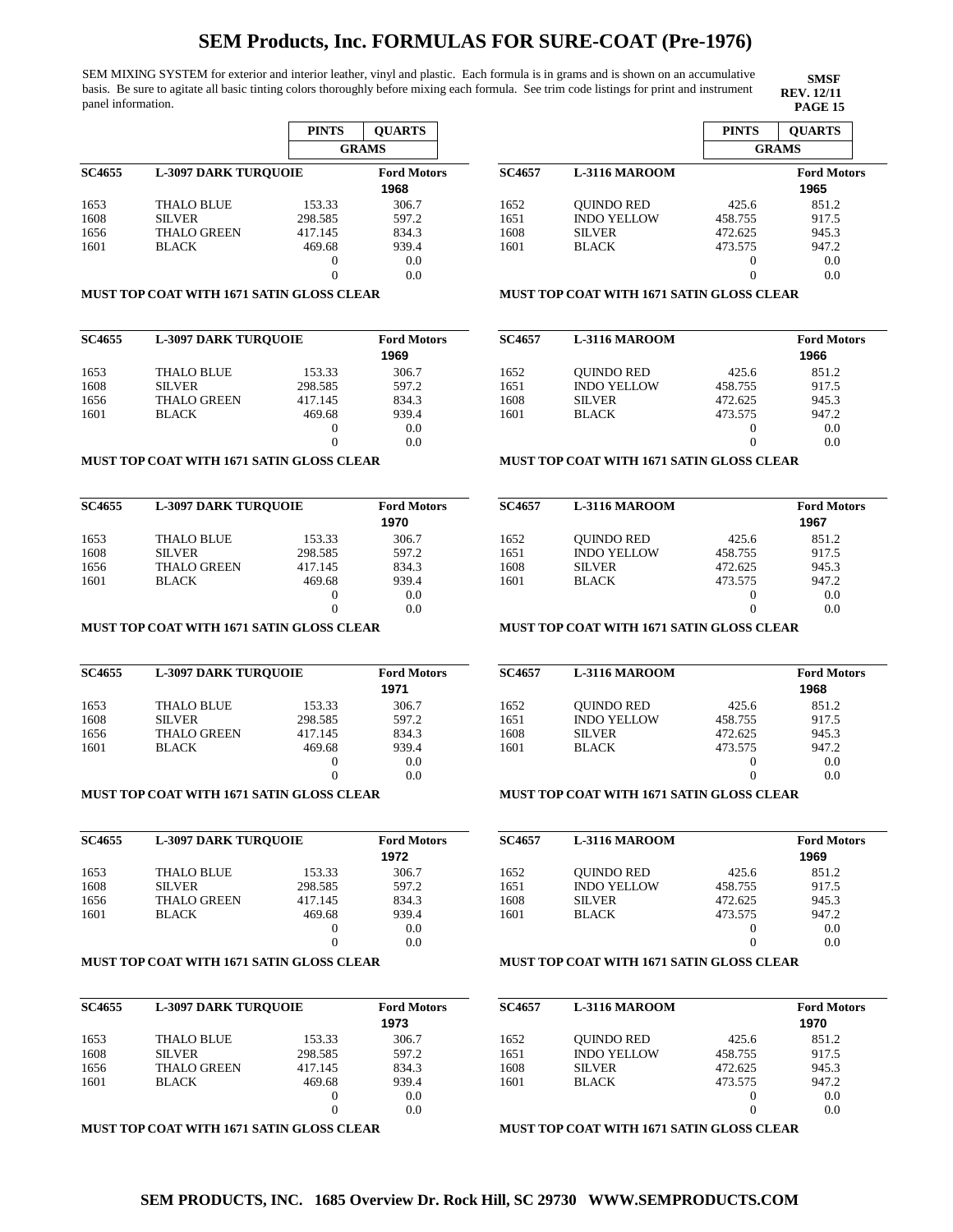SEM MIXING SYSTEM for exterior and interior leather, vinyl and plastic. Each formula is in grams and is shown on an accumulative basis. Be sure to agitate all basic tinting colors thoroughly before mixing each formula. See trim code listings for print and instrument panel information. **PAGE 16** 

**SMSF REV. 12/11**

|               |                      | <b>PINTS</b> | <b>OUARTS</b>      |
|---------------|----------------------|--------------|--------------------|
|               |                      |              | <b>GRAMS</b>       |
| <b>SC4657</b> | <b>L-3116 MAROOM</b> |              | <b>Ford Motors</b> |
|               |                      |              | 1971               |
| 1652          | <b>OUINDO RED</b>    | 425.6        | 851.2              |
| 1651          | <b>INDO YELLOW</b>   | 458.755      | 917.5              |
| 1608          | <b>SILVER</b>        | 472.625      | 945.3              |
| 1601          | <b>BLACK</b>         | 473.575      | 947.2              |
|               |                      | 0            | 0.0                |
|               |                      |              | 0.0                |

|                    | <b>PINTS</b>      | <b>OUARTS</b>      |                                    |
|--------------------|-------------------|--------------------|------------------------------------|
|                    |                   |                    |                                    |
|                    |                   |                    |                                    |
|                    |                   | 1968               |                                    |
| <b>SILVER</b>      | 371.83            | 743.7              |                                    |
| <b>INDO YELLOW</b> | 437.76            | 875.5              |                                    |
| <b>OUINDO RED</b>  | 472.435           | 944.9              |                                    |
|                    | $_{0}$            | 0.0                |                                    |
|                    | 0                 | 0.0                |                                    |
|                    | $\mathbf{\Omega}$ | 0.0                |                                    |
|                    |                   | L-3448-NUGGET GOLD | <b>GRAMS</b><br><b>Ford Motors</b> |

## **MUST TOP COAT WITH 1671 SATIN GLOSS CLEAR**

| <b>SC4657</b> | L-3116 MAROOM      |          | <b>Ford Motors</b> |
|---------------|--------------------|----------|--------------------|
|               |                    |          | 1972               |
| 1652          | <b>OUINDO RED</b>  | 425.6    | 851.2              |
| 1651          | <b>INDO YELLOW</b> | 458.755  | 917.5              |
| 1608          | <b>SILVER</b>      | 472.625  | 945.3              |
| 1601          | <b>BLACK</b>       | 473.575  | 947.2              |
|               |                    | $\theta$ | 0.0                |
|               |                    |          | 0.0                |

| <b>SC4658</b> | <b>L-3448-NUGGET GOLD</b> |          | <b>Ford Motors</b><br>1969 |
|---------------|---------------------------|----------|----------------------------|
| 1608          | <b>SILVER</b>             | 371.83   | 743.7                      |
| 1651          | <b>INDO YELLOW</b>        | 437.76   | 875.5                      |
| 1652          | <b>OUINDO RED</b>         | 472.435  | 944.9                      |
|               |                           | $\Omega$ | 0.0                        |
|               |                           | $\theta$ | 0.0                        |
|               |                           | 0        | 0.0                        |

## **MUST TOP COAT WITH 1671 SATIN GLOSS CLEAR**

| <b>SC4657</b> | L-3116 MAROOM      |         | <b>Ford Motors</b><br>1973 | <b>SC4658</b> | <b>L-3448-NUGGET GOLD</b> |         | <b>Ford Motors</b><br>1970 |
|---------------|--------------------|---------|----------------------------|---------------|---------------------------|---------|----------------------------|
| 1652          | <b>OUINDO RED</b>  | 425.6   | 851.2                      | 1608          | <b>SILVER</b>             | 371.83  | 743.7                      |
| 1651          | <b>INDO YELLOW</b> | 458.755 | 917.5                      | 1651          | <b>INDO YELLOW</b>        | 437.76  | 875.5                      |
| 1608          | <b>SILVER</b>      | 472.625 | 945.3                      | 1652          | <b>OUINDO RED</b>         | 472.435 | 944.9                      |
| 1601          | <b>BLACK</b>       | 473.575 | 947.2                      |               |                           |         | 0.0                        |
|               |                    |         | 0.0                        |               |                           |         | 0.0                        |
|               |                    |         | 0.0                        |               |                           |         | 0.0                        |

### **MUST TOP COAT WITH 1671 SATIN GLOSS CLEAR**

| <b>SC4658</b> | L-3448-NUGGET GOLD |         | <b>Ford Motors</b><br>1965 | <b>SC4658</b> | <b>L-3448-NUGGET GOLD</b> |         | <b>Ford Motors</b><br>1971 |
|---------------|--------------------|---------|----------------------------|---------------|---------------------------|---------|----------------------------|
| 1608          | <b>SILVER</b>      | 371.83  | 743.7                      | 1608          | <b>SILVER</b>             | 371.83  | 743.7                      |
| 1651          | <b>INDO YELLOW</b> | 437.76  | 875.5                      | 1651          | <b>INDO YELLOW</b>        | 437.76  | 875.5                      |
| 1652          | <b>OUINDO RED</b>  | 472.435 | 944.9                      | 1652          | <b>OUINDO RED</b>         | 472.435 | 944.9                      |
|               |                    |         | 0.0                        |               |                           |         | 0.0                        |
|               |                    |         | 0.0                        |               |                           |         | 0.0                        |
|               |                    |         | 0.0                        |               |                           |         | 0.0                        |

| <b>SC4658</b> | <b>L-3448-NUGGET GOLD</b> |         | <b>Ford Motors</b> |  |
|---------------|---------------------------|---------|--------------------|--|
|               |                           |         | 1966               |  |
| 1608          | <b>SILVER</b>             | 371.83  | 743.7              |  |
| 1651          | <b>INDO YELLOW</b>        | 437.76  | 875.5              |  |
| 1652          | <b>OUINDO RED</b>         | 472.435 | 944.9              |  |
|               |                           | 0       | 0.0                |  |
|               |                           | 0       | 0.0                |  |
|               |                           |         | 0.0                |  |

|                    |         | <b>Ford Motors</b>        |  |
|--------------------|---------|---------------------------|--|
|                    |         | 1972                      |  |
| <b>SILVER</b>      | 371.83  | 743.7                     |  |
| <b>INDO YELLOW</b> | 437.76  | 875.5                     |  |
| <b>OUINDO RED</b>  | 472.435 | 944.9                     |  |
|                    | $_{0}$  | 0.0                       |  |
|                    |         | 0.0                       |  |
|                    |         | 0.0                       |  |
|                    |         | <b>L-3448-NUGGET GOLD</b> |  |

| <b>SC4658</b> | <b>L-3448-NUGGET GOLD</b> |         | <b>Ford Motors</b><br>1967 | <b>SC4658</b> | <b>L-3448-NUGGET GOLD</b> |         | <b>Ford Motors</b><br>1973 |
|---------------|---------------------------|---------|----------------------------|---------------|---------------------------|---------|----------------------------|
| 1608          | <b>SILVER</b>             | 371.83  | 743.7                      | 1608          | <b>SILVER</b>             | 371.83  | 743.7                      |
| 1651          | <b>INDO YELLOW</b>        | 437.76  | 875.5                      | 1651          | <b>INDO YELLOW</b>        | 437.76  | 875.5                      |
| 1652          | <b>OUINDO RED</b>         | 472.435 | 944.9                      | 1652          | <b>OUINDO RED</b>         | 472.435 | 944.9                      |
|               |                           |         | 0.0                        |               |                           |         | 0.0                        |
|               |                           |         | 0.0                        |               |                           |         | 0.0                        |
|               |                           |         | 0.0                        |               |                           |         | 0.0                        |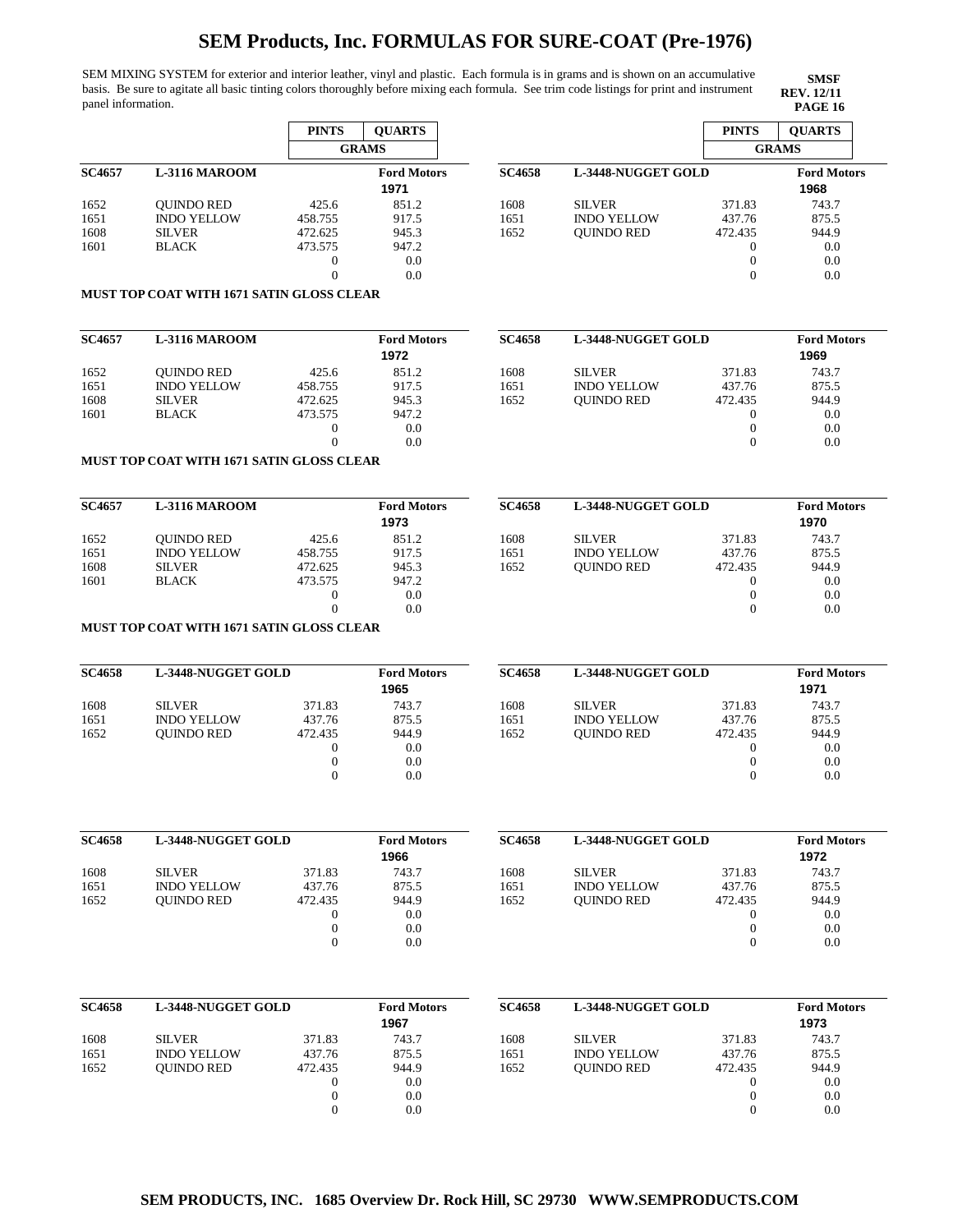1601

SEM MIXING SYSTEM for exterior and interior leather, vinyl and plastic. Each formula is in grams and is shown on an accumulative basis. Be sure to agitate all basic tinting colors thoroughly before mixing each formula. See trim code listings for print and instrument panel information. **PAGE 17 PAGE 17** 

|               |                    | <b>PINTS</b> | <b>OUARTS</b>              |
|---------------|--------------------|--------------|----------------------------|
|               |                    |              | <b>GRAMS</b>               |
| <b>SC4659</b> | L-3625-NUGGET GOLD |              | <b>Ford Motors</b><br>1965 |
| 1608          | <b>SILVER</b>      | 371.64       | 743.3                      |
| 1651          | <b>INDO YELLOW</b> | 440.515      | 881.0                      |
| 1652          | <b>OUINDO RED</b>  | 469.68       | 939.4                      |
| 1601          | <b>BLACK</b>       | 472.435      | 944.9                      |
|               |                    | 0            | 0.0                        |
|               |                    |              | 0.0                        |

#### **GRAMS SC4659 L-3625-NUGGET GOLD Ford Motors** 1608 1651 1652 1601 SILVER INDO YELLOW QUINDO RED BLACK 371.64 440.515 469.68 472.435  $\mathbf 0$  $\mathbf 0$ 743.3 881.0 939.4 944.9 0.0 0.0 **1971**

### **MUST TOP COAT WITH 1671 SATIN GLOSS CLEAR**

| <b>SC4659</b> | L-3625-NUGGET GOLD |         | <b>Ford Motors</b> |
|---------------|--------------------|---------|--------------------|
|               |                    |         | 1966               |
| 1608          | <b>SILVER</b>      | 371.64  | 743.3              |
| 1651          | <b>INDO YELLOW</b> | 440.515 | 881.0              |
| 1652          | <b>OUINDO RED</b>  | 469.68  | 939.4              |
| 1601          | <b>BLACK</b>       | 472.435 | 944.9              |
|               |                    | 0       | 0.0                |
|               |                    | 0       | 0.0                |

### **MUST TOP COAT WITH 1671 SATIN GLOSS CLEAR**

| <b>SC4659</b> | L-3625-NUGGET GOLD |         | <b>Ford Motors</b><br>1967 |
|---------------|--------------------|---------|----------------------------|
| 1608          | <b>SILVER</b>      | 371.64  | 743.3                      |
| 1651          | <b>INDO YELLOW</b> | 440.515 | 881.0                      |
| 1652          | <b>OUINDO RED</b>  | 469.68  | 939.4                      |
| 1601          | <b>BLACK</b>       | 472.435 | 944.9                      |
|               |                    | 0       | 0.0                        |
|               |                    |         | 0.0                        |

### **MUST TOP COAT WITH 1671 SATIN GLOSS CLEAR**

| <b>SC4659</b> | L-3625-NUGGET GOLD |         | <b>Ford Motors</b> |
|---------------|--------------------|---------|--------------------|
|               |                    |         | 1968               |
| 1608          | <b>SILVER</b>      | 371.64  | 743.3              |
| 1651          | <b>INDO YELLOW</b> | 440.515 | 881.0              |
| 1652          | <b>OUINDO RED</b>  | 469.68  | 939.4              |
| 1601          | <b>BLACK</b>       | 472.435 | 944.9              |
|               |                    | 0       | 0.0                |
|               |                    |         | 0.0                |

## **MUST TOP COAT WITH 1671 SATIN GLOSS CLEAR**

| <b>SC4659</b> | L-3625-NUGGET GOLD                              |         | <b>Ford Motors</b> | <b>SC4660</b> | LIGHT BLUE $(L-3627)$ |         | <b>Ford Motors</b> |
|---------------|-------------------------------------------------|---------|--------------------|---------------|-----------------------|---------|--------------------|
|               |                                                 |         | 1969               |               |                       |         | 1966               |
| 1608          | <b>SILVER</b>                                   | 371.64  | 743.3              | 1608          | <b>SILVER</b>         | 236.075 | 472.2              |
| 1651          | <b>INDO YELLOW</b>                              | 440.515 | 881.0              | 1654          | <b>WHITE</b>          | 384.56  | 769.1              |
| 1652          | <b>OUINDO RED</b>                               | 469.68  | 939.4              | 1653          | <b>THALO BLUE</b>     | 437     | 874.0              |
| 1601          | <b>BLACK</b>                                    | 472.435 | 944.9              | 1601          | <b>BLACK</b>          | 481.555 | 963.1              |
|               |                                                 |         | 0.0                |               |                       |         | 0.0                |
|               |                                                 |         | 0.0                |               |                       |         | 0.0                |
|               | MUAD DOD OO ID WADII 1751 A LON OL OAA OL D LD. |         |                    |               |                       |         |                    |

#### **MUST TOP COAT WITH 1671 SATIN GLOSS CLEAR**

| <b>SC4659</b> | L-3625-NUGGET GOLD |         | <b>Ford Motors</b><br>1970 | <b>SC4660</b> | LIGHT BLUE (L-3627) |         | <b>Ford Motors</b><br>1967 |
|---------------|--------------------|---------|----------------------------|---------------|---------------------|---------|----------------------------|
| 1608          | <b>SILVER</b>      | 371.64  | 743.3                      | 1608          | <b>SILVER</b>       | 236.075 | 472.2                      |
| 1651          | <b>INDO YELLOW</b> | 440.515 | 881.0                      | 1654          | WHITE               | 384.56  | 769.1                      |
| 1652          | <b>OUINDO RED</b>  | 469.68  | 939.4                      | 1653          | <b>THALO BLUE</b>   | 437     | 874.0                      |
| 1601          | <b>BLACK</b>       | 472.435 | 944.9                      | 1601          | <b>BLACK</b>        | 481.555 | 963.1                      |
|               |                    |         | 0.0                        |               |                     |         | 0.0                        |
|               |                    |         | 0.0                        |               |                     |         | 0.0                        |

**MUST TOP COAT WITH 1671 SATIN GLOSS CLEAR** 

|               |                                                  | $\Omega$<br>$\Omega$ | 0.0<br>0.0                 |
|---------------|--------------------------------------------------|----------------------|----------------------------|
|               | <b>MUST TOP COAT WITH 1671 SATIN GLOSS CLEAR</b> |                      |                            |
| <b>SC4659</b> | L-3625-NUGGET GOLD                               |                      | <b>Ford Motors</b><br>1972 |
| 1608          | <b>SILVER</b>                                    | 371.64               | 743.3                      |
|               |                                                  |                      |                            |
| 1651          | <b>INDO YELLOW</b>                               | 440.515              | 881.0                      |

472.435 0 0

#### **MUST TOP COAT WITH 1671 SATIN GLOSS CLEAR**

BLACK

| <b>SC4659</b> | L-3625-NUGGET GOLD |         | <b>Ford Motors</b><br>1973 |
|---------------|--------------------|---------|----------------------------|
| 1608          | <b>SILVER</b>      | 371.64  | 743.3                      |
| 1651          | <b>INDO YELLOW</b> | 440.515 | 881.0                      |
| 1652          | <b>OUINDO RED</b>  | 469.68  | 939.4                      |
| 1601          | <b>BLACK</b>       | 472.435 | 944.9                      |
|               |                    | $^{()}$ | 0.0                        |
|               |                    |         | 0.0                        |

### **MUST TOP COAT WITH 1671 SATIN GLOSS CLEAR**

| <b>SC4660</b> | LIGHT BLUE (L-3627) |         | <b>Ford Motors</b> |
|---------------|---------------------|---------|--------------------|
|               |                     |         | 1965               |
| 1608          | <b>SILVER</b>       | 236.075 | 472.2              |
| 1654          | WHITE               | 384.56  | 769.1              |
| 1653          | <b>THALO BLUE</b>   | 437     | 874.0              |
| 1601          | <b>BLACK</b>        | 481.555 | 963.1              |
|               |                     | 0       | 0.0                |
|               |                     |         | 0.0                |

**SMSF REV. 12/11**

> 944.9 0.0 0.0

**PINTS QUARTS**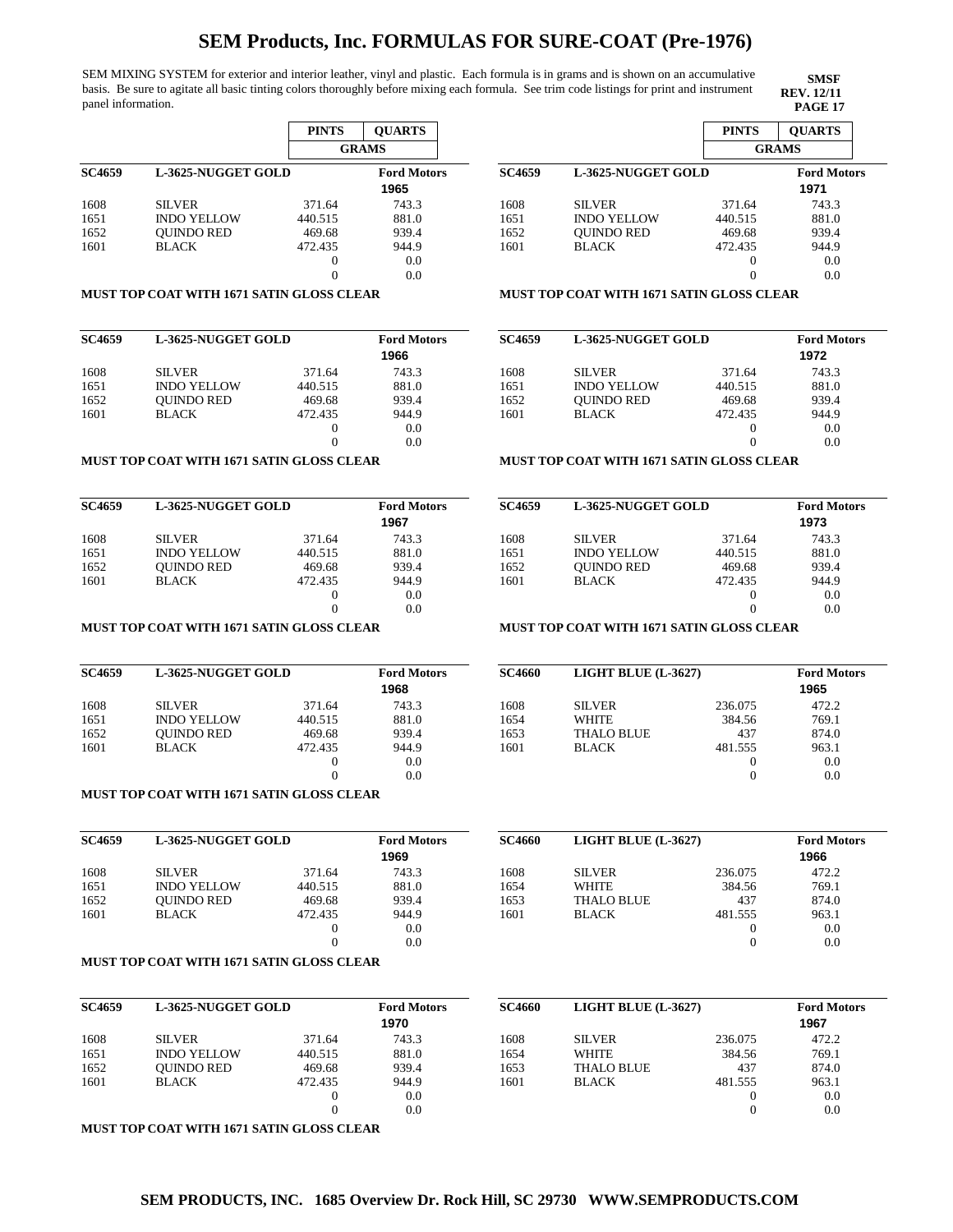SEM MIXING SYSTEM for exterior and interior leather, vinyl and plastic. Each formula is in grams and is shown on an accumulative basis. Be sure to agitate all basic tinting colors thoroughly before mixing each formula. See trim code listings for print and instrument panel information. **PAGE 18** 

 $\overline{SC4660}$ 

**SC4660 LIGHT BLUE (L-3627) Ford Motors**

| SMSF              |
|-------------------|
| <b>REV.</b> 12/11 |
| PACE 18           |

|                                      | <b>PINTS</b>     | <b>QUARTS</b>      |               |                                                  | <b>PINTS</b>     | <b>QUARTS</b>      |
|--------------------------------------|------------------|--------------------|---------------|--------------------------------------------------|------------------|--------------------|
|                                      |                  | <b>GRAMS</b>       |               |                                                  |                  | <b>GRAMS</b>       |
| LIGHT BLUE (L-3627)<br><b>SC4660</b> |                  | <b>Ford Motors</b> | <b>SC4661</b> | <b>L-3628 DARH IVY GOLD</b>                      |                  | <b>Ford Motors</b> |
|                                      |                  | 1968               |               |                                                  |                  | 1965               |
| 1608<br><b>SILVER</b>                | 236.075          | 472.2              | 1608          | <b>SILVER</b>                                    | 200.165          | 400.3              |
| WHITE<br>1654                        | 384.56           | 769.1              | 1601          | <b>BLACK</b>                                     | 357.58           | 715.2              |
| 1653<br><b>THALO BLUE</b>            | 437              | 874.0              | 1651          | <b>INDO YELLOW</b>                               | 425.505          | 851.0              |
| 1601<br><b>BLACK</b>                 | 481.555          | 963.1              | 1653          | <b>THALO BLUE</b>                                | 470.25           | 940.5              |
|                                      | $\boldsymbol{0}$ | 0.0                |               |                                                  | 0                | 0.0                |
|                                      | $\mathbf{0}$     | 0.0                |               |                                                  | $\Omega$         | 0.0                |
|                                      |                  |                    |               | <b>MUST TOP COAT WITH 1671 SATIN GLOSS CLEAR</b> |                  |                    |
| LIGHT BLUE (L-3627)<br>SC4660        |                  | <b>Ford Motors</b> | <b>SC4661</b> | <b>L-3628 DARH IVY GOLD</b>                      |                  | <b>Ford Motors</b> |
|                                      |                  | 1969               |               |                                                  |                  | 1966               |
| 1608<br><b>SILVER</b>                | 236.075          | 472.2              | 1608          | <b>SILVER</b>                                    | 200.165          | 400.3              |
| WHITE<br>1654                        | 384.56           | 769.1              | 1601          | <b>BLACK</b>                                     | 357.58           | 715.2              |
| 1653<br><b>THALO BLUE</b>            | 437              | 874.0              | 1651          | <b>INDO YELLOW</b>                               | 425.505          | 851.0              |
| 1601<br><b>BLACK</b>                 | 481.555          | 963.1              | 1653          | <b>THALO BLUE</b>                                | 470.25           | 940.5              |
|                                      | $\mathbf{0}$     | 0.0                |               |                                                  | 0                | 0.0                |
|                                      | $\theta$         | 0.0                |               |                                                  | $\Omega$         | 0.0                |
|                                      |                  |                    |               | <b>MUST TOP COAT WITH 1671 SATIN GLOSS CLEAR</b> |                  |                    |
| LIGHT BLUE (L-3627)<br>SC4660        |                  | <b>Ford Motors</b> | <b>SC4661</b> | <b>L-3628 DARH IVY GOLD</b>                      |                  | <b>Ford Motors</b> |
|                                      |                  | 1970               |               |                                                  |                  | 1967               |
| <b>SILVER</b><br>1608                | 236.075          | 472.2              | 1608          | <b>SILVER</b>                                    | 200.165          | 400.3              |
| WHITE<br>1654                        | 384.56           | 769.1              | 1601          | <b>BLACK</b>                                     | 357.58           | 715.2              |
| 1653<br><b>THALO BLUE</b>            | 437              | 874.0              | 1651          | <b>INDO YELLOW</b>                               | 425.505          | 851.0              |
| 1601<br><b>BLACK</b>                 | 481.555          | 963.1              | 1653          | <b>THALO BLUE</b>                                | 470.25           | 940.5              |
|                                      | $\mathbf{0}$     | 0.0                |               |                                                  | 0                | 0.0                |
|                                      | $\theta$         | 0.0                |               |                                                  | $\Omega$         | 0.0                |
|                                      |                  |                    |               | <b>MUST TOP COAT WITH 1671 SATIN GLOSS CLEAR</b> |                  |                    |
| LIGHT BLUE (L-3627)<br>SC4660        |                  | <b>Ford Motors</b> | <b>SC4661</b> | <b>L-3628 DARH IVY GOLD</b>                      |                  | <b>Ford Motors</b> |
|                                      |                  | 1971               |               |                                                  |                  | 1968               |
| 1608<br><b>SILVER</b>                | 236.075          | 472.2              | 1608          | <b>SILVER</b>                                    | 200.165          | 400.3              |
| WHITE<br>1654                        | 384.56           | 769.1              | 1601          | <b>BLACK</b>                                     | 357.58           | 715.2              |
| 1653<br><b>THALO BLUE</b>            | 437              | 874.0              | 1651          | <b>INDO YELLOW</b>                               | 425.505          | 851.0              |
| 1601<br><b>BLACK</b>                 | 481.555          | 963.1              | 1653          | <b>THALO BLUE</b>                                | 470.25           | 940.5              |
|                                      | $\mathbf{0}$     | 0.0                |               |                                                  | 0                | 0.0                |
|                                      | $\overline{0}$   | 0.0                |               |                                                  | $\Omega$         | 0.0                |
|                                      |                  |                    |               | <b>MUST TOP COAT WITH 1671 SATIN GLOSS CLEAR</b> |                  |                    |
|                                      |                  |                    |               |                                                  |                  |                    |
| LIGHT BLUE (L-3627)<br><b>SC4660</b> |                  | <b>Ford Motors</b> | <b>SC4661</b> | <b>L-3628 DARH IVY GOLD</b>                      |                  | <b>Ford Motors</b> |
|                                      |                  | 1972               |               |                                                  |                  | 1969               |
| 1608<br><b>SILVER</b>                | 236.075          | 472.2              | 1608          | <b>SILVER</b>                                    | 200.165          | 400.3              |
| 1654<br><b>WHITE</b>                 | 384.56           | 769.1              | 1601          | <b>BLACK</b>                                     | 357.58           | 715.2              |
| 1653<br><b>THALO BLUE</b>            | 437              | 874.0              | 1651          | <b>INDO YELLOW</b>                               | 425.505          | 851.0              |
| 1601<br><b>BLACK</b>                 | 481.555          | 963.1              | 1653          | THALO BLUE                                       | 470.25           | 940.5              |
|                                      | $\mathbf{0}$     | 0.0                |               |                                                  | 0                | 0.0                |
|                                      | $\mathbf{0}$     | 0.0                |               |                                                  | $\theta$         | 0.0                |
|                                      |                  |                    |               | <b>MUST TOP COAT WITH 1671 SATIN GLOSS CLEAR</b> |                  |                    |
| LIGHT BLUE (L-3627)<br>SC4660        |                  | <b>Ford Motors</b> | <b>SC4661</b> | <b>L-3628 DARH IVY GOLD</b>                      |                  | <b>Ford Motors</b> |
|                                      |                  | 1973               |               |                                                  |                  | 1970               |
| <b>SILVER</b><br>1608                | 236.075          | 472.2              | 1608          | <b>SILVER</b>                                    | 200.165          | 400.3              |
| WHITE<br>1654                        | 384.56           | 769.1              | 1601          | <b>BLACK</b>                                     | 357.58           | 715.2              |
| <b>THALO BLUE</b><br>1653            | 437              | 874.0              | 1651          | <b>INDO YELLOW</b>                               | 425.505          | 851.0              |
| 1601<br><b>BLACK</b>                 | 481.555          | 963.1              | 1653          | <b>THALO BLUE</b>                                | 470.25           | 940.5              |
|                                      | $\boldsymbol{0}$ | 0.0                |               |                                                  | $\boldsymbol{0}$ | 0.0                |
|                                      | $\mathbf{0}$     | 0.0                |               |                                                  | $\overline{0}$   | 0.0                |
|                                      |                  |                    |               | <b>MUST TOP COAT WITH 1671 SATIN GLOSS CLEAR</b> |                  |                    |

| 1651           | <b>INDO YELLOW</b>          | 425.505                                          | 851.0                       |
|----------------|-----------------------------|--------------------------------------------------|-----------------------------|
| 1653           | <b>THALO BLUE</b>           | 470.25                                           | 940.5                       |
|                |                             | $_{0}$                                           | 0.0                         |
|                |                             |                                                  | 0.0                         |
|                |                             | <b>MUST TOP COAT WITH 1671 SATIN GLOSS CLEAR</b> |                             |
|                |                             |                                                  |                             |
|                | <b>L-3628 DARH IVY GOLD</b> |                                                  | 1966                        |
| 1608           | <b>SILVER</b>               | 200.165                                          | <b>Ford Motors</b><br>400.3 |
| SC4661<br>1601 | BLACK.                      | 357.58                                           | 715.2                       |

#### **N GLOSS CLEAR**

| <b>SC4661</b> | <b>L-3628 DARH IVY GOLD</b> |         | <b>Ford Motors</b> |
|---------------|-----------------------------|---------|--------------------|
|               |                             |         | 1967               |
| 1608          | <b>SILVER</b>               | 200.165 | 400.3              |
| 1601          | <b>BLACK</b>                | 357.58  | 715.2              |
| 1651          | <b>INDO YELLOW</b>          | 425.505 | 851.0              |
| 1653          | <b>THALO BLUE</b>           | 470.25  | 940.5              |
|               |                             |         | 0.0                |
|               |                             |         | 0.0                |

### **N GLOSS CLEAR**

| <b>SC4661</b> | <b>L-3628 DARH IVY GOLD</b> |          | <b>Ford Motors</b><br>1968 |
|---------------|-----------------------------|----------|----------------------------|
| 1608          | <b>SILVER</b>               | 200.165  | 400.3                      |
| 1601          | <b>BLACK</b>                | 357.58   | 715.2                      |
| 1651          | <b>INDO YELLOW</b>          | 425.505  | 851.0                      |
| 1653          | <b>THALO BLUE</b>           | 470.25   | 940.5                      |
|               |                             | $\theta$ | 0.0                        |
|               |                             |          | 0.0                        |

### **N GLOSS CLEAR**

| <b>SC4661</b> | <b>L-3628 DARH IVY GOLD</b> | <b>Ford Motors</b> |       |
|---------------|-----------------------------|--------------------|-------|
|               |                             |                    | 1969  |
| 1608          | <b>SILVER</b>               | 200.165            | 400.3 |
| 1601          | <b>BLACK</b>                | 357.58             | 715.2 |
| 1651          | <b>INDO YELLOW</b>          | 425.505            | 851.0 |
| 1653          | <b>THALO BLUE</b>           | 470.25             | 940.5 |
|               |                             |                    | 0.0   |
|               |                             |                    | 0.0   |

## **N GLOSS CLEAR**

| SC4660 | LIGHT BLUE (L-3627) |         | <b>Ford Motors</b><br>1973 | <b>SC4661</b> | <b>L-3628 DARH IVY GOLD</b>                      |         | <b>Ford Motors</b><br>1970 |
|--------|---------------------|---------|----------------------------|---------------|--------------------------------------------------|---------|----------------------------|
| 1608   | <b>SILVER</b>       | 236.075 | 472.2                      | 1608          | <b>SILVER</b>                                    | 200.165 | 400.3                      |
| 1654   | <b>WHITE</b>        | 384.56  | 769.1                      | 1601          | <b>BLACK</b>                                     | 357.58  | 715.2                      |
| 1653   | <b>THALO BLUE</b>   | 437     | 874.0                      | 1651          | <b>INDO YELLOW</b>                               | 425.505 | 851.0                      |
| 1601   | <b>BLACK</b>        | 481.555 | 963.1                      | 1653          | <b>THALO BLUE</b>                                | 470.25  | 940.5                      |
|        |                     |         | 0.0                        |               |                                                  |         | 0.0                        |
|        |                     |         | 0.0                        |               |                                                  |         | 0.0                        |
|        |                     |         |                            |               | <b>MUST TOP COAT WITH 1671 SATIN GLOSS CLEAR</b> |         |                            |

**SEM PRODUCTS, INC. 1685 Overview Dr. Rock Hill, SC 29730 WWW.SEMPRODUCTS.COM**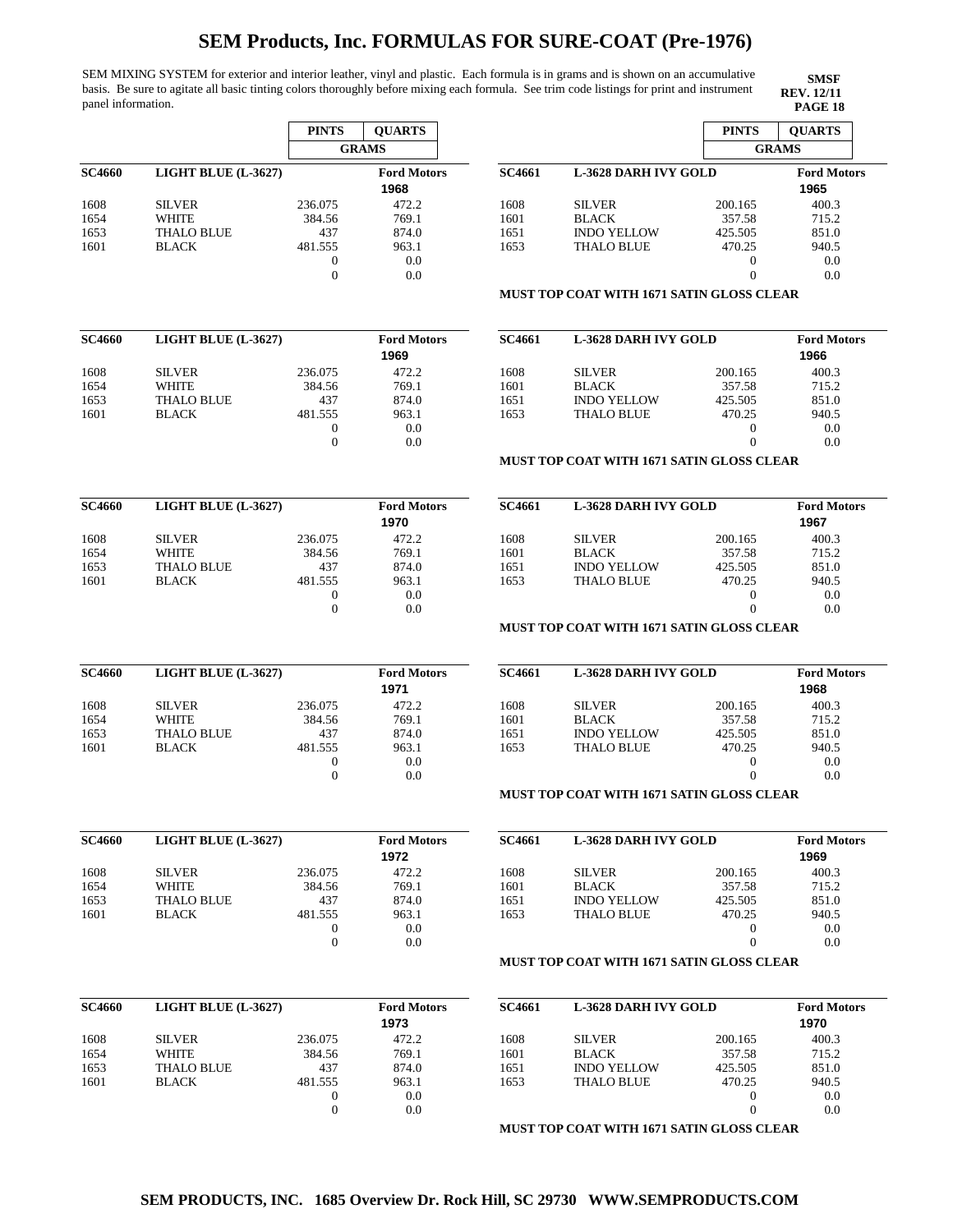SEM MIXING SYSTEM for exterior and interior leather, vinyl and plastic. Each formula is in grams and is shown on an accumulative basis. Be sure to agitate all basic tinting colors thoroughly before mixing each formula. See trim code listings for print and instrument panel information. **PAGE 19** 

|               |                      | <b>PINTS</b> | <b>OUARTS</b>              |
|---------------|----------------------|--------------|----------------------------|
|               |                      |              | <b>GRAMS</b>               |
| <b>SC4661</b> | L-3628 DARH IVY GOLD |              | <b>Ford Motors</b><br>1971 |
| 1608          | <b>SILVER</b>        | 200.165      | 400.3                      |
| 1601          | <b>BLACK</b>         | 357.58       | 715.2                      |
| 1651          | <b>INDO YELLOW</b>   | 425.505      | 851.0                      |
| 1653          | <b>THALO BLUE</b>    | 470.25       | 940.5                      |
|               |                      | 0            | 0.0                        |
|               |                      |              | 0.0                        |

#### **PINTS QUARTS GRAMS SC4663 L-3724-DARK RED Ford Motors** 1652 1651 1608 1653 QUINDO RED INDO YELLOW SILVER THALO BLUE 355.965 416.195 455.62 473.005 0 0 711.9 832.4 911.2 946.0 0.0 0.0 **1968**

**SMSF REV. 12/11**

### **MUST TOP COAT WITH 1671 SATIN GLOSS CLEAR**

| <b>SC4661</b> | <b>L-3628 DARH IVY GOLD</b> |         | <b>Ford Motors</b><br>1972 |
|---------------|-----------------------------|---------|----------------------------|
|               |                             |         |                            |
| 1608          | <b>SILVER</b>               | 200.165 | 400.3                      |
| 1601          | <b>BLACK</b>                | 357.58  | 715.2                      |
| 1651          | <b>INDO YELLOW</b>          | 425.505 | 851.0                      |
| 1653          | <b>THALO BLUE</b>           | 470.25  | 940.5                      |
|               |                             | 0       | 0.0                        |
|               |                             |         | 0.0                        |

### **MUST TOP COAT WITH 1671 SATIN GLOSS CLEAR**

| <b>SC4661</b> | <b>L-3628 DARH IVY GOLD</b> |         | <b>Ford Motors</b><br>1973 |
|---------------|-----------------------------|---------|----------------------------|
| 1608          | <b>SILVER</b>               | 200.165 | 400.3                      |
| 1601          | <b>BLACK</b>                | 357.58  | 715.2                      |
| 1651          | <b>INDO YELLOW</b>          | 425.505 | 851.0                      |
| 1653          | <b>THALO BLUE</b>           | 470.25  | 940.5                      |
|               |                             | 0       | 0.0                        |
|               |                             |         | 0.0                        |

### **MUST TOP COAT WITH 1671 SATIN GLOSS CLEAR**

| SC4663 | <b>L-3724-DARK RED</b> |          | <b>Ford Motors</b> |
|--------|------------------------|----------|--------------------|
|        |                        |          | 1965               |
| 1652   | <b>OUINDO RED</b>      | 355.965  | 711.9              |
| 1651   | <b>INDO YELLOW</b>     | 416.195  | 832.4              |
| 1608   | <b>SILVER</b>          | 455.62   | 911.2              |
| 1653   | <b>THALO BLUE</b>      | 473.005  | 946.0              |
|        |                        | $\theta$ | 0.0                |
|        |                        |          | 0.0                |

### **MUST TOP COAT WITH 1671 SATIN GLOSS CLEAR**

| <b>SC4663</b> | <b>L-3724-DARK RED</b> |          | <b>Ford Motors</b> |
|---------------|------------------------|----------|--------------------|
|               |                        |          | 1966               |
| 1652          | <b>OUINDO RED</b>      | 355.965  | 711.9              |
| 1651          | <b>INDO YELLOW</b>     | 416.195  | 832.4              |
| 1608          | <b>SILVER</b>          | 455.62   | 911.2              |
| 1653          | <b>THALO BLUE</b>      | 473.005  | 946.0              |
|               |                        | $\theta$ | 0.0                |
|               |                        | 0        | 0.0                |

## **MUST TOP COAT WITH 1671 SATIN GLOSS CLEAR**

| SC4663 | <b>L-3724-DARK RED</b> |         | <b>Ford Motors</b><br>1967 |
|--------|------------------------|---------|----------------------------|
| 1652   | <b>OUINDO RED</b>      | 355.965 | 711.9                      |
| 1651   | <b>INDO YELLOW</b>     | 416.195 | 832.4                      |
| 1608   | <b>SILVER</b>          | 455.62  | 911.2                      |
| 1653   | <b>THALO BLUE</b>      | 473.005 | 946.0                      |
|        |                        |         | 0.0                        |
|        |                        |         | 0.0                        |

#### **MUST TOP COAT WITH 1671 SATIN GLOSS CLEAR**

| <b>SC4663</b> | <b>L-3724-DARK RED</b> |         | <b>Ford Motors</b><br>1969 |
|---------------|------------------------|---------|----------------------------|
| 1652          | <b>OUINDO RED</b>      | 355.965 | 711.9                      |
| 1651          | <b>INDO YELLOW</b>     | 416.195 | 832.4                      |
| 1608          | <b>SILVER</b>          | 455.62  | 911.2                      |
| 1653          | <b>THALO BLUE</b>      | 473.005 | 946.0                      |
|               |                        | 0       | 0.0                        |

0

0.0

#### **MUST TOP COAT WITH 1671 SATIN GLOSS CLEAR**

**MUST TOP COAT WITH 1671 SATIN GLOSS CLEAR**

| SC4663 | <b>L-3724-DARK RED</b> |         | <b>Ford Motors</b><br>1970 |
|--------|------------------------|---------|----------------------------|
| 1652   | <b>OUINDO RED</b>      | 355.965 | 711.9                      |
| 1651   | <b>INDO YELLOW</b>     | 416.195 | 832.4                      |
| 1608   | <b>SILVER</b>          | 455.62  | 911.2                      |
| 1653   | <b>THALO BLUE</b>      | 473.005 | 946.0                      |
|        |                        |         | 0.0                        |
|        |                        |         | 0.0                        |

### **MUST TOP COAT WITH 1671 SATIN GLOSS CLEAR**

| <b>SC4663</b> | <b>L-3724-DARK RED</b> |         | <b>Ford Motors</b> |
|---------------|------------------------|---------|--------------------|
|               |                        |         | 1971               |
| 1652          | <b>OUINDO RED</b>      | 355.965 | 711.9              |
| 1651          | <b>INDO YELLOW</b>     | 416.195 | 832.4              |
| 1608          | <b>SILVER</b>          | 455.62  | 911.2              |
| 1653          | <b>THALO BLUE</b>      | 473.005 | 946.0              |
|               |                        | $_{0}$  | 0.0                |
|               |                        |         | 0.0                |

#### **MUST TOP COAT WITH 1671 SATIN GLOSS CLEAR**

| <b>SC4663</b> | <b>L-3724-DARK RED</b> |         | <b>Ford Motors</b> |
|---------------|------------------------|---------|--------------------|
|               |                        |         | 1972               |
| 1652          | <b>OUINDO RED</b>      | 355.965 | 711.9              |
| 1651          | <b>INDO YELLOW</b>     | 416.195 | 832.4              |
| 1608          | <b>SILVER</b>          | 455.62  | 911.2              |
| 1653          | THALO BLUE             | 473.005 | 946.0              |
|               |                        |         | 0.0                |
|               |                        |         | 0.0                |

## **MUST TOP COAT WITH 1671 SATIN GLOSS CLEAR**

| SC4663 | <b>L-3724-DARK RED</b> |         | <b>Ford Motors</b> |
|--------|------------------------|---------|--------------------|
|        |                        |         | 1973               |
| 1652   | <b>OUINDO RED</b>      | 355.965 | 711.9              |
| 1651   | <b>INDO YELLOW</b>     | 416.195 | 832.4              |
| 1608   | <b>SILVER</b>          | 455.62  | 911.2              |
| 1653   | <b>THALO BLUE</b>      | 473.005 | 946.0              |
|        |                        | 0       | 0.0                |
|        |                        | 0       | 0.0                |

**MUST TOP COAT WITH 1671 SATIN GLOSS CLEAR**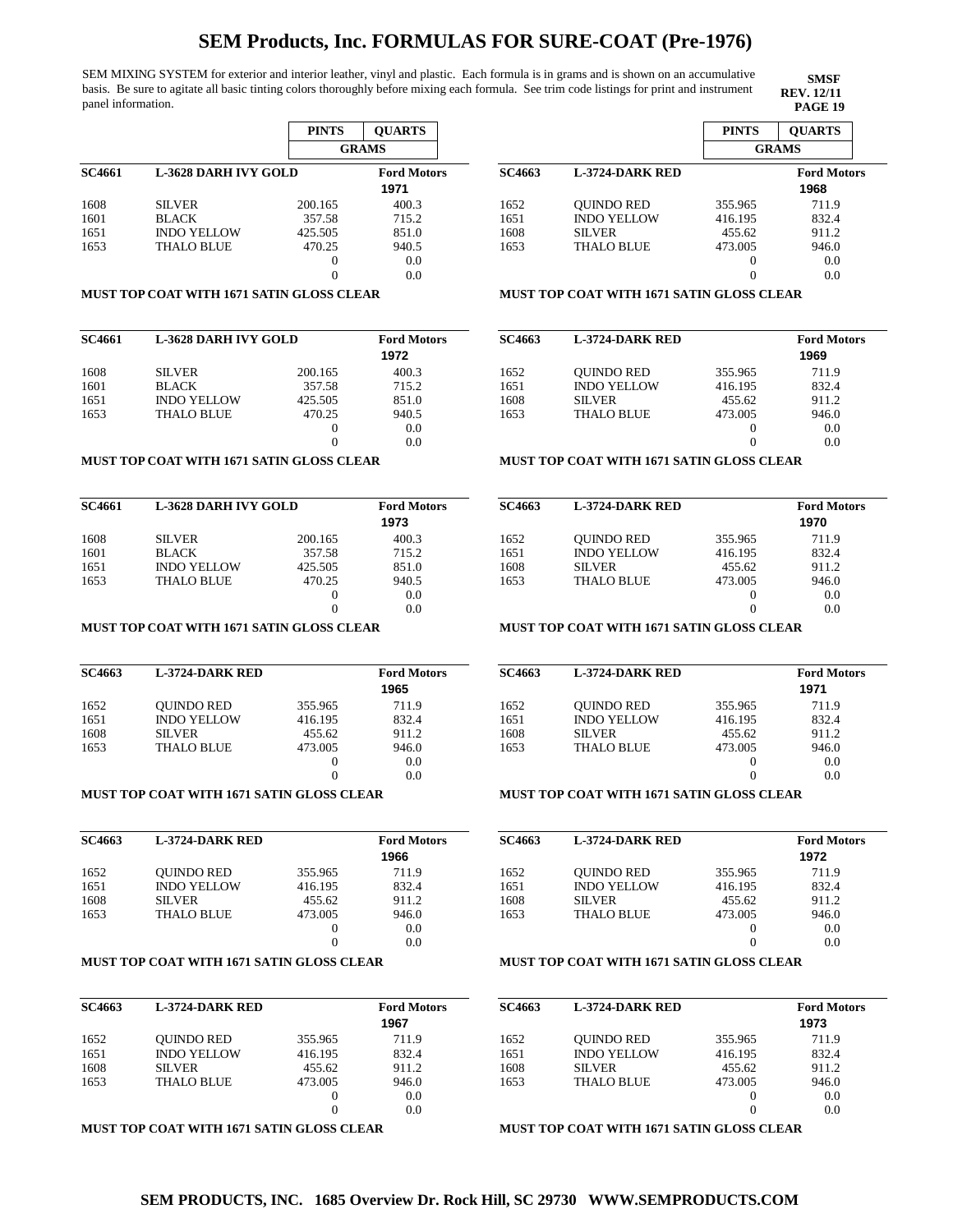SEM MIXING SYSTEM for exterior and interior leather, vinyl and plastic. Each formula is in grams and is shown on an accumulative basis. Be sure to agitate all basic tinting colors thoroughly before mixing each formula. See trim code listings for print and instrument panel information. **PAGE 20**

|               |                    | <b>PINTS</b> | <b>OUARTS</b>              |
|---------------|--------------------|--------------|----------------------------|
|               |                    |              | <b>GRAMS</b>               |
| <b>SC4664</b> | L-3788 MEDIUM BLUE |              | <b>Ford Motors</b><br>1965 |
| 1608          | <b>SILVER</b>      | 245.48       | 491.0                      |
| 1653          | <b>THALO BLUE</b>  | 394.535      | 789.1                      |
| 1601          | <b>BLACK</b>       | 454.195      | 908.4                      |
| 1652          | <b>OUINDO RED</b>  | 470.535      | 941.1                      |
|               |                    | 0            | 0.0                        |
|               |                    |              | 0.0                        |

#### 0.0 1601 1652 BLACK QUINDO RED

### **MUST TOP COAT WITH 1671 SATIN GLOSS CLEAR**

| <b>SC4664</b> | <b>L-3788 MEDIUM BLUE</b> |         | <b>Ford Motors</b><br>1966 |
|---------------|---------------------------|---------|----------------------------|
| 1608          | <b>SILVER</b>             | 245.48  | 491.0                      |
| 1653          | <b>THALO BLUE</b>         | 394.535 | 789.1                      |
| 1601          | <b>BLACK</b>              | 454.195 | 908.4                      |
| 1652          | <b>OUINDO RED</b>         | 470.535 | 941.1                      |
|               |                           | 0       | 0.0                        |
|               |                           | 0       | 0.0                        |

### **MUST TOP COAT WITH 1671 SATIN GLOSS CLEAR**

| <b>SC4664</b> | <b>L-3788 MEDIUM BLUE</b> | <b>Ford Motors</b><br>1967 |       |
|---------------|---------------------------|----------------------------|-------|
| 1608          | <b>SILVER</b>             | 245.48                     | 491.0 |
| 1653          | <b>THALO BLUE</b>         | 394.535                    | 789.1 |
| 1601          | <b>BLACK</b>              | 454.195                    | 908.4 |
| 1652          | <b>OUINDO RED</b>         | 470.535                    | 941.1 |
|               |                           | 0                          | 0.0   |
|               |                           |                            | 0.0   |

### **MUST TOP COAT WITH 1671 SATIN GLOSS CLEAR**

| <b>SC4664</b> | <b>L-3788 MEDIUM BLUE</b> | <b>Ford Motors</b><br>1968 |       |
|---------------|---------------------------|----------------------------|-------|
| 1608          | <b>SILVER</b>             | 245.48                     | 491.0 |
| 1653          | <b>THALO BLUE</b>         | 394.535                    | 789.1 |
| 1601          | <b>BLACK</b>              | 454.195                    | 908.4 |
| 1652          | <b>OUINDO RED</b>         | 470.535                    | 941.1 |
|               |                           | 0                          | 0.0   |
|               |                           | 0                          | 0.0   |

### **MUST TOP COAT WITH 1671 SATIN GLOSS CLEAR**

| <b>SC4664</b> | <b>L-3788 MEDIUM BLUE</b> | <b>Ford Motors</b><br>1969 |       |
|---------------|---------------------------|----------------------------|-------|
| 1608          | <b>SILVER</b>             | 245.48                     | 491.0 |
| 1653          | <b>THALO BLUE</b>         | 394.535                    | 789.1 |
| 1601          | <b>BLACK</b>              | 454.195                    | 908.4 |
| 1652          | <b>OUINDO RED</b>         | 470.535                    | 941.1 |
|               |                           | $\theta$                   | 0.0   |
|               |                           |                            | 0.0   |

### **MUST TOP COAT WITH 1671 SATIN GLOSS CLEAR**

| <b>SC4664</b> | <b>L-3788 MEDIUM BLUE</b> |         | <b>Ford Motors</b><br>1970 | SC4665 | <b>L-4060 MED. IVY GOLD</b> |         | <b>Ford Motors</b><br>1967 |
|---------------|---------------------------|---------|----------------------------|--------|-----------------------------|---------|----------------------------|
| 1608          | <b>SILVER</b>             | 245.48  | 491.0                      | 1652   | <b>OUINDO RED</b>           | 180.785 | 361.6                      |
| 1653          | <b>THALO BLUE</b>         | 394.535 | 789.1                      | 1656   | <b>THALO GREEN</b>          | 281.2   | 562.4                      |
| 1601          | <b>BLACK</b>              | 454.195 | 908.4                      | 1608   | <b>SILVER</b>               | 377.625 | 755.3                      |
| 1652          | <b>OUINDO RED</b>         | 470.535 | 941.1                      | 1651   | <b>INDO YELLOW</b>          | 472.055 | 944.1                      |
|               |                           |         | 0.0                        |        |                             |         | 0.0                        |
|               |                           |         | 0.0                        |        |                             |         | 0.0                        |

**MUST TOP COAT WITH 1671 SATIN GLOSS CLEAR** 

|               |                           | <b>PINTS</b>      | <b>OUARTS</b>              |
|---------------|---------------------------|-------------------|----------------------------|
|               |                           |                   | <b>GRAMS</b>               |
| <b>SC4664</b> | <b>L-3788 MEDIUM BLUE</b> |                   | <b>Ford Motors</b><br>1971 |
| 1608          | <b>SILVER</b>             | 245.48            | 491.0                      |
| 1653          | THALO BLUE                | 394.535           | 789.1                      |
| 1601          | BLACK                     | 454.195           | 908.4                      |
| 1652          | <b>OUINDO RED</b>         | 470.535           | 941.1                      |
|               |                           | $\mathbf{\Omega}$ | 0.0                        |
|               |                           |                   | 0.0                        |

**SMSF REV. 12/11**

### **MUST TOP COAT WITH 1671 SATIN GLOSS CLEAR**

| <b>SC4664</b> | <b>L-3788 MEDIUM BLUE</b> | <b>Ford Motors</b> |       |
|---------------|---------------------------|--------------------|-------|
|               |                           |                    | 1972  |
| 1608          | <b>SILVER</b>             | 245.48             | 491.0 |
| 1653          | <b>THALO BLUE</b>         | 394.535            | 789.1 |
| 1601          | <b>BLACK</b>              | 454.195            | 908.4 |
| 1652          | <b>OUINDO RED</b>         | 470.535            | 941.1 |
|               |                           | $\theta$           | 0.0   |
|               |                           |                    | 0.0   |
|               |                           |                    |       |

## **MUST TOP COAT WITH 1671 SATIN GLOSS CLEAR**

| <b>SC4664</b> | <b>L-3788 MEDIUM BLUE</b> | <b>Ford Motors</b><br>1973 |       |
|---------------|---------------------------|----------------------------|-------|
| 1608          | <b>SILVER</b>             | 245.48                     | 491.0 |
| 1653          | <b>THALO BLUE</b>         | 394.535                    | 789.1 |
| 1601          | <b>BLACK</b>              | 454.195                    | 908.4 |
| 1652          | <b>OUINDO RED</b>         | 470.535                    | 941.1 |
|               |                           | $_{0}$                     | 0.0   |
|               |                           |                            | 0.0   |

## **MUST TOP COAT WITH 1671 SATIN GLOSS CLEAR**

| <b>SC4665</b> | L-4060 MED. IVY GOLD | <b>Ford Motors</b><br>1965 |       |
|---------------|----------------------|----------------------------|-------|
| 1652          | <b>OUINDO RED</b>    | 180.785                    | 361.6 |
| 1656          | <b>THALO GREEN</b>   | 281.2                      | 562.4 |
| 1608          | <b>SILVER</b>        | 377.625                    | 755.3 |
| 1651          | <b>INDO YELLOW</b>   | 472.055                    | 944.1 |
|               |                      |                            | 0.0   |
|               |                      |                            | 0.0   |

**SC4665 L-4060 MED. IVY GOLD Ford Motors**

180.785 281.2 377.625 472.055 0 0 361.6 562.4 755.3 944.1 0.0 0.0

**1966**

QUINDO RED THALO GREEN SILVER INDO YELLOW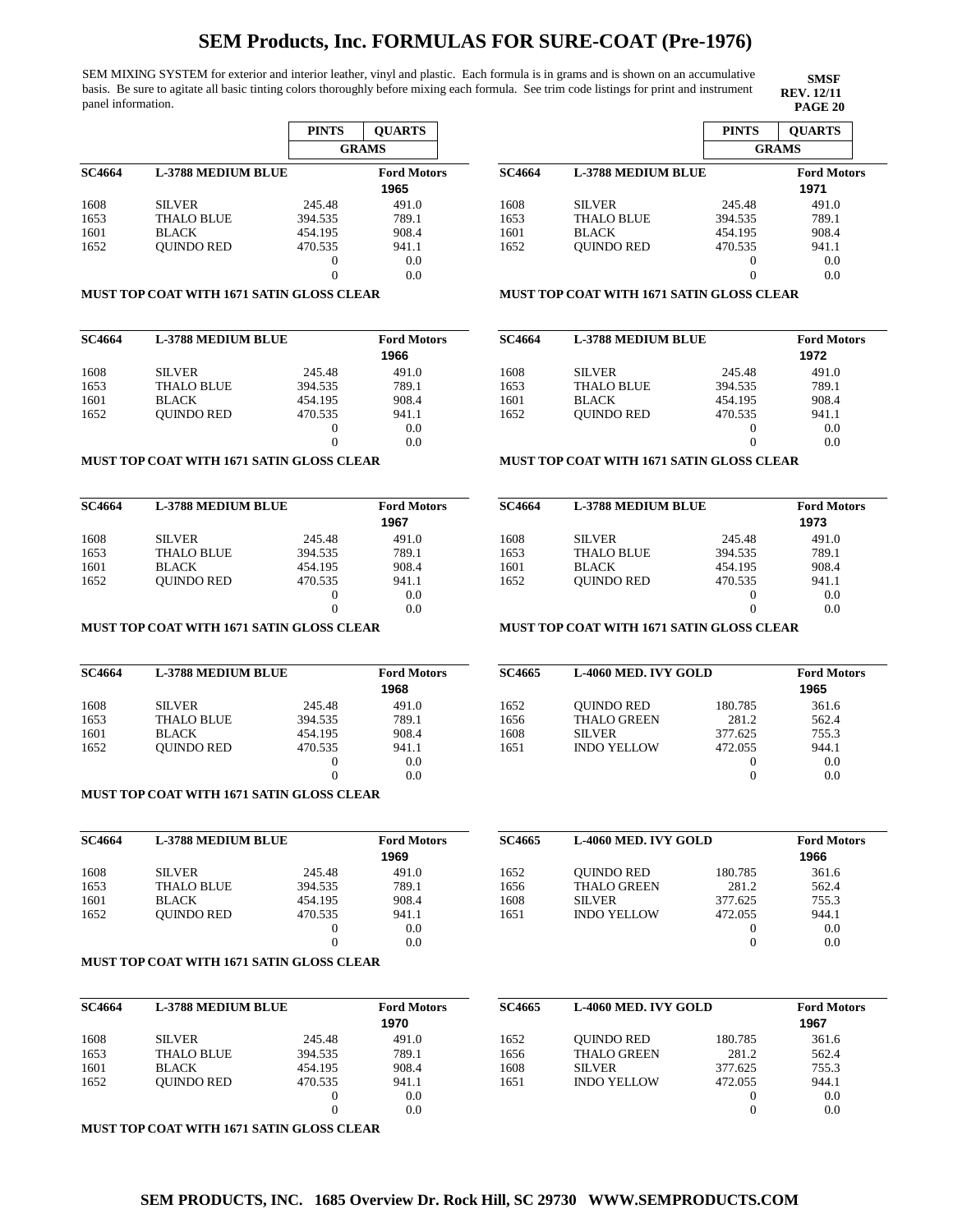SEM MIXING SYSTEM for exterior and interior leather, vinyl and plastic. Each formula is in grams and is shown on an accumulative basis. Be sure to agitate all basic tinting colors thoroughly before mixing each formula. See trim code listings for print and instrument panel information. **PAGE 21 PAGE 21** 

|               |                  | <b>PINTS</b>                     | <b>QUARTS</b>              |               |                  | <b>PINTS</b>                 | <b>OUARTS</b>              |
|---------------|------------------|----------------------------------|----------------------------|---------------|------------------|------------------------------|----------------------------|
|               |                  |                                  | <b>GRAMS</b>               |               |                  |                              | <b>GRAMS</b>               |
| SC4666        | L-4061-GINGER    |                                  | <b>Ford Motors</b><br>1965 | <b>SC4666</b> | L-4061-GINGER    |                              | <b>Ford Motors</b><br>1971 |
| 1659          | YELLOW OXIDE     | 314.735                          | 629.5                      | 1659          | YELLOW OXIDE     | 314.735                      | 629.5                      |
| 1650          | <b>RED OXIDE</b> | 438.71                           | 877.4                      | 1650          | <b>RED OXIDE</b> | 438.71                       | 877.4                      |
| 1654          | <b>WHITE</b>     | 462.745                          | 925.5                      | 1654          | <b>WHITE</b>     | 462.745                      | 925.5                      |
| 1601          | <b>BLACK</b>     | 477.66                           | 955.3                      | 1601          | <b>BLACK</b>     | 477.66                       | 955.3                      |
|               |                  | $\mathbf{0}$<br>$\mathbf{0}$     | 0.0<br>0.0                 |               |                  | $\boldsymbol{0}$<br>$\theta$ | 0.0<br>0.0                 |
| SC4666        | L-4061-GINGER    |                                  | <b>Ford Motors</b>         | <b>SC4666</b> | L-4061-GINGER    |                              | <b>Ford Motors</b>         |
|               |                  |                                  | 1966                       |               |                  |                              | 1972                       |
| 1659          | YELLOW OXIDE     | 314.735                          | 629.5                      | 1659          | YELLOW OXIDE     | 314.735                      | 629.5                      |
| 1650          | <b>RED OXIDE</b> | 438.71                           | 877.4                      | 1650          | <b>RED OXIDE</b> | 438.71                       | 877.4                      |
| 1654          | WHITE            | 462.745                          | 925.5                      | 1654          | WHITE            | 462.745                      | 925.5                      |
| 1601          | <b>BLACK</b>     | 477.66                           | 955.3                      | 1601          | <b>BLACK</b>     | 477.66                       | 955.3                      |
|               |                  | $\boldsymbol{0}$<br>$\mathbf{0}$ | 0.0<br>0.0                 |               |                  | $\boldsymbol{0}$<br>$\theta$ | 0.0<br>0.0                 |
|               |                  |                                  |                            |               |                  |                              |                            |
| SC4666        | L-4061-GINGER    |                                  | <b>Ford Motors</b><br>1967 | <b>SC4666</b> | L-4061-GINGER    |                              | <b>Ford Motors</b><br>1973 |
| 1659          | YELLOW OXIDE     | 314.735                          | 629.5                      | 1659          | YELLOW OXIDE     | 314.735                      | 629.5                      |
| 1650          | <b>RED OXIDE</b> | 438.71                           | 877.4                      | 1650          | <b>RED OXIDE</b> | 438.71                       | 877.4                      |
| 1654          | WHITE            | 462.745                          | 925.5                      | 1654          | WHITE            | 462.745                      | 925.5                      |
| 1601          | <b>BLACK</b>     | 477.66                           | 955.3                      | 1601          | <b>BLACK</b>     | 477.66                       | 955.3                      |
|               |                  | $\mathbf{0}$                     | 0.0                        |               |                  | $\boldsymbol{0}$             | 0.0                        |
|               |                  | $\mathbf{0}$                     | 0.0                        |               |                  | $\theta$                     | 0.0                        |
| <b>SC4666</b> | L-4061-GINGER    |                                  | <b>Ford Motors</b>         | <b>SC4667</b> | L-4062-WHITE     |                              | <b>Ford Motors</b>         |
|               |                  |                                  | 1968                       |               |                  |                              | 1965                       |
| 1659          | YELLOW OXIDE     | 314.735                          | 629.5                      | 1654          | <b>WHITE</b>     | 463.03                       | 926.1                      |
| 1650          | <b>RED OXIDE</b> | 438.71                           | 877.4                      | 1659          | YELLOW OXIDE     | 497.42                       | 994.8                      |
| 1654          | <b>WHITE</b>     | 462.745                          | 925.5                      | 1650          | <b>RED OXIDE</b> | 502.17                       | 1004.3                     |
| 1601          | <b>BLACK</b>     | 477.66                           | 955.3                      | 1601          | <b>BLACK</b>     | 503.88                       | 1007.8                     |
|               |                  | $\boldsymbol{0}$                 | 0.0                        |               |                  | $\mathbf{0}$                 | 0.0                        |
|               |                  | $\boldsymbol{0}$                 | 0.0                        |               |                  | $\theta$                     | 0.0                        |
| <b>SC4666</b> | L-4061-GINGER    |                                  | <b>Ford Motors</b>         | SC4667        | L-4062-WHITE     |                              | <b>Ford Motors</b>         |
|               |                  |                                  | 1969                       |               |                  |                              | 1966                       |
| 1659          | YELLOW OXIDE     | 314.735                          | 629.5                      | 1654          | <b>WHITE</b>     | 463.03                       | 926.1                      |
| 1650          | <b>RED OXIDE</b> | 438.71                           | 877.4                      | 1659          | YELLOW OXIDE     | 497.42                       | 994.8                      |
| 1654          | <b>WHITE</b>     | 462.745                          | 925.5                      | 1650          | <b>RED OXIDE</b> | 502.17                       | 1004.3                     |
| 1601          | <b>BLACK</b>     | 477.66                           | 955.3                      | 1601          | <b>BLACK</b>     | 503.88                       | 1007.8                     |
|               |                  | $\boldsymbol{0}$                 | 0.0                        |               |                  | $\boldsymbol{0}$             | 0.0                        |
|               |                  | $\mathbf{0}$                     | 0.0                        |               |                  | $\boldsymbol{0}$             | 0.0                        |
| <b>SC4666</b> | L-4061-GINGER    |                                  | <b>Ford Motors</b>         | SC4667        | L-4062-WHITE     |                              | <b>Ford Motors</b>         |
|               |                  |                                  | 1970                       |               |                  |                              | 1967                       |
| 1659          | YELLOW OXIDE     | 314.735                          | 629.5                      | 1654          | <b>WHITE</b>     | 463.03                       | 926.1                      |
| 1650          | <b>RED OXIDE</b> | 438.71                           | 877.4                      | 1659          | YELLOW OXIDE     | 497.42                       | 994.8                      |
| 1654          | WHITE            | 462.745                          | 925.5                      | 1650          | <b>RED OXIDE</b> | 502.17                       | 1004.3                     |
| 1601          | <b>BLACK</b>     | 477.66                           | 955.3                      | 1601          | <b>BLACK</b>     | 503.88                       | 1007.8                     |
|               |                  | $\boldsymbol{0}$                 | 0.0                        |               |                  | $\mathbf{0}$                 | 0.0                        |
|               |                  | $\boldsymbol{0}$                 | 0.0                        |               |                  | $\boldsymbol{0}$             | 0.0                        |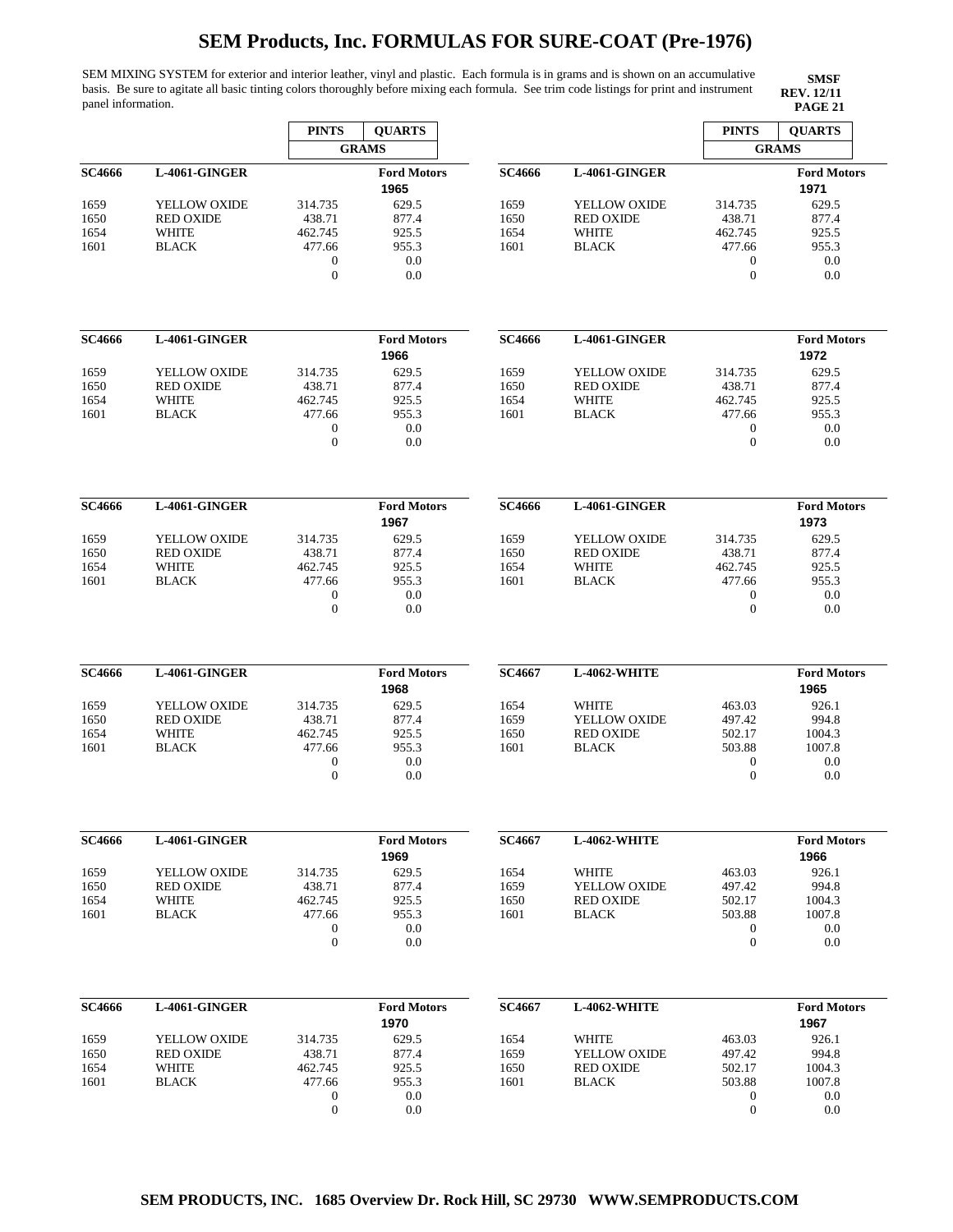SEM MIXING SYSTEM for exterior and interior leather, vinyl and plastic. Each formula is in grams and is shown on an accumulative basis. Be sure to agitate all basic tinting colors thoroughly before mixing each formula. See trim code listings for print and instrument panel information. **PAGE 22** 

|               |                                  | <b>PINTS</b>                         | <b>QUARTS</b>              |               |                                        | <b>PINTS</b>                         | <b>QUARTS</b>              |
|---------------|----------------------------------|--------------------------------------|----------------------------|---------------|----------------------------------------|--------------------------------------|----------------------------|
|               |                                  |                                      | <b>GRAMS</b>               |               |                                        |                                      | <b>GRAMS</b>               |
| <b>SC4667</b> | L-4062-WHITE                     |                                      | <b>Ford Motors</b><br>1968 | <b>SC4668</b> | <b>L4063 VERMILION</b>                 |                                      | <b>Ford Motors</b><br>1965 |
| 1654          | <b>WHITE</b>                     | 463.03                               | 926.1                      | 1652          | <b>QUINDO RED</b>                      | 325.375                              | 650.8                      |
| 1659          | YELLOW OXIDE                     | 497.42                               | 994.8                      | 1651          | <b>INDO YELLOW</b>                     | 414.96                               | 829.9                      |
| 1650          | <b>RED OXIDE</b>                 | 502.17                               | 1004.3                     | 1650          | <b>RED OXIDE</b>                       | 460.655                              | 921.3                      |
| 1601          | <b>BLACK</b>                     | 503.88                               | 1007.8                     | 1654          | <b>WHITE</b>                           | 473.86                               | 947.7                      |
|               |                                  | $\boldsymbol{0}$<br>$\overline{0}$   | 0.0<br>0.0                 |               |                                        | $\theta$<br>$\mathbf{0}$             | 0.0<br>0.0                 |
|               |                                  |                                      |                            |               |                                        |                                      |                            |
| <b>SC4667</b> | <b>L-4062-WHITE</b>              |                                      | <b>Ford Motors</b><br>1969 | <b>SC4668</b> | <b>L4063 VERMILION</b>                 |                                      | <b>Ford Motors</b><br>1966 |
| 1654          | <b>WHITE</b>                     | 463.03                               | 926.1                      | 1652          | <b>QUINDO RED</b>                      | 325.375                              | 650.8                      |
| 1659          | YELLOW OXIDE                     | 497.42                               | 994.8                      | 1651          | <b>INDO YELLOW</b>                     | 414.96                               | 829.9                      |
| 1650          | <b>RED OXIDE</b>                 | 502.17<br>503.88                     | 1004.3<br>1007.8           | 1650<br>1654  | <b>RED OXIDE</b><br><b>WHITE</b>       | 460.655<br>473.86                    | 921.3<br>947.7             |
| 1601          | <b>BLACK</b>                     | $\boldsymbol{0}$                     | 0.0                        |               |                                        | $\boldsymbol{0}$                     | 0.0                        |
|               |                                  | $\boldsymbol{0}$                     | 0.0                        |               |                                        | $\overline{0}$                       | 0.0                        |
|               |                                  |                                      |                            |               |                                        |                                      |                            |
| <b>SC4667</b> | <b>L-4062-WHITE</b>              |                                      | <b>Ford Motors</b><br>1970 | <b>SC4668</b> | <b>L4063 VERMILION</b>                 |                                      | <b>Ford Motors</b><br>1967 |
| 1654          | <b>WHITE</b>                     | 463.03                               | 926.1                      | 1652          | <b>QUINDO RED</b>                      | 325.375                              | 650.8                      |
| 1659          | YELLOW OXIDE                     | 497.42                               | 994.8                      | 1651          | <b>INDO YELLOW</b>                     | 414.96                               | 829.9                      |
| 1650<br>1601  | <b>RED OXIDE</b><br><b>BLACK</b> | 502.17<br>503.88                     | 1004.3<br>1007.8           | 1650<br>1654  | <b>RED OXIDE</b><br><b>WHITE</b>       | 460.655<br>473.86                    | 921.3<br>947.7             |
|               |                                  | $\boldsymbol{0}$                     | 0.0                        |               |                                        | $\boldsymbol{0}$                     | 0.0                        |
|               |                                  | $\mathbf{0}$                         | 0.0                        |               |                                        | $\overline{0}$                       | 0.0                        |
|               |                                  |                                      |                            |               |                                        |                                      |                            |
| <b>SC4667</b> | <b>L-4062-WHITE</b>              |                                      | <b>Ford Motors</b><br>1971 | <b>SC4668</b> | <b>L4063 VERMILION</b>                 |                                      | <b>Ford Motors</b><br>1968 |
| 1654          | WHITE                            | 463.03                               | 926.1                      | 1652          | <b>QUINDO RED</b>                      | 325.375                              | 650.8                      |
| 1659<br>1650  | YELLOW OXIDE<br><b>RED OXIDE</b> | 497.42<br>502.17                     | 994.8<br>1004.3            | 1651<br>1650  | <b>INDO YELLOW</b><br><b>RED OXIDE</b> | 414.96<br>460.655                    | 829.9<br>921.3             |
| 1601          | <b>BLACK</b>                     | 503.88                               | 1007.8                     | 1654          | WHITE                                  | 473.86                               | 947.7                      |
|               |                                  | $\boldsymbol{0}$                     | 0.0                        |               |                                        | 0                                    | 0.0                        |
|               |                                  | $\boldsymbol{0}$                     | 0.0                        |               |                                        | $\theta$                             | 0.0                        |
| <b>SC4667</b> | L-4062-WHITE                     |                                      | <b>Ford Motors</b>         | <b>SC4668</b> | <b>L4063 VERMILION</b>                 |                                      | <b>Ford Motors</b>         |
|               |                                  |                                      | 1972                       |               |                                        |                                      | 1969                       |
| 1654          | WHITE                            | 463.03                               | 926.1                      | 1652          | <b>OUINDO RED</b>                      | 325.375                              | 650.8                      |
| 1659          | YELLOW OXIDE                     | 497.42                               | 994.8                      | 1651          | <b>INDO YELLOW</b>                     | 414.96                               | 829.9                      |
| 1650          | <b>RED OXIDE</b>                 | 502.17                               | 1004.3                     | 1650          | <b>RED OXIDE</b>                       | 460.655                              | 921.3                      |
| 1601          | <b>BLACK</b>                     | 503.88                               | 1007.8                     | 1654          | WHITE                                  | 473.86                               | 947.7                      |
|               |                                  | $\boldsymbol{0}$                     | 0.0                        |               |                                        | $\bf{0}$                             | 0.0                        |
|               |                                  | $\boldsymbol{0}$                     | 0.0                        |               |                                        | $\boldsymbol{0}$                     | 0.0                        |
| <b>SC4667</b> | L-4062-WHITE                     |                                      | <b>Ford Motors</b>         | <b>SC4668</b> | <b>L4063 VERMILION</b>                 |                                      | <b>Ford Motors</b>         |
|               |                                  |                                      | 1973                       |               |                                        |                                      | 1970                       |
| 1654          | WHITE                            | 463.03                               | 926.1                      | 1652          | <b>QUINDO RED</b>                      | 325.375                              | 650.8                      |
| 1659          | YELLOW OXIDE                     | 497.42                               | 994.8                      | 1651          | <b>INDO YELLOW</b>                     | 414.96                               | 829.9                      |
| 1650          | <b>RED OXIDE</b>                 | 502.17                               | 1004.3                     | 1650          | <b>RED OXIDE</b>                       | 460.655                              | 921.3                      |
| 1601          | <b>BLACK</b>                     | 503.88                               | 1007.8                     | 1654          | WHITE                                  | 473.86                               | 947.7                      |
|               |                                  | $\boldsymbol{0}$<br>$\boldsymbol{0}$ | 0.0<br>0.0                 |               |                                        | $\boldsymbol{0}$<br>$\boldsymbol{0}$ | 0.0<br>0.0                 |
|               |                                  |                                      |                            |               |                                        |                                      |                            |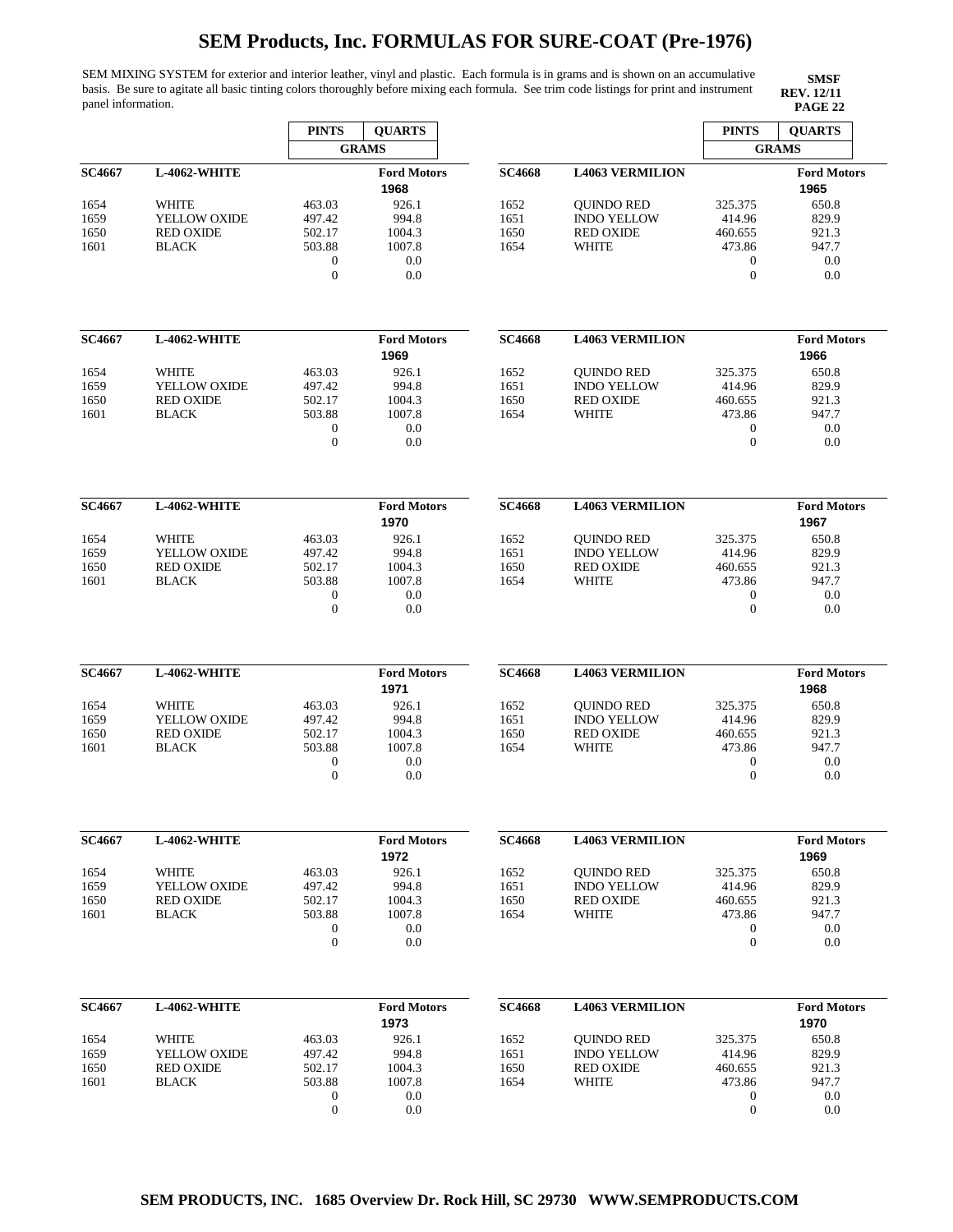SEM MIXING SYSTEM for exterior and interior leather, vinyl and plastic. Each formula is in grams and is shown on an accumulative basis. Be sure to agitate all basic tinting colors thoroughly before mixing each formula. See trim code listings for print and instrument panel information. **PAGE 23** 

**SMSF REV. 12/11<br>PAGE 23** 

|               |                                        | <b>PINTS</b>           | <b>QUARTS</b>              |                          |                                         | <b>PINTS</b>                | <b>QUARTS</b>    |
|---------------|----------------------------------------|------------------------|----------------------------|--------------------------|-----------------------------------------|-----------------------------|------------------|
|               |                                        |                        | <b>GRAMS</b>               |                          |                                         |                             | <b>GRAMS</b>     |
| <b>SC4668</b> | <b>L4063 VERMILION</b>                 |                        | <b>Ford Motors</b><br>1971 | <b>SC4737</b>            | <b>BRIGHT BLUE MET.</b>                 |                             | Corvette<br>1967 |
| 1652          | <b>OUINDO RED</b>                      | 325.375                | 650.8                      | 1608                     | <b>SILVER</b>                           | 300.2                       | 600.4            |
| 1651<br>1650  | <b>INDO YELLOW</b><br><b>RED OXIDE</b> | 414.96<br>460.655      | 829.9<br>921.3             | 1653<br>1601             | <b>THALO BLUE</b><br><b>BLACK</b>       | 433.58<br>455.62            | 867.2<br>911.2   |
| 1654          | <b>WHITE</b>                           | 473.86                 | 947.7                      | 1656                     | <b>THALO GREEN</b>                      | 470.915                     | 941.8            |
|               |                                        | $\boldsymbol{0}$       | $0.0\,$                    |                          |                                         | $\boldsymbol{0}$            | 0.0              |
|               |                                        | $\overline{0}$         | 0.0                        |                          |                                         | $\mathbf{0}$                | 0.0              |
| <b>SC4668</b> | <b>L4063 VERMILION</b>                 |                        | <b>Ford Motors</b>         | <b>SC4738</b>            | #41 BR BLUE                             |                             | Corvette         |
|               |                                        |                        | 1972                       | 411-412                  |                                         |                             | 1968             |
| 1652          | <b>QUINDO RED</b>                      | 325.375                | 650.8                      | 1608                     | <b>SILVER</b>                           | 321.385                     | 642.8            |
| 1651          | <b>INDO YELLOW</b><br><b>RED OXIDE</b> | 414.96<br>460.655      | 829.9<br>921.3             | 1653<br>1656             | <b>THALO BLUE</b><br><b>THALO GREEN</b> | 435.29<br>465.405           | 870.6<br>930.8   |
| 1650<br>1654  | <b>WHITE</b>                           | 473.86                 | 947.7                      | 1652                     | <b>QUINDO RED</b>                       | 471.295                     | 942.6            |
|               |                                        | $\mathbf 0$            | 0.0                        |                          |                                         | $\boldsymbol{0}$            | 0.0              |
|               |                                        | $\overline{0}$         | 0.0                        |                          |                                         | $\mathbf{0}$                | 0.0              |
| <b>SC4668</b> | <b>L4063 VERMILION</b>                 |                        | <b>Ford Motors</b>         | <b>SC4738</b>            | #41 BR BLUE                             |                             | Corvette         |
|               |                                        |                        | 1973                       | 411-412                  |                                         |                             | 1969             |
| 1652          | <b>OUINDO RED</b>                      | 325.375                | 650.8                      | 1608                     | <b>SILVER</b>                           | 321.385                     | 642.8            |
| 1651          | <b>INDO YELLOW</b>                     | 414.96                 | 829.9                      | 1653                     | <b>THALO BLUE</b>                       | 435.29                      | 870.6            |
| 1650          | <b>RED OXIDE</b>                       | 460.655                | 921.3                      | 1656                     | <b>THALO GREEN</b>                      | 465.405                     | 930.8            |
| 1654          | WHITE                                  | 473.86<br>$\mathbf{0}$ | 947.7<br>0.0               | 1652                     | <b>QUINDO RED</b>                       | 471.295<br>$\boldsymbol{0}$ | 942.6<br>0.0     |
|               |                                        | $\overline{0}$         | 0.0                        |                          |                                         | $\mathbf{0}$                | 0.0              |
|               |                                        |                        |                            |                          |                                         |                             |                  |
| <b>SC4670</b> | <b>BUMPER GRAY</b>                     |                        | Honda<br>1987              | <b>SC4738</b><br>411-412 | #41 BR BLUE                             |                             | Corvette<br>1970 |
| 1601          | <b>BLACK</b>                           | 195.415                | 390.8                      | 1608                     | <b>SILVER</b>                           | 321.385                     | 642.8            |
| 1672          | <b>LOW LUSTER CLEAR</b>                | 368.41                 | 736.8                      | 1653                     | <b>THALO BLUE</b>                       | 435.29                      | 870.6            |
| 1654          | WHITE                                  | 445.36                 | 890.7                      | 1656                     | <b>THALO GREEN</b>                      | 465.405                     | 930.8            |
| 1659<br>1650  | YELLOW OXIDE<br><b>RED OXIDE</b>       | 462.65<br>476.52       | 925.3<br>953.0             | 1652                     | <b>QUINDO RED</b>                       | 471.295<br>$\boldsymbol{0}$ | 942.6<br>0.0     |
|               |                                        | $\mathbf{0}$           | 0.0                        |                          |                                         | $\boldsymbol{0}$            | 0.0              |
|               |                                        |                        |                            |                          |                                         |                             |                  |
| <b>SC4737</b> | <b>BRIGHT BLUE MET.</b>                |                        | Corvette                   | <b>SC4741</b><br>418     | <b>BLUE</b>                             |                             | Corvette         |
|               |                                        |                        | 1965                       |                          |                                         |                             | 1966             |
| 1608<br>1653  | <b>SILVER</b><br><b>THALO BLUE</b>     | 300.2<br>433.58        | 600.4<br>867.2             | 1601<br>1653             | <b>BLACK</b><br><b>THALO BLUE</b>       | 248.615<br>380.855          | 497.2<br>761.7   |
| 1601          | <b>BLACK</b>                           | 455.62                 | 911.2                      | 1652                     | <b>QUINDO RED</b>                       | 433.105                     | 866.2            |
| 1656          | <b>THALO GREEN</b>                     | 470.915                | 941.8                      | 1654                     | <b>WHITE</b>                            | 471.485                     | 943.0            |
|               |                                        | $\mathbf{0}$           | 0.0                        |                          |                                         | $\mathbf{0}$                | 0.0              |
|               |                                        | $\mathbf{0}$           | 0.0                        |                          |                                         | $\mathbf{0}$                | 0.0              |
| <b>SC4737</b> | <b>BRIGHT BLUE MET.</b>                |                        | Corvette                   | <b>SC4741</b>            | <b>BLUE</b>                             |                             | Corvette         |
|               |                                        |                        | 1966                       | 419                      |                                         |                             | 1966             |
| 1608          | <b>SILVER</b>                          | 300.2                  | 600.4                      | 1601                     | <b>BLACK</b>                            | 248.615                     | 497.2            |
| 1653          | <b>THALO BLUE</b>                      | 433.58                 | 867.2                      | 1653                     | <b>THALO BLUE</b>                       | 380.855                     | 761.7            |
| 1601          | <b>BLACK</b>                           | 455.62                 | 911.2                      | 1652                     | <b>QUINDO RED</b>                       | 433.105                     | 866.2            |
| 1656          | <b>THALO GREEN</b>                     | 470.915                | 941.8                      | 1654                     | WHITE                                   | 471.485                     | 943.0            |
|               |                                        | $\mathbf{0}$           | 0.0                        |                          |                                         | $\boldsymbol{0}$            | 0.0              |
|               |                                        | $\mathbf{0}$           | 0.0                        |                          |                                         | $\boldsymbol{0}$            | 0.0              |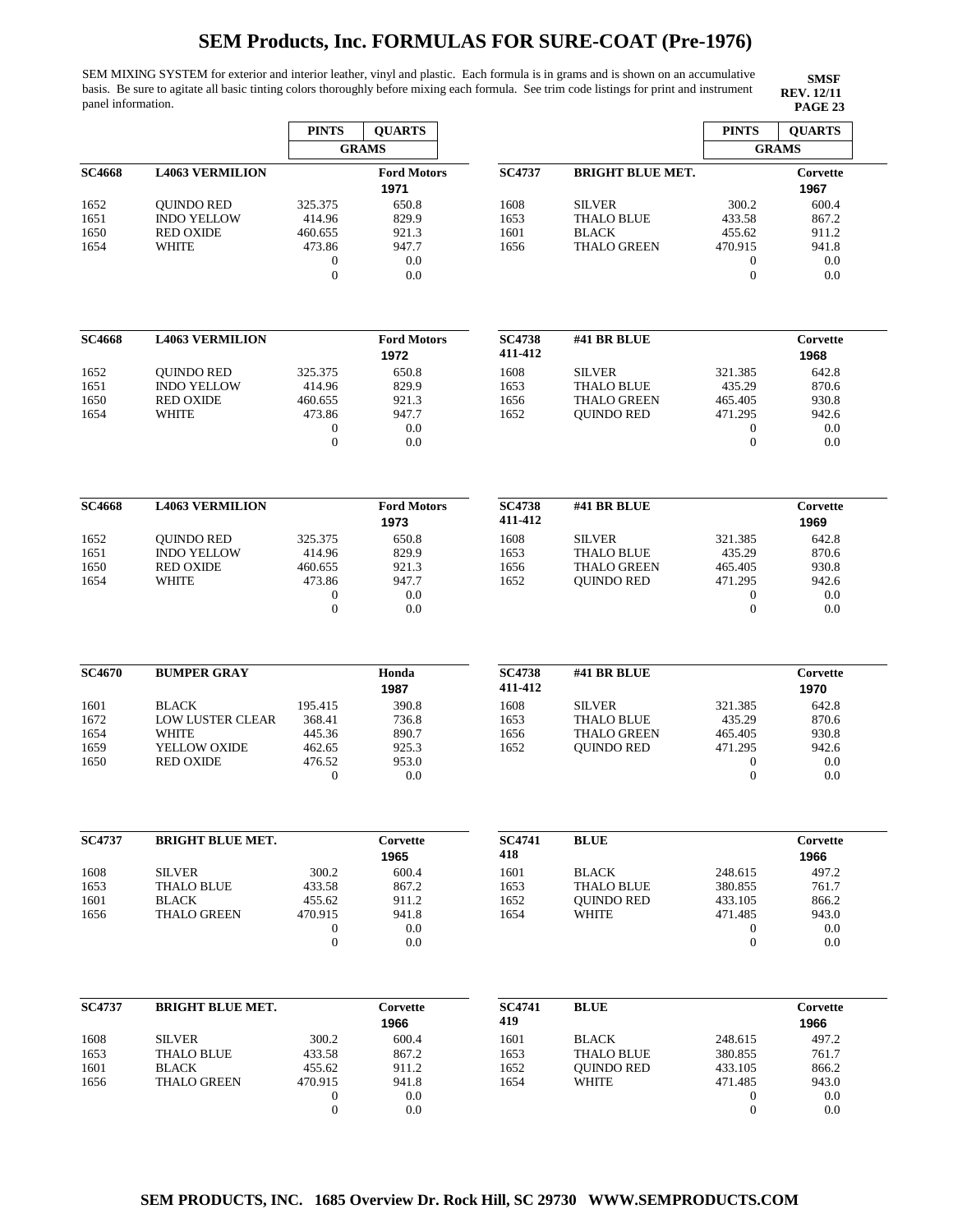SEM MIXING SYSTEM for exterior and interior leather, vinyl and plastic. Each formula is in grams and is shown on an accumulative basis. Be sure to agitate all basic tinting colors thoroughly before mixing each formula. See trim code listings for print and instrument panel information. **PAGE 24 PAGE 24** 

**SMSF REV. 12/11**

|                              |                                                                         | <b>PINTS</b>                                                                | <b>QUARTS</b>                                  |                                      |                                                                                          | <b>PINTS</b>                                                                               | <b>QUARTS</b>                                        |
|------------------------------|-------------------------------------------------------------------------|-----------------------------------------------------------------------------|------------------------------------------------|--------------------------------------|------------------------------------------------------------------------------------------|--------------------------------------------------------------------------------------------|------------------------------------------------------|
|                              |                                                                         |                                                                             | <b>GRAMS</b>                                   |                                      |                                                                                          |                                                                                            | <b>GRAMS</b>                                         |
| <b>SC4742</b>                | #35 RED                                                                 |                                                                             | Corvette<br>1959                               | <b>SC4743</b>                        | #29 RED                                                                                  |                                                                                            | Corvette<br>1965                                     |
| 1652<br>1651<br>1654<br>1601 | <b>OUINDO RED</b><br><b>INDO YELLOW</b><br><b>WHITE</b><br><b>BLACK</b> | 383.705<br>460.56<br>473.48<br>474.05<br>$\mathbf{0}$<br>$\overline{0}$     | 767.4<br>921.1<br>947.0<br>948.1<br>0.0<br>0.0 | 1652<br>1650                         | <b>OUINDO RED</b><br><b>RED OXIDE</b>                                                    | 307.515<br>473.575<br>$\boldsymbol{0}$<br>$\mathbf{0}$<br>$\boldsymbol{0}$<br>$\theta$     | 615.0<br>947.2<br>0.0<br>0.0<br>0.0<br>0.0           |
| <b>SC4742</b>                | #35 RED                                                                 |                                                                             | Corvette                                       | <b>SC4743</b>                        | #29 RED                                                                                  |                                                                                            | Corvette                                             |
|                              |                                                                         |                                                                             | 1960                                           |                                      |                                                                                          |                                                                                            | 1966                                                 |
| 1652<br>1651<br>1654<br>1601 | <b>QUINDO RED</b><br><b>INDO YELLOW</b><br><b>WHITE</b><br><b>BLACK</b> | 383.705<br>460.56<br>473.48<br>474.05<br>$\boldsymbol{0}$<br>$\overline{0}$ | 767.4<br>921.1<br>947.0<br>948.1<br>0.0<br>0.0 | 1652<br>1650                         | <b>QUINDO RED</b><br><b>RED OXIDE</b>                                                    | 307.515<br>473.575<br>$\boldsymbol{0}$<br>$\boldsymbol{0}$<br>$\boldsymbol{0}$<br>$\Omega$ | 615.0<br>947.2<br>0.0<br>0.0<br>0.0<br>0.0           |
| <b>SC4742</b>                | #35 RED                                                                 |                                                                             | Corvette                                       | <b>SC4751</b>                        | <b>AQUA</b>                                                                              |                                                                                            | <b>Ford Motors</b>                                   |
|                              |                                                                         |                                                                             | 1961                                           |                                      |                                                                                          |                                                                                            | 1964                                                 |
| 1652<br>1651<br>1654<br>1601 | <b>QUINDO RED</b><br><b>INDO YELLOW</b><br><b>WHITE</b><br><b>BLACK</b> | 383.705<br>460.56<br>473.48<br>474.05<br>$\boldsymbol{0}$<br>$\mathbf{0}$   | 767.4<br>921.1<br>947.0<br>948.1<br>0.0<br>0.0 | 1608<br>1656<br>1653<br>1654<br>1601 | <b>SILVER</b><br>THALO GREEN<br><b>THALO BLUE</b><br><b>WHITE</b><br><b>BLACK</b>        | 294.88<br>387.98<br>426.74<br>461.7<br>474.145<br>$\mathbf{0}$                             | 589.8<br>776.0<br>853.5<br>923.4<br>948.3<br>0.0     |
|                              |                                                                         |                                                                             |                                                |                                      |                                                                                          |                                                                                            |                                                      |
| <b>SC4742</b>                | #35 RED                                                                 |                                                                             | Corvette<br>1962                               | <b>SC4751</b>                        | <b>AQUA</b>                                                                              |                                                                                            | <b>Ford Motors</b><br>1965                           |
| 1652<br>1651<br>1654<br>1601 | <b>QUINDO RED</b><br><b>INDO YELLOW</b><br><b>WHITE</b><br><b>BLACK</b> | 383.705<br>460.56<br>473.48<br>474.05<br>$\boldsymbol{0}$<br>$\mathbf{0}$   | 767.4<br>921.1<br>947.0<br>948.1<br>0.0<br>0.0 | 1608<br>1656<br>1653<br>1654<br>1601 | <b>SILVER</b><br>THALO GREEN<br><b>THALO BLUE</b><br><b>WHITE</b><br><b>BLACK</b>        | 294.88<br>387.98<br>426.74<br>461.7<br>474.145<br>$\mathbf{0}$                             | 589.8<br>776.0<br>853.5<br>923.4<br>948.3<br>$0.0\,$ |
| <b>SC4742</b>                | #35 RED                                                                 |                                                                             | Corvette<br>1963                               | <b>SC4751</b>                        | <b>AQUA</b>                                                                              |                                                                                            | <b>Ford Motors</b><br>1966                           |
| 1652<br>1651<br>1654<br>1601 | <b>QUINDO RED</b><br><b>INDO YELLOW</b><br><b>WHITE</b><br><b>BLACK</b> | 383.705<br>460.56<br>473.48<br>474.05<br>$\mathbf{0}$<br>$\mathbf{0}$       | 767.4<br>921.1<br>947.0<br>948.1<br>0.0<br>0.0 | 1608<br>1656<br>1653<br>1654<br>1601 | <b>SILVER</b><br><b>THALO GREEN</b><br><b>THALO BLUE</b><br><b>WHITE</b><br><b>BLACK</b> | 294.88<br>387.98<br>426.74<br>461.7<br>474.145<br>$\mathbf{0}$                             | 589.8<br>776.0<br>853.5<br>923.4<br>948.3<br>0.0     |
| <b>SC4742</b>                | #35 RED                                                                 |                                                                             | Corvette<br>1964                               | <b>SC4752</b>                        | MED. BLUE MET.                                                                           |                                                                                            | <b>Ford Motors</b><br>1964                           |
| 1652<br>1651<br>1654<br>1601 | <b>QUINDO RED</b><br><b>INDO YELLOW</b><br><b>WHITE</b><br><b>BLACK</b> | 383.705<br>460.56<br>473.48<br>474.05<br>$\mathbf{0}$<br>$\boldsymbol{0}$   | 767.4<br>921.1<br>947.0<br>948.1<br>0.0<br>0.0 | 1608<br>1653<br>1656                 | <b>SILVER</b><br><b>THALO BLUE</b><br><b>THALO GREEN</b>                                 | 410.02<br>460.56<br>472.15<br>$\boldsymbol{0}$<br>$\boldsymbol{0}$<br>$\boldsymbol{0}$     | 820.0<br>921.1<br>944.3<br>0.0<br>0.0<br>0.0         |

**MUST TOP COAT WITH 1670 HIGH GLOSS CLEAR**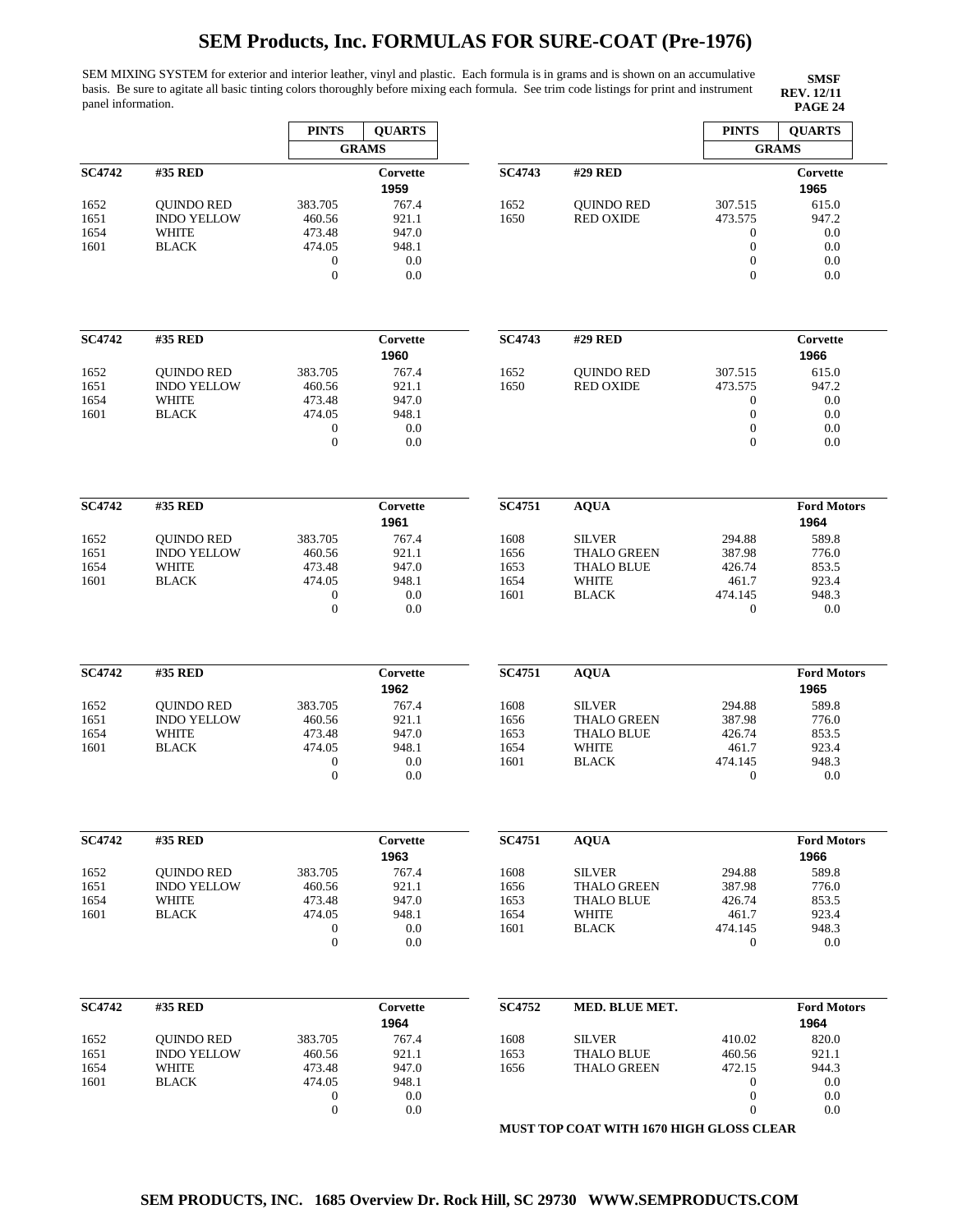SEM MIXING SYSTEM for exterior and interior leather, vinyl and plastic. Each formula is in grams and is shown on an accumulative basis. Be sure to agitate all basic tinting colors thoroughly before mixing each formula. See trim code listings for print and instrument panel information. **PAGE 25 PAGE 25** 

|               |                    | <b>PINTS</b> | <b>OUARTS</b>              |
|---------------|--------------------|--------------|----------------------------|
|               |                    |              | <b>GRAMS</b>               |
| <b>SC4752</b> | MED. BLUE MET.     |              | <b>Ford Motors</b><br>1965 |
| 1608          | <b>SILVER</b>      | 410.02       | 820.0                      |
| 1653          | <b>THALO BLUE</b>  | 460.56       | 921.1                      |
| 1656          | <b>THALO GREEN</b> | 472.15       | 944.3                      |
|               |                    | $\theta$     | 0.0                        |
|               |                    | $\theta$     | 0.0                        |
|               |                    |              | 0.0                        |

### **MUST TOP COAT WITH 1670 HIGH GLOSS CLEAR**

| <b>SC4752</b> | <b>MED. BLUE MET.</b> |          | <b>Ford Motors</b><br>1966 |
|---------------|-----------------------|----------|----------------------------|
| 1608          | <b>SILVER</b>         | 410.02   | 820.0                      |
| 1653          | <b>THALO BLUE</b>     | 460.56   | 921.1                      |
| 1656          | <b>THALO GREEN</b>    | 472.15   | 944.3                      |
|               |                       | $\theta$ | 0.0                        |
|               |                       | 0        | 0.0                        |
|               |                       | 0        | 0.0                        |

### **MUST TOP COAT WITH 1670 HIGH GLOSS CLEAR**

| <b>SC4753</b> | <b>EMBERGLO</b>    |         | <b>Ford Motors</b><br>1964 |
|---------------|--------------------|---------|----------------------------|
| 1652          | <b>OUINDO RED</b>  | 408.215 | 816.4                      |
| 1651          | <b>INDO YELLOW</b> | 443.745 | 887.5                      |
| 1608          | <b>SILVER</b>      | 470.82  | 941.6                      |
| 1653          | <b>THALO BLUE</b>  | 473.48  | 947.0                      |
|               |                    | 0       | 0.0                        |
|               |                    | 0       | 0.0                        |

### **MUST TOP COAT WITH 1670 HIGH GLOSS CLEAR**

| <b>SC4753</b> | <b>EMBERGLO</b>    |          | <b>Ford Motors</b> |
|---------------|--------------------|----------|--------------------|
|               |                    |          | 1964               |
| 1652          | <b>OUINDO RED</b>  | 408.215  | 816.4              |
| 1651          | <b>INDO YELLOW</b> | 443.745  | 887.5              |
| 1608          | <b>SILVER</b>      | 470.82   | 941.6              |
| 1653          | <b>THALO BLUE</b>  | 473.48   | 947.0              |
|               |                    | $\theta$ | 0.0                |
|               |                    |          | 0.0                |

## **MUST TOP COAT WITH 1670 HIGH GLOSS CLEAR**

| <b>SC4753</b> | <b>EMBERGLO</b>    |          | <b>Ford Motors</b> |
|---------------|--------------------|----------|--------------------|
|               |                    |          | 1964               |
| 1652          | <b>OUINDO RED</b>  | 408.215  | 816.4              |
| 1651          | <b>INDO YELLOW</b> | 443.745  | 887.5              |
| 1608          | <b>SILVER</b>      | 470.82   | 941.6              |
| 1653          | <b>THALO BLUE</b>  | 473.48   | 947.0              |
|               |                    | $\theta$ | 0.0                |
|               |                    | 0        | 0.0                |

### **MUST TOP COAT WITH 1670 HIGH GLOSS CLEAR**

| <b>SC4754</b> | LIGHT IVY GOLD     |          | <b>Ford Motors</b> |
|---------------|--------------------|----------|--------------------|
|               |                    |          | 1964               |
| 1608          | <b>SILVER</b>      | 385.415  | 770.8              |
| 1651          | <b>INDO YELLOW</b> | 426.645  | 853.3              |
| 1652          | <b>OUINDO RED</b>  | 450.015  | 900.0              |
| 1601          | <b>BLACK</b>       | 472.435  | 944.9              |
|               |                    | $\theta$ | 0.0                |
|               |                    | 0        | 0.0                |

**MUST TOP COAT WITH 1671 LOW LUSTER CLEAR**

|               |                    | <b>PINTS</b>      | <b>OUARTS</b>      |  |
|---------------|--------------------|-------------------|--------------------|--|
|               |                    | <b>GRAMS</b>      |                    |  |
| <b>SC4754</b> | LIGHT IVY GOLD     |                   | <b>Ford Motors</b> |  |
|               |                    |                   | 1965               |  |
| 1608          | <b>SILVER</b>      | 385.415           | 770.8              |  |
| 1651          | <b>INDO YELLOW</b> | 426.645           | 853.3              |  |
| 1652          | <b>QUINDO RED</b>  | 450.015           | 900.0              |  |
| 1601          | <b>BLACK</b>       | 472.435           | 944.9              |  |
|               |                    | $\mathbf{\Omega}$ | 0.0                |  |
|               |                    |                   | 0.0                |  |

**SMSF REV. 12/11<br>PAGE 25** 

### **MUST TOP COAT WITH 1671 LOW LUSTER CLEAR**

| <b>SC4754</b> | <b>LIGHT IVY GOLD</b> |          | <b>Ford Motors</b> |
|---------------|-----------------------|----------|--------------------|
|               |                       |          | 1966               |
| 1608          | <b>SILVER</b>         | 385.415  | 770.8              |
| 1651          | <b>INDO YELLOW</b>    | 426.645  | 853.3              |
| 1652          | <b>OUINDO RED</b>     | 450.015  | 900.0              |
| 1601          | <b>BLACK</b>          | 472.435  | 944.9              |
|               |                       | $_{0}$   | 0.0                |
|               |                       | $\theta$ | 0.0                |
|               |                       |          |                    |

### **MUST TOP COAT WITH 1671 LOW LUSTER CLEAR**

| <b>SC4756</b> | <b>SEA MIST GREEN</b> |         | <b>Ford Motors</b> |
|---------------|-----------------------|---------|--------------------|
|               |                       |         | 1964               |
| 1608          | <b>SILVER</b>         | 436.715 | 873.4              |
| 1651          | <b>INDO YELLOW</b>    | 471.39  | 942.8              |
| 1652          | <b>OUINDO RED</b>     | 472.72  | 945.4              |
|               |                       |         | 0.0                |
|               |                       |         | 0.0                |
|               |                       |         | 0.0                |

## **MUST TOP COAT WITH 1671 LOW LUSTER CLEAR**

| <b>SC4756</b> | <b>SEA MIST GREEN</b> |          | <b>Ford Motors</b><br>1965 |
|---------------|-----------------------|----------|----------------------------|
| 1608          | <b>SILVER</b>         | 436.715  | 873.4                      |
| 1651          | <b>INDO YELLOW</b>    | 471.39   | 942.8                      |
| 1652          | <b>OUINDO RED</b>     | 472.72   | 945.4                      |
|               |                       | $\theta$ | 0.0                        |
|               |                       | $\theta$ | 0.0                        |
|               |                       | $\theta$ | 0.0                        |
|               |                       |          |                            |

## **MUST TOP COAT WITH 1671 LOW LUSTER CLEAR**

| <b>SC4756</b> | <b>SEA MIST GREEN</b> |         | <b>Ford Motors</b> |
|---------------|-----------------------|---------|--------------------|
|               |                       |         | 1966               |
| 1608          | <b>SILVER</b>         | 436.715 | 873.4              |
| 1651          | <b>INDO YELLOW</b>    | 471.39  | 942.8              |
| 1652          | <b>OUINDO RED</b>     | 472.72  | 945.4              |
|               |                       | 0       | 0.0                |
|               |                       |         | 0.0                |
|               |                       |         | 0.0                |
|               |                       |         |                    |

## **MUST TOP COAT WITH 1671 LOW LUSTER CLEAR**

| <b>SC4757</b> | <b>DK BLUE MET</b> |         | <b>Ford Motors</b> |
|---------------|--------------------|---------|--------------------|
|               |                    |         | 1964               |
| 1653          | <b>THALO BLUE</b>  | 268.47  | 536.9              |
| 1601          | <b>BLACK</b>       | 385.13  | 770.3              |
| 1608          | <b>SILVER</b>      | 463.505 | 927.0              |
| 1652          | <b>OUINDO RED</b>  | 468.065 | 936.1              |
|               |                    | 0       | 0.0                |
|               |                    |         | 0.0                |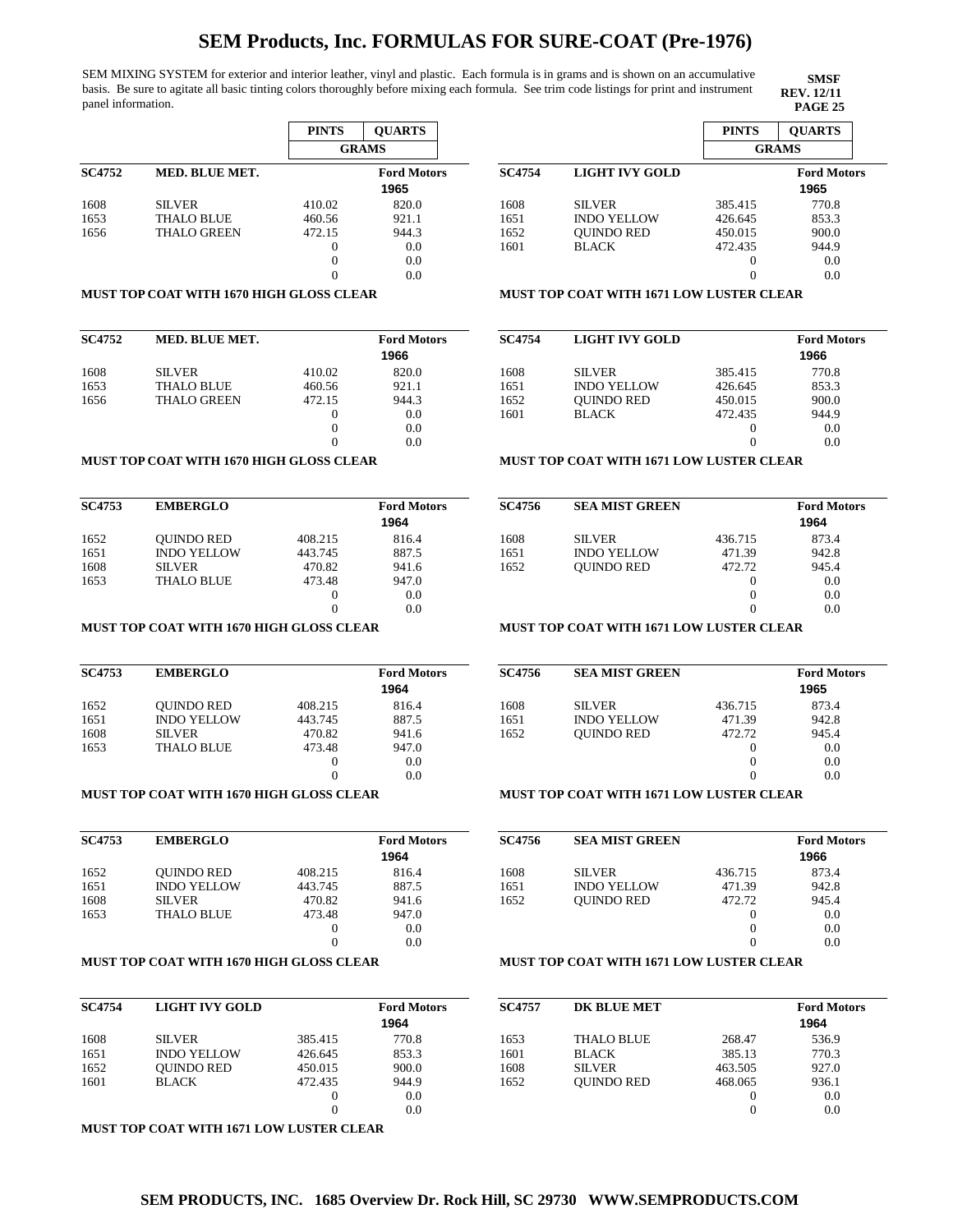SEM MIXING SYSTEM for exterior and interior leather, vinyl and plastic. Each formula is in grams and is shown on an accumulative basis. Be sure to agitate all basic tinting colors thoroughly before mixing each formula. See trim code listings for print and instrument panel information. **PAGE 26 PAGE 26** 

**SMSF REV. 12/11**

|                   | <b>PINTS</b> | <b>OUARTS</b>      |
|-------------------|--------------|--------------------|
|                   |              | <b>GRAMS</b>       |
| DK BLUE MET       |              | <b>Ford Motors</b> |
|                   |              | 1965               |
| <b>THALO BLUE</b> | 268.47       | 536.9              |
| <b>BLACK</b>      | 385.13       | 770.3              |
| <b>SILVER</b>     | 463.505      | 927.0              |
| <b>OUINDO RED</b> | 468.065      | 936.1              |
|                   | 0            | 0.0                |
|                   | 0            | 0.0                |
|                   |              |                    |

|               |                    | <b>PINTS</b> | <b>OUARTS</b>      |  |
|---------------|--------------------|--------------|--------------------|--|
|               |                    | <b>GRAMS</b> |                    |  |
| <b>SC4759</b> | <b>GOLD</b>        |              | <b>Ford Motors</b> |  |
|               |                    |              | 1965               |  |
| 1608          | <b>SILVER</b>      | 359.67       | 719.3              |  |
| 1651          | <b>INDO YELLOW</b> | 421.135      | 842.3              |  |
| 1652          | <b>OUINDO RED</b>  | 467.115      | 934.2              |  |
| 1601          | <b>BLACK</b>       | 472.625      | 945.3              |  |
|               |                    | $_{0}$       | 0.0                |  |
|               |                    | $_{0}$       | 0.0                |  |

**MUST TOP COAT WITH 1670 HIGH GLOSS CLEAR**

| <b>SC4757</b> | DK BLUE MET       |         | <b>Ford Motors</b><br>1966 |
|---------------|-------------------|---------|----------------------------|
| 1653          | <b>THALO BLUE</b> | 268.47  | 536.9                      |
| 1601          | <b>BLACK</b>      | 385.13  | 770.3                      |
| 1608          | <b>SILVER</b>     | 463.505 | 927.0                      |
| 1652          | <b>OUINDO RED</b> | 468.065 | 936.1                      |
|               |                   | 0       | 0.0                        |
|               |                   |         | 0.0                        |

| <b>SC4759</b> | <b>GOLD</b>        |          | <b>Ford Motors</b><br>1966 |
|---------------|--------------------|----------|----------------------------|
| 1608          | <b>SILVER</b>      | 359.67   | 719.3                      |
| 1651          | <b>INDO YELLOW</b> | 421.135  | 842.3                      |
| 1652          | <b>OUINDO RED</b>  | 467.115  | 934.2                      |
| 1601          | <b>BLACK</b>       | 472.625  | 945.3                      |
|               |                    | $_{0}$   | 0.0                        |
|               |                    | $\theta$ | 0.0                        |

### **MUST TOP COAT WITH 1670 HIGH GLOSS CLEAR**

| <b>SC4758</b> | LIGHT BLUE MET.    |         | <b>Ford Motors</b><br>1964 | <b>SC4760</b> | <b>TUROUOISE MET</b> |         | <b>Ford Motors</b><br>1964 |
|---------------|--------------------|---------|----------------------------|---------------|----------------------|---------|----------------------------|
| 1608          | <b>SILVER</b>      | 447.735 | 895.5                      | 1608          | <b>SILVER</b>        | 234.175 | 468.4                      |
| 1653          | <b>THALO BLUE</b>  | 465.025 | 930.1                      | 1656          | <b>THALO GREEN</b>   | 349.125 | 698.3                      |
| 1651          | <b>INDO YELLOW</b> | 468.92  | 937.8                      | 1653          | <b>THALO BLUE</b>    | 416.86  | 833.7                      |
| 1601          | <b>BLACK</b>       | 472.625 | 945.3                      | 1601          | <b>BLACK</b>         | 470.915 | 941.8                      |
|               |                    |         | 0.0                        |               |                      |         | 0.0                        |
|               |                    |         | 0.0                        |               |                      |         | 0.0                        |
|               |                    |         |                            |               |                      |         |                            |

### **MUST TOP COAT WITH 1671 LOW LUSTER CLEAR**

| <b>SC4758</b> | LIGHT BLUE MET.    |         | <b>Ford Motors</b><br>1965 | <b>SC4760</b> | <b>TUROUOISE MET</b> |         | <b>Ford Motors</b><br>1965 |
|---------------|--------------------|---------|----------------------------|---------------|----------------------|---------|----------------------------|
| 1608          | <b>SILVER</b>      | 447.735 | 895.5                      | 1608          | <b>SILVER</b>        | 234.175 | 468.4                      |
| 1653          | <b>THALO BLUE</b>  | 465.025 | 930.1                      | 1656          | <b>THALO GREEN</b>   | 349.125 | 698.3                      |
| 1651          | <b>INDO YELLOW</b> | 468.92  | 937.8                      | 1653          | <b>THALO BLUE</b>    | 416.86  | 833.7                      |
| 1601          | <b>BLACK</b>       | 472.625 | 945.3                      | 1601          | <b>BLACK</b>         | 470.915 | 941.8                      |
|               |                    |         | 0.0                        |               |                      |         | 0.0                        |
|               |                    |         | 0.0                        |               |                      |         | 0.0                        |

## **MUST TOP COAT WITH 1671 LOW LUSTER CLEAR**

| <b>SC4758</b> | LIGHT BLUE MET.    |         | <b>Ford Motors</b> | <b>SC4760</b> | <b>TUROUOISE MET</b> |         | <b>Ford Motors</b> |
|---------------|--------------------|---------|--------------------|---------------|----------------------|---------|--------------------|
|               |                    |         | 1966               |               |                      |         | 1966               |
| 1608          | <b>SILVER</b>      | 447.735 | 895.5              | 1608          | <b>SILVER</b>        | 234.175 | 468.4              |
| 1653          | <b>THALO BLUE</b>  | 465.025 | 930.1              | 1656          | <b>THALO GREEN</b>   | 349.125 | 698.3              |
| 1651          | <b>INDO YELLOW</b> | 468.92  | 937.8              | 1653          | <b>THALO BLUE</b>    | 416.86  | 833.7              |
| 1601          | <b>BLACK</b>       | 472.625 | 945.3              | 1601          | <b>BLACK</b>         | 470.915 | 941.8              |
|               |                    |         | 0.0                |               |                      |         | 0.0                |
|               |                    |         | 0.0                |               |                      |         | 0.0                |
|               |                    |         |                    |               |                      |         |                    |

#### **MUST TOP COAT WITH 1671 LOW LUSTER CLEAR**

| <b>SC4759</b> | <b>GOLD</b>        |         | <b>Ford Motors</b><br>1964 | <b>SC4835</b> | <b>RED</b>         |         | Corvette<br>1963 |
|---------------|--------------------|---------|----------------------------|---------------|--------------------|---------|------------------|
| 1608          | <b>SILVER</b>      | 359.67  | 719.3                      | 1652          | <b>OUINDO RED</b>  | 383.705 | 767.4            |
| 1651          | <b>INDO YELLOW</b> | 421.135 | 842.3                      | 1651          | <b>INDO YELLOW</b> | 460.56  | 921.1            |
| 1652          | <b>OUINDO RED</b>  | 467.115 | 934.2                      | 1654          | WHITE              | 473.48  | 947.0            |
| 1601          | <b>BLACK</b>       | 472.625 | 945.3                      | 1601          | <b>BLACK</b>       | 474.05  | 948.1            |
|               |                    |         | 0.0                        |               |                    |         | 0.0              |
|               |                    |         | 0.0                        |               |                    |         | 0.0              |

**MUST TOP COAT WITH 1670 HIGH GLOSS CLEAR**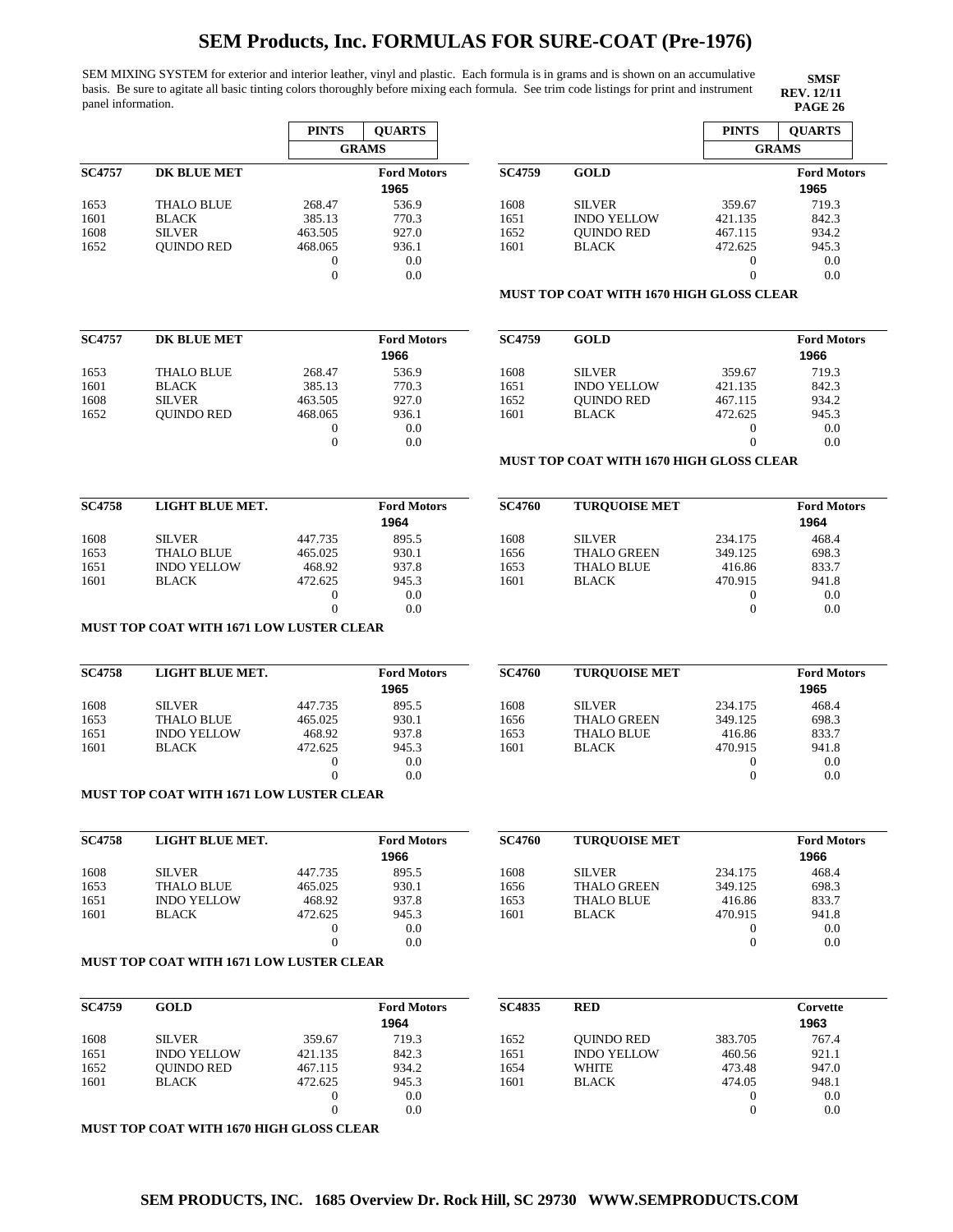SEM MIXING SYSTEM for exterior and interior leather, vinyl and plastic. Each formula is in grams and is shown on an accumulative basis. Be sure to agitate all basic tinting colors thoroughly before mixing each formula. See trim code listings for print and instrument panel information. **PAGE 27 PAGE 27** 

|               |                              | <b>PINTS</b>                     | <b>QUARTS</b>    |               |                                    | <b>PINTS</b>                | <b>QUARTS</b>    |
|---------------|------------------------------|----------------------------------|------------------|---------------|------------------------------------|-----------------------------|------------------|
|               |                              |                                  | <b>GRAMS</b>     |               |                                    |                             | <b>GRAMS</b>     |
| <b>SC4835</b> | <b>RED</b>                   |                                  | Corvette<br>1964 | <b>SC4838</b> | <b>LIGHT SADDLE</b>                |                             | Corvette<br>1966 |
| 1652          | <b>QUINDO RED</b>            | 383.705                          | 767.4            | 1654          | <b>WHITE</b>                       | 233.605                     | 467.2            |
| 1651          | <b>INDO YELLOW</b>           | 460.56                           | 921.1            | 1650          | <b>RED OXIDE</b>                   | 351.69                      | 703.4            |
| 1654          | WHITE                        | 473.48                           | 947.0            | 1651          | <b>INDO YELLOW</b>                 | 454.1                       | 908.2            |
| 1601          | <b>BLACK</b>                 | 474.05<br>$\boldsymbol{0}$       | 948.1<br>0.0     | 1601          | <b>BLACK</b>                       | 487.445<br>$\boldsymbol{0}$ | 974.9<br>0.0     |
|               |                              | $\overline{0}$                   | 0.0              |               |                                    | $\theta$                    | 0.0              |
|               |                              |                                  |                  |               |                                    |                             |                  |
| <b>SC4836</b> | <b>DARK BLUE</b>             |                                  | Corvette<br>1963 | <b>SC4839</b> | <b>BRIGHT BLUE MET.</b>            |                             | Corvette<br>1965 |
| 1653          | <b>THALO BLUE</b>            | 192.755                          | 385.5            | 1608          | <b>SILVER</b>                      | 301.625                     | 603.3            |
| 1601          | <b>BLACK</b>                 | 337.345                          | 674.7            | 1653          | <b>THALO BLUE</b>                  | 431.68                      | 863.4            |
| 1650          | <b>RED OXIDE</b>             | 449.16                           | 898.3            | 1654          | <b>WHITE</b>                       | 454.005                     | 908.0            |
| 1654          | <b>WHITE</b>                 | 470.345                          | 940.7            | 1601          | <b>BLACK</b><br><b>THALO GREEN</b> | 468.73<br>472.53            | 937.5<br>945.1   |
|               |                              | $\boldsymbol{0}$<br>$\mathbf{0}$ | 0.0<br>0.0       | 1656          |                                    | $\boldsymbol{0}$            | 0.0              |
|               |                              |                                  |                  |               |                                    |                             |                  |
| <b>SC4836</b> | <b>DARK BLUE</b>             |                                  | Corvette<br>1964 | <b>SC4839</b> | <b>BRIGHT BLUE MET.</b>            |                             | Corvette<br>1966 |
| 1653          | <b>THALO BLUE</b>            | 192.755                          | 385.5            | 1608          | <b>SILVER</b>                      | 301.625                     | 603.3            |
| 1601          | <b>BLACK</b>                 | 337.345                          | 674.7            | 1653          | <b>THALO BLUE</b>                  | 431.68                      | 863.4            |
| 1650          | <b>RED OXIDE</b>             | 449.16                           | 898.3            | 1654          | <b>WHITE</b>                       | 454.005                     | 908.0            |
| 1654          | WHITE                        | 470.345                          | 940.7            | 1601          | <b>BLACK</b>                       | 468.73                      | 937.5            |
|               |                              | $\boldsymbol{0}$                 | 0.0              | 1656          | <b>THALO GREEN</b>                 | 472.53                      | 945.1            |
|               |                              | $\mathbf{0}$                     | 0.0              |               |                                    | $\mathbf{0}$                | 0.0              |
|               |                              |                                  |                  |               |                                    |                             |                  |
| <b>SC4837</b> | <b>SADDLE</b>                |                                  | Corvette<br>1963 | <b>SC4839</b> | <b>BRIGHT BLUE MET.</b>            |                             | Corvette<br>1967 |
| 1659          | YELLOW OXIDE                 | 281.58                           | 563.2            | 1608          | <b>SILVER</b>                      | 301.625                     | 603.3            |
| 1650          | <b>RED OXIDE</b>             | 449.16                           | 898.3            | 1653<br>1654  | <b>THALO BLUE</b><br><b>WHITE</b>  | 431.68                      | 863.4<br>908.0   |
| 1601<br>1654  | <b>BLACK</b><br><b>WHITE</b> | 464.36<br>476.52                 | 928.7<br>953.0   | 1601          | <b>BLACK</b>                       | 454.005<br>468.73           | 937.5            |
|               |                              | $\boldsymbol{0}$                 | 0.0              | 1656          | <b>THALO GREEN</b>                 | 472.53                      | 945.1            |
|               |                              | $\mathbf{0}$                     | 0.0              |               |                                    | $\boldsymbol{0}$            | 0.0              |
|               |                              |                                  |                  |               |                                    |                             |                  |
| <b>SC4837</b> | <b>SADDLE</b>                |                                  | Corvette         | <b>SC4840</b> | <b>DARK GREEN</b>                  |                             | Corvette         |
|               |                              |                                  | 1964             |               |                                    |                             | 1965             |
| 1659          | YELLOW OXIDE                 | 281.58                           | 563.2            | 1653          | <b>THALO BLUE</b>                  | 160.55                      | 321.1            |
| 1650          | <b>RED OXIDE</b>             | 449.16                           | 898.3            | 1601          | <b>BLACK</b>                       | 284.335                     | 568.7            |
| 1601          | <b>BLACK</b>                 | 464.36                           | 928.7            | 1651          | <b>INDO YELLOW</b>                 | 405.84                      | 811.7            |
| 1654          | <b>WHITE</b>                 | 476.52<br>$\boldsymbol{0}$       | 953.0<br>0.0     | 1608          | <b>SILVER</b>                      | 468.635<br>$\boldsymbol{0}$ | 937.3<br>0.0     |
|               |                              | $\mathbf{0}$                     | 0.0              |               |                                    | $\boldsymbol{0}$            | 0.0              |
|               |                              |                                  |                  |               |                                    |                             |                  |
| <b>SC4838</b> | <b>LIGHT SADDLE</b>          |                                  | Corvette<br>1965 | <b>SC4840</b> | <b>DARK GREEN</b>                  |                             | Corvette<br>1966 |
| 1654          | WHITE                        | 233.605                          | 467.2            | 1653          | <b>THALO BLUE</b>                  | 160.55                      | 321.1            |
| 1650          | <b>RED OXIDE</b>             | 351.69                           | 703.4            | 1601          | <b>BLACK</b>                       | 284.335                     | 568.7            |
| 1651          | <b>INDO YELLOW</b>           | 454.1                            | 908.2            | 1651          | <b>INDO YELLOW</b>                 | 405.84                      | 811.7            |
| 1601          | <b>BLACK</b>                 | 487.445                          | 974.9            | 1608          | <b>SILVER</b>                      | 468.635                     | 937.3            |
|               |                              | $\mathbf{0}$                     | 0.0              |               |                                    | $\boldsymbol{0}$            | 0.0              |
|               |                              | $\boldsymbol{0}$                 | 0.0              |               |                                    | $\boldsymbol{0}$            | 0.0              |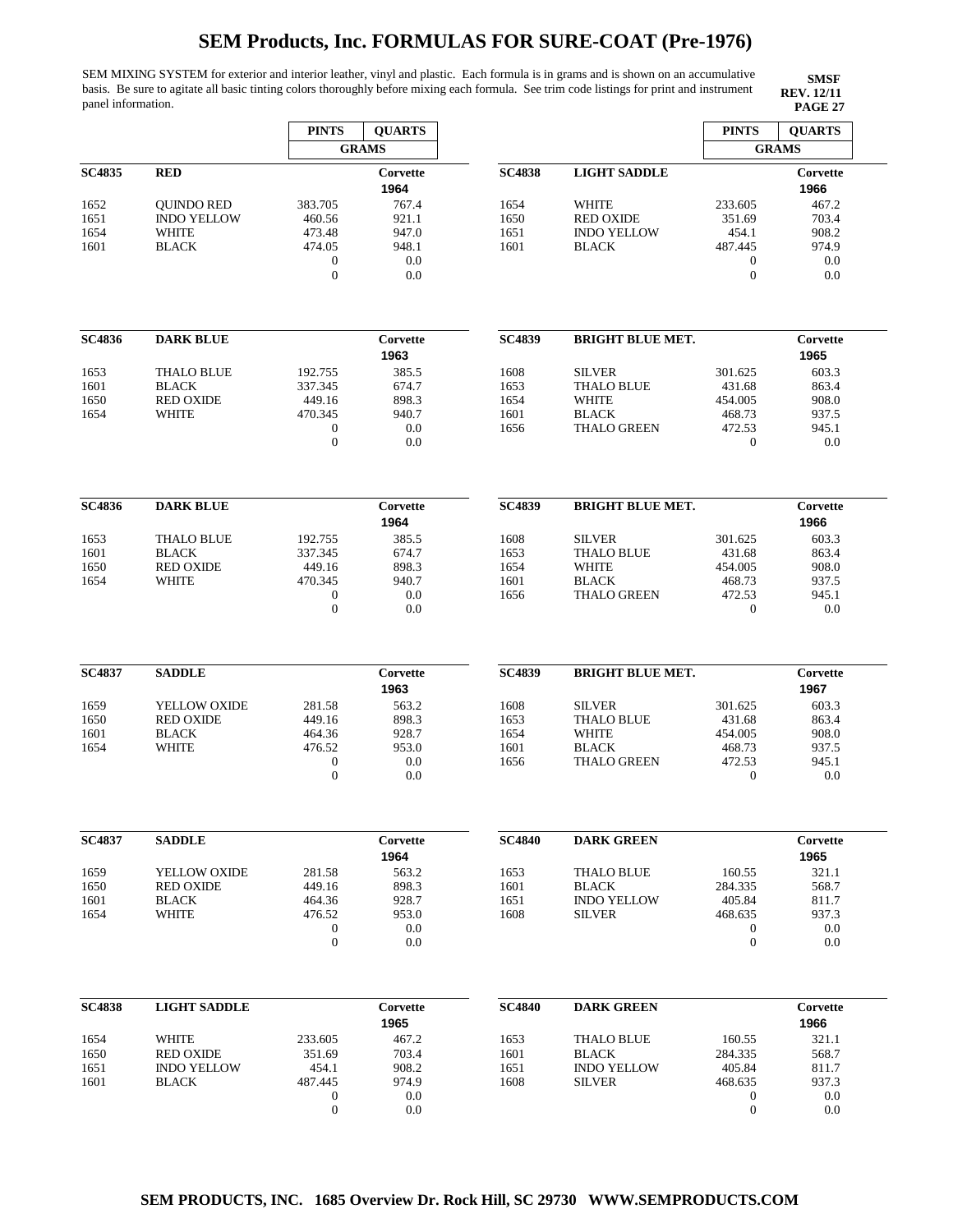SEM MIXING SYSTEM for exterior and interior leather, vinyl and plastic. Each formula is in grams and is shown on an accumulative basis. Be sure to agitate all basic tinting colors thoroughly before mixing each formula. See trim code listings for print and instrument panel information. **PAGE 28**

|               |                         | <b>PINTS</b>     | <b>QUARTS</b>    |               |                             | <b>PINTS</b>                         | <b>QUARTS</b>    |
|---------------|-------------------------|------------------|------------------|---------------|-----------------------------|--------------------------------------|------------------|
|               |                         |                  | <b>GRAMS</b>     |               |                             |                                      | <b>GRAMS</b>     |
| <b>SC4840</b> | <b>DARK GREEN</b>       |                  | Corvette<br>1967 | <b>SC4845</b> | <b>SADDLE</b>               |                                      | Corvette<br>1968 |
| 1653          | <b>THALO BLUE</b>       | 160.55           | 321.1            | 1659          | YELLOW OXIDE                | 256.12                               | 512.2            |
| 1601          | <b>BLACK</b>            | 284.335          | 568.7            | 1650          | <b>RED OXIDE</b>            | 355.205                              | 710.4            |
| 1651          | <b>INDO YELLOW</b>      | 405.84           | 811.7            | 1672          | <b>LOW LUSTER CLEAR</b>     | 439.47                               | 878.9            |
| 1608          | <b>SILVER</b>           | 468.635          | 937.3            | 1601          | <b>BLACK</b>                | 459.99                               | 920.0            |
|               |                         | $\mathbf{0}$     | 0.0              | 1654          | <b>WHITE</b>                | 476.52                               | 953.0            |
|               |                         | $\mathbf{0}$     | 0.0              |               |                             | $\overline{0}$                       | 0.0              |
|               |                         |                  |                  |               |                             |                                      |                  |
| <b>SC4843</b> | <b>TEAL</b>             |                  | Corvette         | <b>SC4845</b> | <b>SADDLE</b>               |                                      | Corvette         |
|               |                         |                  | 1967             |               |                             |                                      | 1969             |
| 1608          | <b>SILVER</b>           | 312.645          | 625.3            | 1659          | YELLOW OXIDE                | 256.12                               | 512.2            |
| 1653          | <b>THALO BLUE</b>       | 405.65           | 811.3            | 1650          | <b>RED OXIDE</b>            | 355.205                              | 710.4            |
| 1601          | <b>BLACK</b>            | 464.645          | 929.3            | 1672          | <b>LOW LUSTER CLEAR</b>     | 439.47                               | 878.9            |
| 1656          | <b>THALO GREEN</b>      | 471.105          | 942.2            | 1601          | <b>BLACK</b>                | 459.99                               | 920.0            |
|               |                         | $\mathbf{0}$     | 0.0              | 1654          | <b>WHITE</b>                | 476.52                               | 953.0            |
|               |                         | $\mathbf{0}$     | 0.0              |               |                             | $\overline{0}$                       | 0.0              |
| <b>SC4844</b> | <b>DARK SADDLE</b>      |                  | Corvette         | <b>SC4846</b> | <b>BRIGHT METALLIC BLUE</b> |                                      | Corvette         |
|               |                         |                  | 1967             |               |                             |                                      | 1968             |
| 1659          | YELLOW OXIDE            | 255.645          | 511.3            | 1608          | <b>SILVER</b>               | 181.07                               | 362.1            |
| 1650          | <b>RED OXIDE</b>        | 386.08           | 772.2            | 1653          | <b>THALO BLUE</b>           | 353.305                              | 706.6            |
|               | <b>LOW LUSTER CLEAR</b> | 454.005          |                  |               |                             |                                      |                  |
| 1672          |                         |                  | 908.0            | 1656          | <b>THALO GREEN</b>          | 432.82                               | 865.6            |
| 1601          | <b>BLACK</b>            | 475.285          | 950.6            | 1652          | <b>QUINDO RED</b>           | 470.345                              | 940.7            |
| 1654          | <b>WHITE</b>            | 475.475          | 951.0            |               |                             | $\mathbf{0}$                         | 0.0              |
|               |                         | $\theta$         | 0.0              |               |                             | $\theta$                             | 0.0              |
| <b>SC4844</b> | <b>DARK SADDLE</b>      |                  | Corvette         | <b>SC4846</b> | <b>BRIGHT METALLIC BLUE</b> |                                      | Corvette         |
|               |                         |                  | 1968             |               |                             |                                      | 1969             |
| 1659          | YELLOW OXIDE            | 255.645          | 511.3            | 1608          | <b>SILVER</b>               | 181.07                               | 362.1            |
| 1650          | <b>RED OXIDE</b>        | 386.08           | 772.2            | 1653          | <b>THALO BLUE</b>           | 353.305                              | 706.6            |
| 1672          | <b>LOW LUSTER CLEAR</b> | 454.005          | 908.0            | 1656          | <b>THALO GREEN</b>          | 432.82                               | 865.6            |
| 1601          | <b>BLACK</b>            | 475.285          | 950.6            | 1652          | <b>QUINDO RED</b>           | 470.345                              | 940.7            |
| 1654          | <b>WHITE</b>            | 475.475          | 951.0            |               |                             | $\boldsymbol{0}$                     | 0.0              |
|               |                         | $\theta$         | 0.0              |               |                             | $\mathbf{0}$                         | 0.0              |
|               |                         |                  |                  |               |                             |                                      |                  |
| <b>SC4844</b> | <b>DARK SADDLE</b>      |                  | Corvette         | <b>SC4846</b> | <b>BRIGHT METALLIC BLUE</b> |                                      | Corvette         |
|               |                         |                  | 1969             |               |                             |                                      | 1970             |
| 1659          | YELLOW OXIDE            | 255.645          | 511.3            | 1608          | <b>SILVER</b>               | 181.07                               | 362.1            |
| 1650          | <b>RED OXIDE</b>        | 386.08           | 772.2            | 1653          | <b>THALO BLUE</b>           | 353.305                              | 706.6            |
| 1672          | <b>LOW LUSTER CLEAR</b> | 454.005          | 908.0            | 1656          | <b>THALO GREEN</b>          | 432.82                               | 865.6            |
| 1601          | <b>BLACK</b>            | 475.285          | 950.6            | 1652          | <b>QUINDO RED</b>           | 470.345                              | 940.7            |
|               |                         | 475.475          |                  |               |                             |                                      |                  |
| 1654          | <b>WHITE</b>            | $\boldsymbol{0}$ | 951.0<br>0.0     |               |                             | $\boldsymbol{0}$<br>$\boldsymbol{0}$ | 0.0<br>0.0       |
|               |                         |                  |                  |               |                             |                                      |                  |
| <b>SC4844</b> | <b>DARK SADDLE</b>      |                  | Corvette         | <b>SC4846</b> | <b>BRIGHT METALLIC BLUE</b> |                                      | Corvette         |
|               |                         |                  | 1970             |               |                             |                                      | 1971             |
| 1659          | YELLOW OXIDE            | 255.645          | 511.3            | 1608          | <b>SILVER</b>               | 181.07                               | 362.1            |
| 1650          | <b>RED OXIDE</b>        | 386.08           | 772.2            | 1653          | <b>THALO BLUE</b>           | 353.305                              | 706.6            |
| 1672          | LOW LUSTER CLEAR        | 454.005          | 908.0            | 1656          | <b>THALO GREEN</b>          | 432.82                               | 865.6            |
| 1601          | <b>BLACK</b>            | 475.285          | 950.6            | 1652          | <b>QUINDO RED</b>           | 470.345                              | 940.7            |
|               | <b>WHITE</b>            |                  |                  |               |                             |                                      | 0.0              |
| 1654          |                         | 475.475          | 951.0            |               |                             | $\boldsymbol{0}$                     |                  |
|               |                         | $\boldsymbol{0}$ | 0.0              |               |                             | $\mathbf{0}$                         | 0.0              |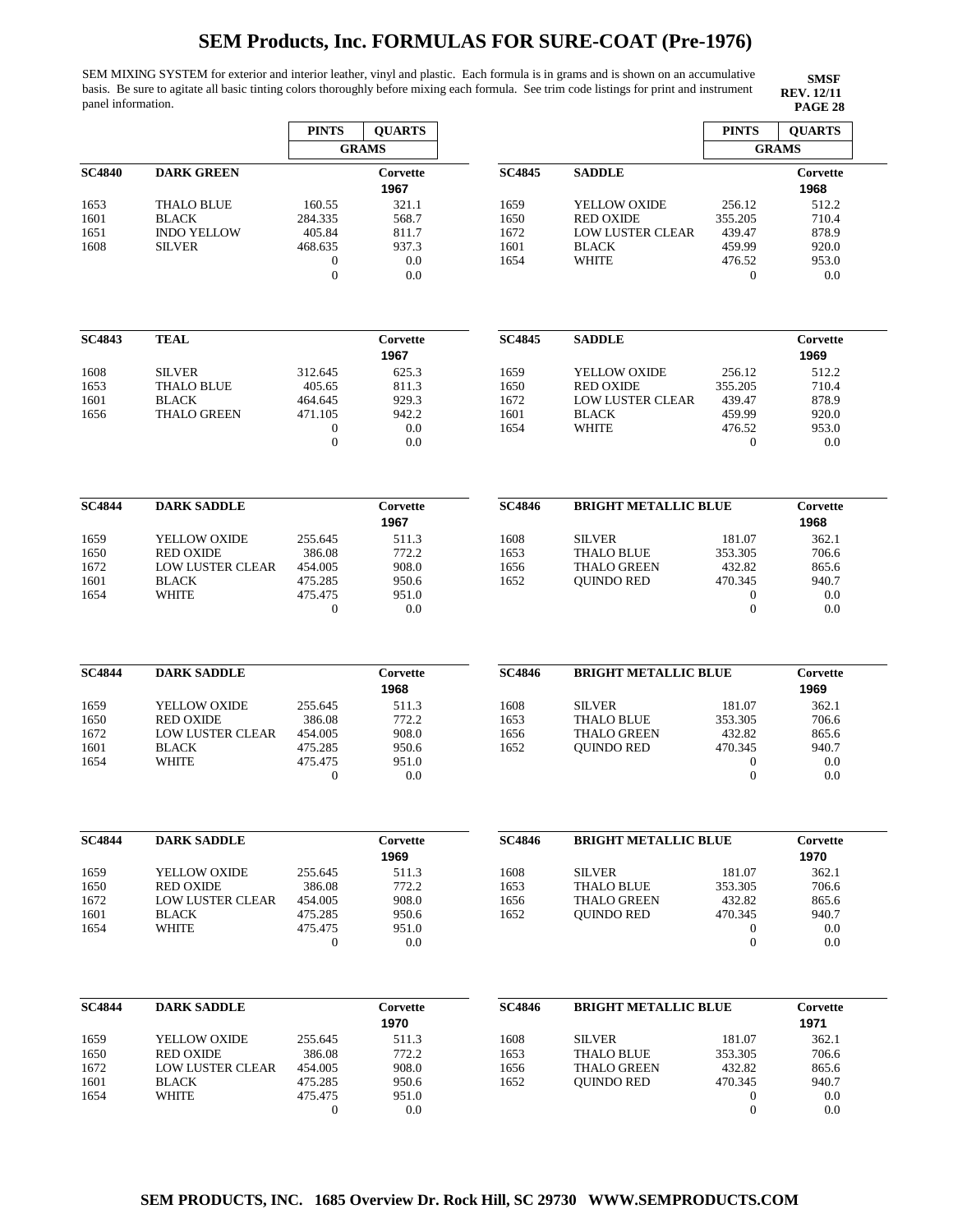SEM MIXING SYSTEM for exterior and interior leather, vinyl and plastic. Each formula is in grams and is shown on an accumulative basis. Be sure to agitate all basic tinting colors thoroughly before mixing each formula. See trim code listings for print and instrument panel information. **PAGE 29**

|               |                                          | <b>PINTS</b>                | <b>QUARTS</b>    |               |                                         | <b>PINTS</b>       | <b>QUARTS</b>    |
|---------------|------------------------------------------|-----------------------------|------------------|---------------|-----------------------------------------|--------------------|------------------|
|               |                                          |                             | <b>GRAMS</b>     |               |                                         |                    | <b>GRAMS</b>     |
| <b>SC4847</b> | <b>DARK METALLIC GREEN</b>               |                             | Corvette<br>1969 | <b>SC4848</b> | <b>DARK BLUE</b>                        |                    | Corvette<br>1973 |
| 1601          | <b>BLACK</b>                             | 134.33                      | 268.7            | 1653          | <b>THALO BLUE</b>                       | 221.635            | 443.3            |
| 1608<br>1651  | <b>SILVER</b><br><b>INDO YELLOW</b>      | 264.1<br>375.25             | 528.2<br>750.5   | 1601<br>1654  | <b>BLACK</b><br><b>WHITE</b>            | 352.735<br>437.57  | 705.5<br>875.1   |
| 1656          | <b>THALO GREEN</b>                       | 470.25                      | 940.5            | 1652          | <b>QUINDO RED</b>                       | 474.335            | 948.7            |
|               |                                          | $\mathbf{0}$                | 0.0              |               |                                         | $\boldsymbol{0}$   | 0.0              |
|               |                                          | $\mathbf{0}$                | 0.0              |               |                                         | $\mathbf{0}$       | 0.0              |
| <b>SC4847</b> | <b>DARK METALLIC GREEN</b>               |                             | Corvette         | <b>SC4848</b> | <b>DARK BLUE</b>                        |                    | Corvette         |
|               |                                          |                             | 1970             |               |                                         |                    | 1974             |
| 1601          | <b>BLACK</b>                             | 134.33                      | 268.7            | 1653          | <b>THALO BLUE</b>                       | 221.635            | 443.3            |
| 1608          | <b>SILVER</b>                            | 264.1                       | 528.2            | 1601          | <b>BLACK</b>                            | 352.735            | 705.5            |
| 1651<br>1656  | <b>INDO YELLOW</b><br><b>THALO GREEN</b> | 375.25<br>470.25            | 750.5<br>940.5   | 1654<br>1652  | <b>WHITE</b><br><b>OUINDO RED</b>       | 437.57<br>474.335  | 875.1<br>948.7   |
|               |                                          | $\boldsymbol{0}$            | 0.0              |               |                                         | $\boldsymbol{0}$   | 0.0              |
|               |                                          | $\mathbf{0}$                | 0.0              |               |                                         | $\boldsymbol{0}$   | 0.0              |
| <b>SC4847</b> | <b>DARK METALLIC GREEN</b>               |                             | Corvette         | <b>SC4848</b> | <b>DARK BLUE</b>                        |                    | Corvette         |
|               |                                          |                             | 1971             |               |                                         |                    | 1975             |
| 1601          | <b>BLACK</b>                             | 134.33                      | 268.7            | 1653          | <b>THALO BLUE</b>                       | 221.635            | 443.3            |
| 1608          | <b>SILVER</b>                            | 264.1                       | 528.2            | 1601          | <b>BLACK</b>                            | 352.735            | 705.5            |
| 1651<br>1656  | <b>INDO YELLOW</b><br><b>THALO GREEN</b> | 375.25<br>470.25            | 750.5<br>940.5   | 1654<br>1652  | <b>WHITE</b><br><b>OUINDO RED</b>       | 437.57<br>474.335  | 875.1<br>948.7   |
|               |                                          | $\boldsymbol{0}$            | 0.0              |               |                                         | $\boldsymbol{0}$   | 0.0              |
|               |                                          | $\mathbf{0}$                | 0.0              |               |                                         | $\boldsymbol{0}$   | 0.0              |
| <b>SC4848</b> | <b>DARK BLUE</b>                         |                             | Corvette         | <b>SC4849</b> | <b>OXBLOOD</b>                          |                    | Corvette         |
|               |                                          |                             | 1970             |               |                                         |                    | 1973             |
| 1653          | <b>THALO BLUE</b>                        | 221.635                     | 443.3            | 1657          | <b>MAGENTA RED</b>                      | 304.76             | 609.5            |
| 1601          | <b>BLACK</b>                             | 352.735                     | 705.5            | 1650          | <b>RED OXIDE</b><br><b>INDO YELLOW</b>  | 387.505<br>468.065 | 775.0            |
| 1654<br>1652  | WHITE<br><b>OUINDO RED</b>               | 437.57<br>474.335           | 875.1<br>948.7   | 1651<br>1653  | <b>THALO BLUE</b>                       | 470.63             | 936.1<br>941.3   |
|               |                                          | $\boldsymbol{0}$            | 0.0              |               |                                         | $\bf{0}$           | 0.0              |
|               |                                          | $\mathbf{0}$                | 0.0              |               |                                         | $\mathbf{0}$       | 0.0              |
| <b>SC4848</b> | <b>DARK BLUE</b>                         |                             | Corvette         | <b>SC4849</b> | <b>OXBLOOD</b>                          |                    | Corvette         |
|               |                                          |                             | 1971             |               |                                         |                    | 1974             |
| 1653          | <b>THALO BLUE</b>                        | 221.635                     | 443.3            | 1657          | <b>MAGENTA RED</b>                      | 304.76             | 609.5            |
| 1601          | <b>BLACK</b>                             | 352.735                     | 705.5            | 1650          | <b>RED OXIDE</b>                        | 387.505            | 775.0            |
| 1654          | <b>WHITE</b>                             | 437.57                      | 875.1            | 1651          | <b>INDO YELLOW</b>                      | 468.065<br>470.63  | 936.1            |
| 1652          | <b>QUINDO RED</b>                        | 474.335<br>$\boldsymbol{0}$ | 948.7<br>0.0     | 1653          | <b>THALO BLUE</b>                       | $\boldsymbol{0}$   | 941.3<br>0.0     |
|               |                                          | $\boldsymbol{0}$            | 0.0              |               |                                         | $\boldsymbol{0}$   | 0.0              |
| <b>SC4848</b> | <b>DARK BLUE</b>                         |                             | Corvette         | <b>SC4849</b> | <b>OXBLOOD</b>                          |                    | Corvette         |
|               |                                          |                             | 1972             |               |                                         |                    | 1975             |
| 1653          | <b>THALO BLUE</b>                        | 221.635                     | 443.3            | 1657          | <b>MAGENTA RED</b>                      | 304.76             | 609.5            |
| 1601          | <b>BLACK</b>                             | 352.735                     | 705.5            | 1650          | <b>RED OXIDE</b>                        | 387.505            | 775.0            |
| 1654<br>1652  | <b>WHITE</b><br><b>QUINDO RED</b>        | 437.57<br>474.335           | 875.1<br>948.7   | 1651<br>1653  | <b>INDO YELLOW</b><br><b>THALO BLUE</b> | 468.065<br>470.63  | 936.1<br>941.3   |
|               |                                          | 0                           | 0.0              |               |                                         | $\boldsymbol{0}$   | 0.0              |
|               |                                          | $\boldsymbol{0}$            | 0.0              |               |                                         | $\boldsymbol{0}$   | 0.0              |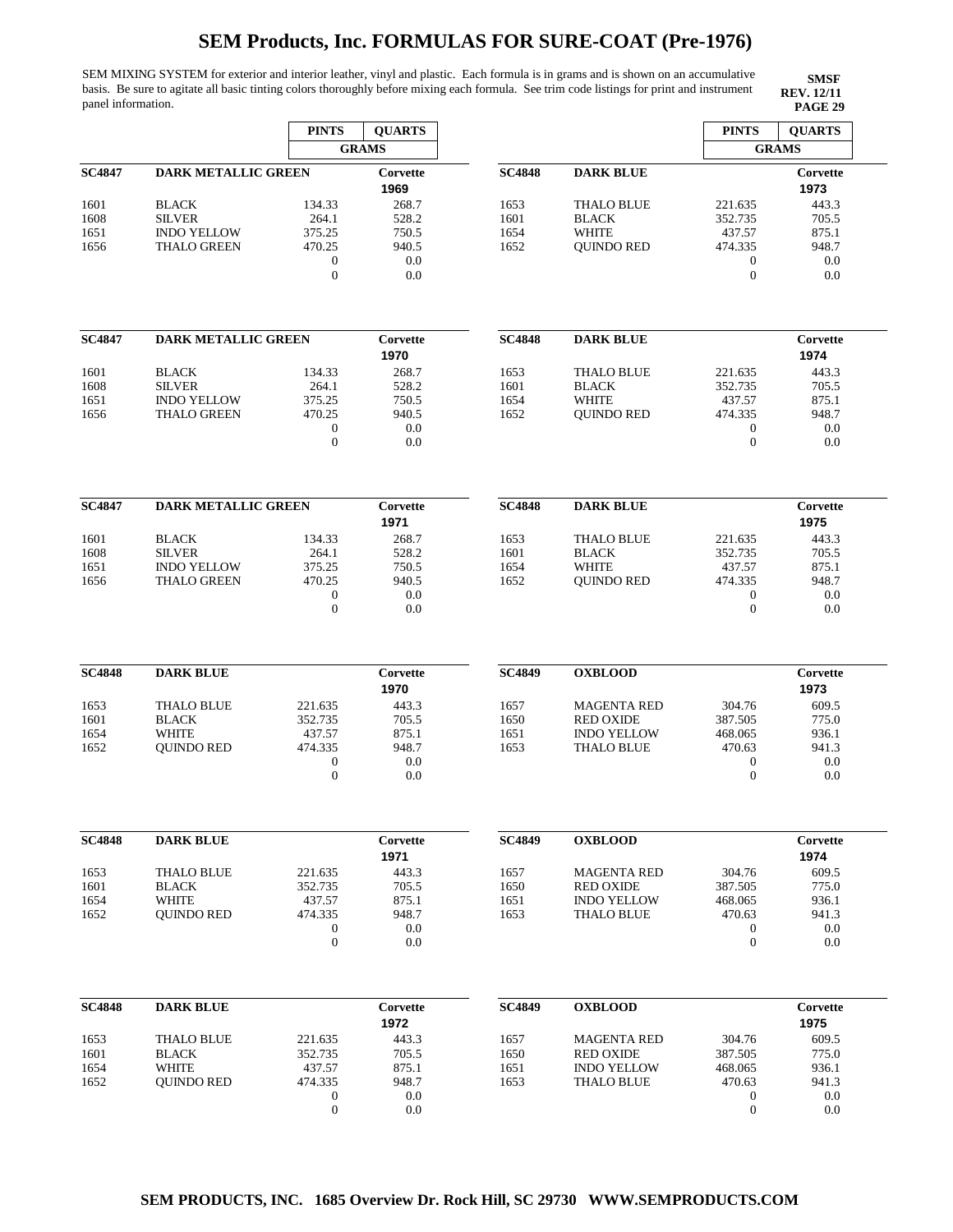SEM MIXING SYSTEM for exterior and interior leather, vinyl and plastic. Each formula is in grams and is shown on an accumulative basis. Be sure to agitate all basic tinting colors thoroughly before mixing each formula. See trim code listings for print and instrument panel information. **PAGE 30**

**SMSF REV. 12/11<br>PAGE 30** 

|               |                                          | <b>PINTS</b>                     | <b>QUARTS</b> |               |                      | <b>PINTS</b>          | <b>QUARTS</b>         |
|---------------|------------------------------------------|----------------------------------|---------------|---------------|----------------------|-----------------------|-----------------------|
|               |                                          |                                  | <b>GRAMS</b>  |               |                      |                       | <b>GRAMS</b>          |
| <b>SC4890</b> | <b>SADDLE</b>                            |                                  | Corvette      | <b>SC4896</b> | <b>WHITE</b>         |                       | Corvette              |
|               |                                          |                                  | 1970          |               |                      |                       | 1966                  |
| 1659          | YELLOW OXIDE                             | 276.355                          | 552.7         | 1654          | <b>WHITE</b>         | 500.745               | 1001.5                |
| 1654          | <b>WHITE</b>                             | 408.595                          | 817.2         | 1651          | <b>INDO YELLOW</b>   | 503.215               | 1006.4                |
| 1650          | <b>RED OXIDE</b>                         | 473.29                           | 946.6         | 1601          | <b>BLACK</b>         | 505.02                | 1010.0                |
| 1601          | <b>BLACK</b>                             | 484.5                            | 969.0         | 1650          | <b>RED OXIDE</b>     | 506.065               | 1012.1                |
|               |                                          | $\mathbf{0}$                     | 0.0           |               |                      | $\mathbf{0}$          | 0.0                   |
|               |                                          | $\mathbf{0}$                     | 0.0           |               |                      | $\boldsymbol{0}$      | 0.0                   |
|               |                                          |                                  |               |               |                      |                       |                       |
| <b>SC4891</b> | <b>DARK BRIGHT BLUE MET</b>              |                                  | Corvette      | <b>SC4896</b> | <b>WHITE</b>         |                       | Corvette              |
|               |                                          |                                  | 1968          |               |                      |                       | 1967                  |
| 1653          | <b>THALO BLUE</b>                        | 327.94                           | 655.9         | 1654          | <b>WHITE</b>         | 500.745               | 1001.5                |
| 1608          | <b>SILVER</b>                            | 406.41                           | 812.8         | 1651          | <b>INDO YELLOW</b>   | 503.215               | 1006.4                |
| 1601          | <b>BLACK</b>                             | 449.065                          | 898.1         | 1601          | <b>BLACK</b>         | 505.02                | 1010.0                |
|               |                                          | 468.16                           | 936.3         | 1650          | <b>RED OXIDE</b>     | 506.065               | 1012.1                |
| 1652          | <b>QUINDO RED</b>                        | $\mathbf{0}$                     | 0.0           |               |                      |                       | 0.0                   |
|               |                                          | $\mathbf{0}$                     | 0.0           |               |                      | 0<br>$\boldsymbol{0}$ | 0.0                   |
|               |                                          |                                  |               |               |                      |                       |                       |
| <b>SC4892</b> | <b>AQUA MET</b>                          |                                  | Corvette      | <b>SC4922</b> | <b>VERY LT GREEN</b> |                       | <b>General Motors</b> |
|               |                                          |                                  | 1959          |               |                      |                       | 1958                  |
| 1608          | <b>SILVER</b>                            | 327.18                           | 654.4         | 1654          | <b>WHITE</b>         | 486.78                | 973.6                 |
| 1656          | <b>THALO GREEN</b>                       | 404.415                          | 808.8         | 1651          | <b>INDO YELLOW</b>   | 494.665               | 989.3                 |
| 1653          | <b>THALO BLUE</b>                        | 463.505                          | 927.0         | 1653          | <b>THALO BLUE</b>    | 502.075               | 1004.2                |
| 1652          | <b>QUINDO RED</b>                        | 471.675                          | 943.4         | 1656          | <b>THALO GREEN</b>   | 505.02                | 1010.0                |
|               |                                          | $\mathbf{0}$                     | 0.0           |               |                      | 0                     | 0.0                   |
|               |                                          | $\overline{0}$                   | 0.0           |               |                      | $\boldsymbol{0}$      | 0.0                   |
|               | MUST TOP COAT WITH 1670 HIGH GLOSS CLEAR |                                  |               |               |                      |                       |                       |
| <b>SC4893</b> | <b>BLUE</b>                              |                                  | Mazda         | SC4934        | <b>GUNMETAL</b>      |                       | Corvette              |
|               |                                          |                                  | 1991          |               |                      |                       | 1968                  |
| 1601          | <b>BLACK</b>                             | 161.88                           | 323.8         | 1608          | <b>SILVER</b>        | 190.855               | 381.7                 |
| 1653          | <b>THALO BLUE</b>                        | 272.84                           | 545.7         | 1652          | <b>OUINDO RED</b>    | 304.57                | 609.1                 |
| 1672          | <b>LOW LUSTER CLEAR</b>                  | 349.885                          | 699.8         | 1656          | THALO GREEN          | 398.715               | 797.4                 |
| 1652          | <b>QUINDO RED</b>                        | 407.55                           | 815.1         | 1601          | <b>BLACK</b>         | 471.96                | 943.9                 |
| 1654          | WHITE                                    | 474.43                           | 948.9         |               |                      | $\boldsymbol{0}$      | 0.0                   |
|               |                                          | $\mathbf{0}$                     | 0.0           |               |                      | $\mathbf{0}$          | 0.0                   |
| <b>SC4896</b> | <b>WHITE</b>                             |                                  | Corvette      | <b>SC4934</b> | <b>GUNMETAL</b>      |                       | Corvette              |
|               |                                          |                                  | 1964          |               |                      |                       | 1969                  |
| 1654          | WHITE                                    | 500.745                          | 1001.5        | 1608          | <b>SILVER</b>        | 190.855               | 381.7                 |
|               | <b>INDO YELLOW</b>                       |                                  | 1006.4        |               |                      | 304.57                |                       |
| 1651          | <b>BLACK</b>                             | 503.215<br>505.02                |               | 1652<br>1656  | <b>QUINDO RED</b>    |                       | 609.1<br>797.4        |
| 1601          |                                          | 506.065                          | 1010.0        | 1601          | <b>THALO GREEN</b>   | 398.715               |                       |
| 1650          | <b>RED OXIDE</b>                         |                                  | 1012.1<br>0.0 |               | <b>BLACK</b>         | 471.96                | 943.9                 |
|               |                                          | $\boldsymbol{0}$<br>$\mathbf{0}$ | 0.0           |               |                      | 0<br>$\boldsymbol{0}$ | 0.0<br>0.0            |
|               |                                          |                                  |               |               |                      |                       |                       |
| <b>SC4896</b> | <b>WHITE</b>                             |                                  | Corvette      | <b>SC4947</b> | <b>FAWN BEIGE</b>    |                       | Corvette              |
|               |                                          |                                  | 1965          |               |                      |                       | 1961                  |
| 1654          | WHITE                                    | 500.745                          | 1001.5        | 1608          | <b>SILVER</b>        | 399.57                | 799.1                 |
| 1651          | <b>INDO YELLOW</b>                       | 503.215                          | 1006.4        | 1651          | <b>INDO YELLOW</b>   | 435.195               | 870.4                 |
| 1601          | <b>BLACK</b>                             | 505.02                           | 1010.0        | 1652          | <b>QUINDO RED</b>    | 457.52                | 915.0                 |
| 1650          | <b>RED OXIDE</b>                         | 506.065                          | 1012.1        | 1601          | <b>BLACK</b>         | 472.53                | 945.1                 |
|               |                                          | $\boldsymbol{0}$                 | 0.0           |               |                      | $\boldsymbol{0}$      | 0.0                   |
|               |                                          | $\mathbf{0}$                     | 0.0           |               |                      | $\boldsymbol{0}$      | 0.0                   |
|               |                                          |                                  |               |               |                      |                       |                       |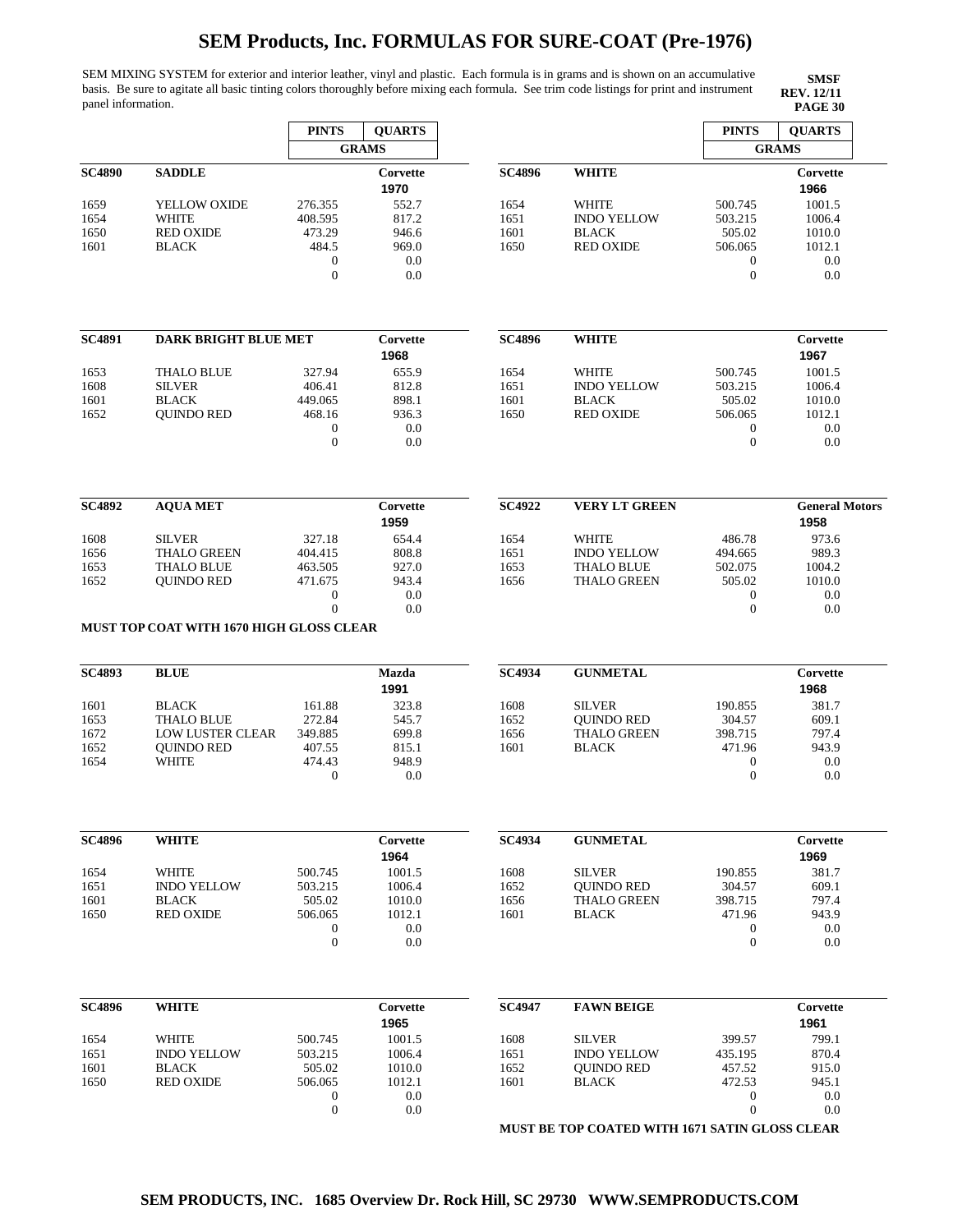SEM MIXING SYSTEM for exterior and interior leather, vinyl and plastic. Each formula is in grams and is shown on an accumulative basis. Be sure to agitate all basic tinting colors thoroughly before mixing each formula. See trim code listings for print and instrument panel information. **PAGE 31** 

|               |                                                       | <b>PINTS</b>                     | <b>QUARTS</b>   |               |                         | <b>PINTS</b>                | <b>QUARTS</b>           |
|---------------|-------------------------------------------------------|----------------------------------|-----------------|---------------|-------------------------|-----------------------------|-------------------------|
|               |                                                       |                                  | <b>GRAMS</b>    |               |                         |                             | <b>GRAMS</b>            |
| <b>SC4947</b> | <b>FAWN BEIGE</b>                                     |                                  | Corvette        | <b>SC5039</b> | <b>CORK (PRINT)</b>     |                             | Porsche                 |
|               |                                                       |                                  | 1962            |               |                         |                             | 1974                    |
| 1608          | <b>SILVER</b>                                         | 399.57                           | 799.1           | 1651          | <b>INDO YELLOW</b>      | 216.505                     | 433.0                   |
| 1651          | <b>INDO YELLOW</b>                                    | 435.195                          | 870.4           | 1650          | <b>RED OXIDE</b>        | 337.63                      | 675.3                   |
| 1652          | <b>QUINDO RED</b>                                     | 457.52                           | 915.0           | 1672          | <b>LOW LUSTER CLEAR</b> | 429.4                       | 858.8                   |
| 1601          | <b>BLACK</b>                                          | 472.53                           | 945.1           | 1654          | <b>WHITE</b>            | 469.775                     | 939.6                   |
|               |                                                       | $\boldsymbol{0}$                 | 0.0             | 1601          | <b>BLACK</b>            | 474.145                     | 948.3                   |
|               |                                                       | $\overline{0}$                   | 0.0             |               |                         | 0                           | 0.0                     |
|               | <b>MUST BE TOP COATED WITH 1671 SATIN GLOSS CLEAR</b> |                                  |                 |               |                         |                             |                         |
| <b>SC5002</b> | <b>WHEAT / DATE</b>                                   |                                  | <b>Mercedes</b> | <b>SC5039</b> | <b>CORK (PRINT)</b>     |                             | Porsche                 |
| 264           |                                                       |                                  | 1973            |               |                         |                             | 1975                    |
| 1659          | YELLOW OXIDE                                          | 317.205                          | 634.4           | 1651          | <b>INDO YELLOW</b>      | 216.505                     | 433.0                   |
| 1650          | <b>RED OXIDE</b>                                      | 407.455                          | 814.9           | 1650          | <b>RED OXIDE</b>        | 337.63                      | 675.3                   |
| 1654          | WHITE                                                 | 470.915                          | 941.8           | 1672          | <b>LOW LUSTER CLEAR</b> | 429.4                       | 858.8                   |
| 1601          | <b>BLACK</b>                                          | 481.84                           | 963.7           | 1654          | <b>WHITE</b>            | 469.775                     | 939.6                   |
|               |                                                       | $\boldsymbol{0}$<br>$\mathbf{0}$ | 0.0<br>0.0      | 1601          | <b>BLACK</b>            | 474.145<br>$\boldsymbol{0}$ | 948.3<br>0.0            |
|               |                                                       |                                  |                 |               |                         |                             |                         |
| <b>SC5039</b> | <b>CORK (PRINT)</b>                                   |                                  | Porsche         | <b>SC5040</b> | <b>BUCKSKIN</b>         |                             | <b>BMW</b>              |
|               |                                                       |                                  | 1970            |               |                         |                             | 1975                    |
| 1651          | <b>INDO YELLOW</b>                                    | 216.505                          | 433.0           | 1659          | YELLOW OXIDE            | 242.06                      | 484.1                   |
| 1650          | <b>RED OXIDE</b>                                      | 337.63                           | 675.3           | 1654          | WHITE                   | 339.435                     | 678.9                   |
| 1672          | <b>LOW LUSTER CLEAR</b>                               | 429.4                            | 858.8           | 1672          | <b>LOW LUSTER CLEAR</b> | 420.375                     | 840.8                   |
| 1654          | WHITE                                                 | 469.775                          | 939.6           | 1650          | <b>RED OXIDE</b>        | 473.1                       | 946.2                   |
| 1601          | <b>BLACK</b>                                          | 474.145<br>$\mathbf{0}$          | 948.3<br>0.0    | 1601          | <b>BLACK</b>            | 481.84<br>$\boldsymbol{0}$  | 963.7<br>0.0            |
|               |                                                       |                                  |                 |               |                         |                             |                         |
| <b>SC5039</b> | <b>CORK (PRINT)</b>                                   |                                  | Porsche<br>1971 | <b>SC5052</b> | <b>PARCHMENT</b>        |                             | <b>Mercedes</b><br>1968 |
| 1651          | <b>INDO YELLOW</b>                                    | 216.505                          | 433.0           | 1654          | <b>WHITE</b>            | 359.86                      | 719.7                   |
| 1650          | <b>RED OXIDE</b>                                      | 337.63                           | 675.3           | 1659          | YELLOW OXIDE            | 454.005                     | 908.0                   |
| 1672          | <b>LOW LUSTER CLEAR</b>                               | 429.4                            | 858.8           | 1650          | <b>RED OXIDE</b>        | 490.58                      | 981.2                   |
| 1654          | <b>WHITE</b>                                          | 469.775                          | 939.6           | 1653          | THALO BLUE              | 498.085                     | 996.2                   |
| 1601          | <b>BLACK</b>                                          | 474.145                          | 948.3           |               |                         | $\mathbf{0}$                | 0.0                     |
|               |                                                       | $\boldsymbol{0}$                 | 0.0             |               |                         | $\boldsymbol{0}$            | 0.0                     |
| <b>SC5039</b> | <b>CORK (PRINT)</b>                                   |                                  | Porsche         | <b>SC5052</b> | <b>PARCHMENT</b>        |                             | <b>Mercedes</b>         |
|               |                                                       |                                  | 1972            |               |                         |                             | 1969                    |
| 1651          | <b>INDO YELLOW</b>                                    | 216.505                          | 433.0           | 1654          | WHITE                   | 359.86                      | 719.7                   |
| 1650          | <b>RED OXIDE</b>                                      | 337.63                           | 675.3           | 1659          | YELLOW OXIDE            | 454.005                     | 908.0                   |
| 1672          | <b>LOW LUSTER CLEAR</b>                               | 429.4                            | 858.8           | 1650          | <b>RED OXIDE</b>        | 490.58                      | 981.2                   |
| 1654          | WHITE                                                 | 469.775                          | 939.6           | 1653          | <b>THALO BLUE</b>       | 498.085                     | 996.2                   |
| 1601          | <b>BLACK</b>                                          | 474.145                          | 948.3           |               |                         | 0                           | 0.0                     |
|               |                                                       | $\boldsymbol{0}$                 | 0.0             |               |                         | $\boldsymbol{0}$            | 0.0                     |
| <b>SC5039</b> | <b>CORK (PRINT)</b>                                   |                                  | Porsche         | <b>SC5052</b> | <b>PARCHMENT</b>        |                             | <b>Mercedes</b>         |
|               |                                                       |                                  | 1973            |               |                         |                             | 1970                    |
| 1651          | <b>INDO YELLOW</b>                                    | 216.505                          | 433.0           | 1654          | <b>WHITE</b>            | 359.86                      | 719.7                   |
| 1650          | <b>RED OXIDE</b>                                      | 337.63                           | 675.3           | 1659          | YELLOW OXIDE            | 454.005                     | 908.0                   |
|               | <b>LOW LUSTER CLEAR</b>                               | 429.4                            | 858.8           | 1650          | <b>RED OXIDE</b>        | 490.58                      | 981.2                   |
| 1672          |                                                       |                                  |                 |               |                         | 498.085                     | 996.2                   |
| 1654          | WHITE                                                 | 469.775                          | 939.6           | 1653          | <b>THALO BLUE</b>       |                             |                         |
| 1601          | <b>BLACK</b>                                          | 474.145<br>$\boldsymbol{0}$      | 948.3<br>0.0    |               |                         | 0<br>$\boldsymbol{0}$       | 0.0<br>0.0              |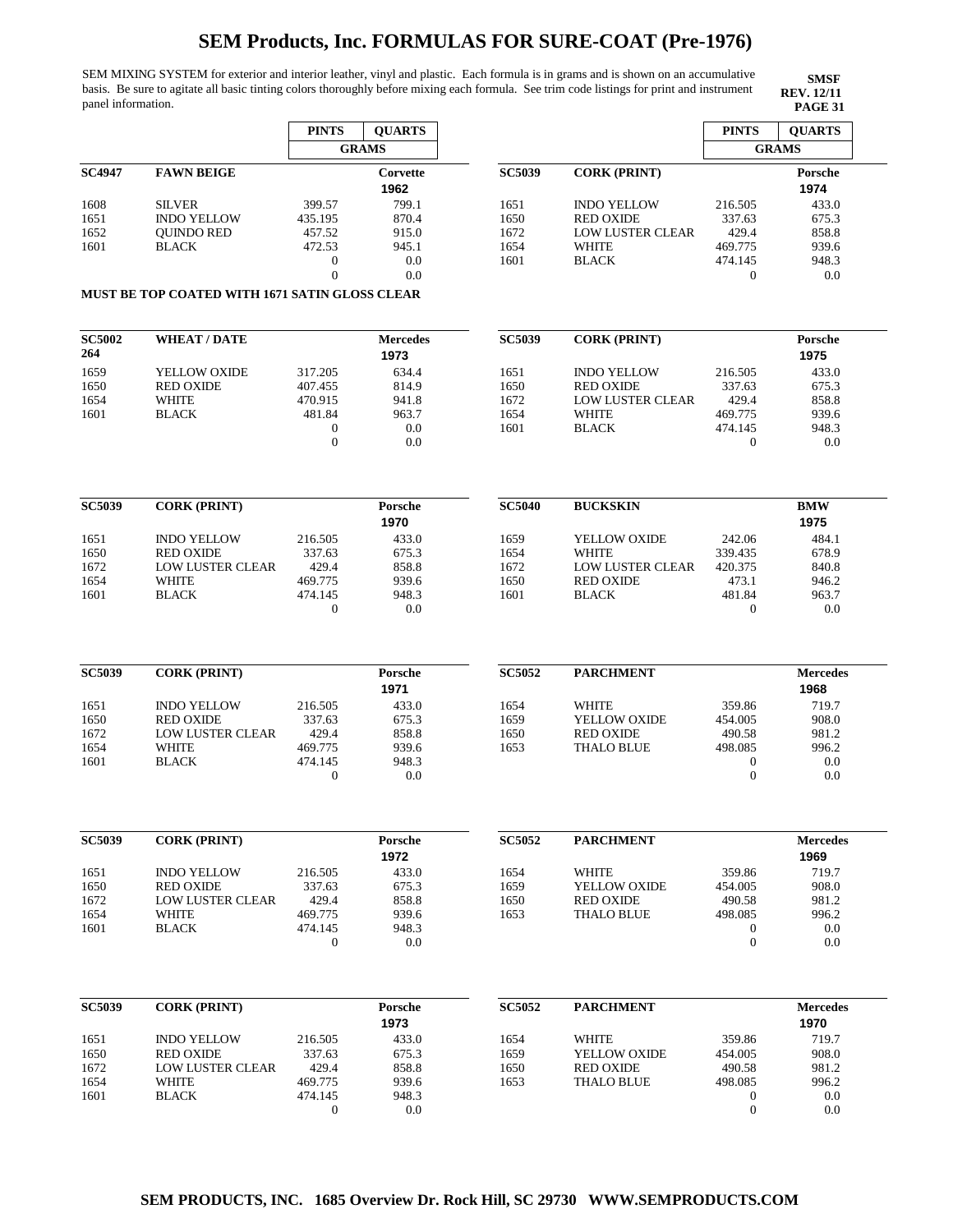SEM MIXING SYSTEM for exterior and interior leather, vinyl and plastic. Each formula is in grams and is shown on an accumulative basis. Be sure to agitate all basic tinting colors thoroughly before mixing each formula. See trim code listings for print and instrument panel information. **PAGE 32 PAGE 32** 

|                           |                                  | <b>PINTS</b>                       | <b>QUARTS</b>                 |                               |                                        | <b>PINTS</b>                         | <b>QUARTS</b>                 |
|---------------------------|----------------------------------|------------------------------------|-------------------------------|-------------------------------|----------------------------------------|--------------------------------------|-------------------------------|
|                           |                                  |                                    | <b>GRAMS</b>                  |                               |                                        |                                      | <b>GRAMS</b>                  |
| <b>SC5052</b>             | <b>PARCHMENT</b>                 |                                    | <b>Mercedes</b><br>1971       | <b>SC5452</b><br><b>BN 21</b> | <b>MEDIUM BLUE</b>                     |                                      | <b>General Motors</b><br>1974 |
| 1654                      | WHITE                            | 359.86                             | 719.7                         | 1654                          | <b>WHITE</b>                           | 208.43                               | 416.9                         |
| 1659                      | YELLOW OXIDE                     | 454.005                            | 908.0                         | 1650                          | <b>RED OXIDE</b>                       | 360.24                               | 720.5                         |
| 1650                      | <b>RED OXIDE</b>                 | 490.58                             | 981.2                         | 1653                          | <b>THALO BLUE</b>                      | 457.805                              | 915.6                         |
| 1653                      | <b>THALO BLUE</b>                | 498.085                            | 996.2                         | 1601                          | <b>BLACK</b>                           | 485.165                              | 970.3                         |
|                           |                                  | $\mathbf{0}$<br>$\mathbf{0}$       | 0.0<br>0.0                    |                               |                                        | $\boldsymbol{0}$<br>$\boldsymbol{0}$ | 0.0<br>0.0                    |
| <b>SC5053</b>             | <b>BAMBOO</b>                    |                                    | <b>Mercedes</b>               | <b>SC5454</b>                 | <b>MIDNIGHT BLUE</b>                   |                                      | <b>General Motors</b>         |
|                           |                                  |                                    | 1972                          | 5-0561-6                      |                                        |                                      | 1974                          |
| 1659                      | YELLOW OXIDE                     | 218.5                              | 437.0                         | 1653                          | <b>THALO BLUE</b>                      | 215.84                               | 431.7                         |
| 1672                      | <b>LOW LUSTER CLEAR</b>          | 397.575                            | 795.2                         | 1650                          | <b>RED OXIDE</b>                       | 346.085                              | 692.2                         |
| 1650                      | <b>RED OXIDE</b>                 | 473.195                            | 946.4                         | 1601                          | <b>BLACK</b>                           | 418.57                               | 837.1                         |
| 1601                      | <b>BLACK</b>                     | 476.425                            | 952.9                         | 1654                          | <b>WHITE</b>                           | 472.91                               | 945.8                         |
|                           |                                  | $\mathbf{0}$<br>$\overline{0}$     | 0.0<br>0.0                    |                               |                                        | 0<br>$\boldsymbol{0}$                | 0.0<br>0.0                    |
|                           |                                  |                                    |                               |                               |                                        |                                      |                               |
| <b>SC5053</b>             | <b>BAMBOO</b>                    |                                    | <b>Mercedes</b><br>1973       | <b>SC5477</b><br><b>BN</b> 44 | <b>MEDIUM GREEN</b>                    |                                      | <b>General Motors</b><br>1975 |
| 1659                      | YELLOW OXIDE                     | 218.5                              | 437.0                         | 1659                          | YELLOW OXIDE                           | 278.635                              | 557.3                         |
| 1672                      | <b>LOW LUSTER CLEAR</b>          | 397.575                            | 795.2                         | 1672                          | <b>LOW LUSTER CLEAR</b>                | 366.795                              | 733.6                         |
| 1650                      | <b>RED OXIDE</b>                 | 473.195                            | 946.4                         | 1654                          | WHITE                                  | 442.605                              | 885.2                         |
| 1601                      | <b>BLACK</b>                     | 476.425                            | 952.9                         | 1653                          | <b>THALO BLUE</b>                      | 471.485                              | 943.0                         |
|                           |                                  | $\boldsymbol{0}$                   | 0.0                           | 1601                          | <b>BLACK</b>                           | 480.32                               | 960.6                         |
|                           |                                  | $\mathbf{0}$                       | 0.0                           |                               |                                        | $\mathbf{0}$                         | 0.0                           |
| <b>SC5053</b>             | <b>BAMBOO</b>                    |                                    | <b>Mercedes</b>               | <b>SC5481</b>                 | <b>MEDIUM AQUA POLY</b>                |                                      | <b>Ford Motors</b>            |
|                           |                                  |                                    | 1974                          | M-4069-J                      |                                        |                                      | 1975                          |
| 1659                      | YELLOW OXIDE                     | 218.5                              | 437.0                         | 1653                          | <b>THALO BLUE</b>                      | 221.35                               | 442.7                         |
| 1672                      | <b>LOW LUSTER CLEAR</b>          | 397.575                            | 795.2                         | 1608                          | <b>SILVER</b>                          | 386.365                              | 772.7                         |
| 1650                      | <b>RED OXIDE</b>                 | 473.195                            | 946.4                         | 1651                          | <b>INDO YELLOW</b>                     | 441.085                              | 882.2                         |
| 1601                      | <b>BLACK</b>                     | 476.425                            | 952.9                         | 1652                          | <b>QUINDO RED</b>                      | 469.68                               | 939.4                         |
|                           |                                  | $\boldsymbol{0}$<br>$\overline{0}$ | 0.0<br>0.0                    |                               |                                        | 0<br>$\mathbf{0}$                    | 0.0<br>0.0                    |
|                           |                                  |                                    |                               |                               |                                        |                                      |                               |
| <b>SC5053</b>             | <b>BAMBOO</b>                    |                                    | <b>Mercedes</b>               | <b>SC5483</b><br>M-4061-J     | <b>MEDIUM GREEN POLY</b>               |                                      | <b>Ford Motors</b>            |
|                           |                                  |                                    | 1975                          |                               |                                        |                                      | 1973                          |
| 1659                      | YELLOW OXIDE                     | 218.5                              | 437.0                         | 1608                          | <b>SILVER</b>                          | 167.39                               | 334.8                         |
| 1672                      | <b>LOW LUSTER CLEAR</b>          | 397.575                            | 795.2                         | 1651                          | <b>INDO YELLOW</b>                     | 308.75                               | 617.5                         |
| 1650<br>1601              | <b>RED OXIDE</b><br><b>BLACK</b> | 473.195<br>476.425                 | 946.4<br>952.9                | 1672<br>1656                  | LOW LUSTER CLEAR<br><b>THALO GREEN</b> | 377.34<br>426.74                     | 754.7<br>853.5                |
|                           |                                  | $\boldsymbol{0}$                   | 0.0                           | 1601                          | <b>BLACK</b>                           | 471.2                                | 942.4                         |
|                           |                                  | $\overline{0}$                     | 0.0                           |                               |                                        | $\mathbf{0}$                         | 0.0                           |
| <b>SC5444</b><br>4-0451-6 | <b>DARK MAIZE</b>                |                                    | <b>General Motors</b><br>1974 | <b>SC5486</b><br>M-4074-J     | <b>DARK JADE POLY</b>                  |                                      | <b>Ford Motors</b><br>1974    |
|                           |                                  |                                    |                               |                               |                                        |                                      |                               |
| 1659                      | YELLOW OXIDE                     | 378.29                             | 756.6                         | 1656                          | <b>THALO GREEN</b>                     | 349.695                              | 699.4                         |
| 1654<br>1601              | WHITE<br><b>BLACK</b>            | 414.77<br>449.445                  | 829.5<br>898.9                | 1672<br>1608                  | LOW LUSTER CLEAR<br><b>SILVER</b>      | 407.075<br>440.325                   | 814.2<br>880.7                |
| 1650                      | <b>RED OXIDE</b>                 | 478.895                            | 957.8                         | 1651                          | <b>INDO YELLOW</b>                     | 457.52                               | 915.0                         |
|                           |                                  | $\boldsymbol{0}$                   | 0.0                           | 1601                          | <b>BLACK</b>                           | 470.63                               | 941.3                         |
|                           |                                  | $\mathbf{0}$                       | 0.0                           |                               |                                        | 0                                    | 0.0                           |
|                           |                                  |                                    |                               |                               |                                        |                                      |                               |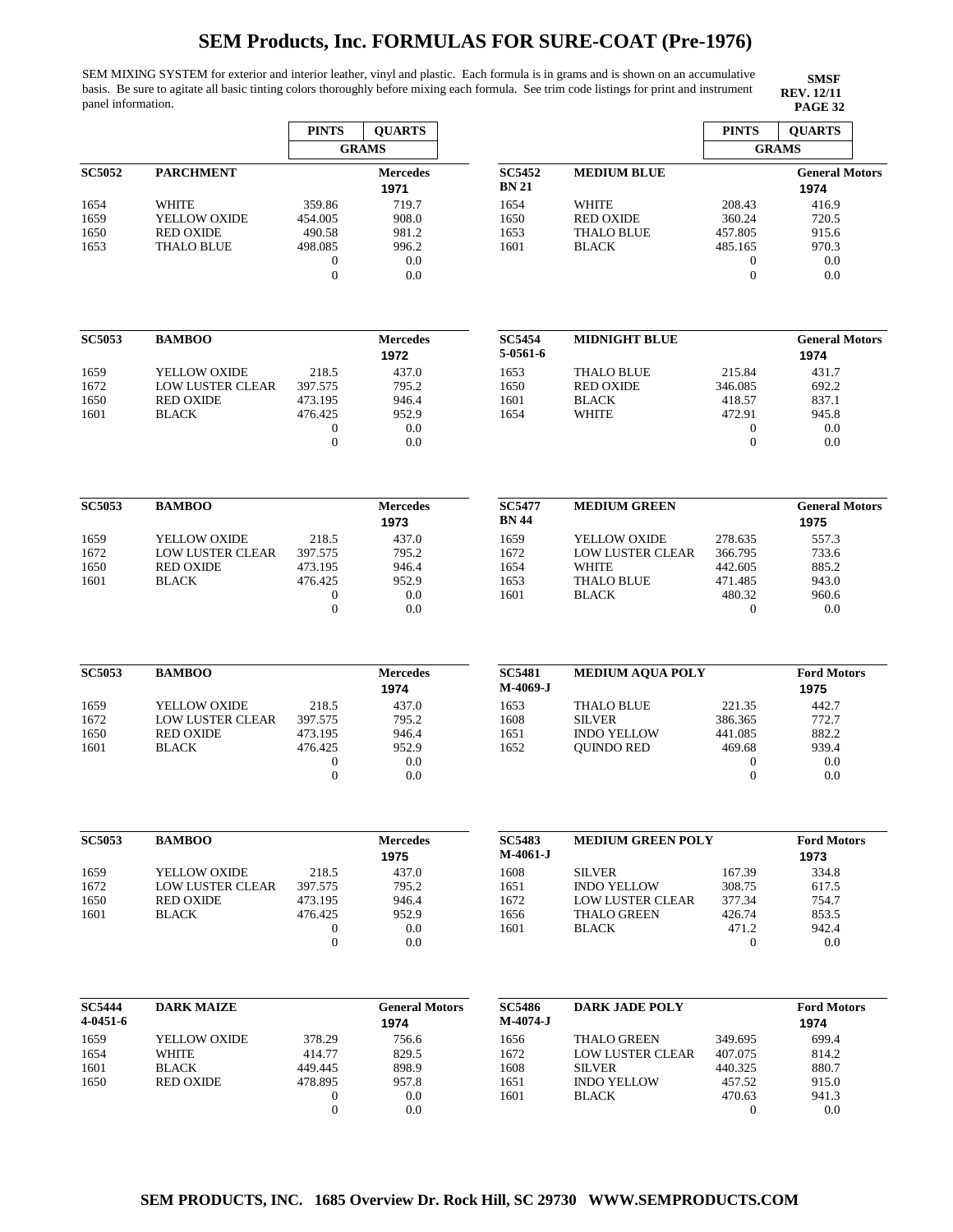SEM MIXING SYSTEM for exterior and interior leather, vinyl and plastic. Each formula is in grams and is shown on an accumulative basis. Be sure to agitate all basic tinting colors thoroughly before mixing each formula. See trim code listings for print and instrument panel information. **PAGE 33** 

**SMSF REV. 12/11**

**Motors** 

**Motors** 

**Motors** 

**Motors** 

|                             |                                          | <b>PINTS</b>     | <b>QUARTS</b>              |                           |                          | <b>PINTS</b>     | <b>QUARTS</b>              |
|-----------------------------|------------------------------------------|------------------|----------------------------|---------------------------|--------------------------|------------------|----------------------------|
|                             |                                          |                  | <b>GRAMS</b>               |                           |                          |                  | <b>GRAMS</b>               |
|                             |                                          |                  |                            |                           |                          |                  |                            |
| <b>SC5493</b>               | <b>DARK BLUE</b>                         |                  | <b>Chrysler Motors</b>     | <b>SC5504</b>             | SILVER POLY (LIGHT GRAY) |                  | <b>Ford Motors</b>         |
| <b>AB5-AB8</b>              |                                          |                  | 1973                       | M-4039-J                  |                          |                  | 1973                       |
| 1653                        | <b>THALO BLUE</b>                        | 203.775          | 407.6                      | 1608                      | <b>SILVER</b>            | 410.97           | 821.9                      |
| 1650                        | <b>RED OXIDE</b>                         | 375.82           | 751.6                      | 1653                      | <b>THALO BLUE</b>        | 441.75           | 883.5                      |
| 1654                        | <b>WHITE</b>                             | 455.24           | 910.5                      | 1652                      | <b>QUINDO RED</b>        | 457.33           | 914.7                      |
| 1601                        | <b>BLACK</b>                             | 475.285          | 950.6                      | 1651                      | <b>INDO YELLOW</b>       | 472.435          | 944.9                      |
|                             |                                          | $\mathbf{0}$     | 0.0                        |                           |                          | $\boldsymbol{0}$ | 0.0                        |
|                             |                                          | $\overline{0}$   | 0.0                        |                           |                          | $\mathbf{0}$     | 0.0                        |
|                             |                                          |                  |                            |                           |                          |                  |                            |
| <b>SC5495</b>               | <b>DARK BLUE</b>                         |                  | <b>Chrysler Motors</b>     | <b>SC5505</b>             | SILVER POLY (MED. GRAY)  |                  | <b>Ford Motors</b>         |
| <b>AB3-KB7</b>              |                                          |                  | 1975                       | $M-4051-J$                |                          |                  | 1974                       |
| 1653                        | <b>THALO BLUE</b>                        | 230.85           | 461.7                      | 1608                      | <b>SILVER</b>            | 258.97           | 517.9                      |
| 1654                        | WHITE                                    | 362.235          | 724.5                      | 1601                      | <b>BLACK</b>             | 335.255          | 670.5                      |
| 1601                        | <b>BLACK</b>                             | 428.07           | 856.1                      | 1672                      | <b>LOW LUSTER CLEAR</b>  | 403.37           | 806.7                      |
| 1659                        | YELLOW OXIDE                             | 478.515          | 957.0                      | 1653                      | <b>THALO BLUE</b>        | 441.56           | 883.1                      |
|                             |                                          | $\boldsymbol{0}$ | 0.0                        | 1652                      | <b>QUINDO RED</b>        | 471.77           | 943.5                      |
|                             |                                          | $\overline{0}$   | 0.0                        |                           |                          | $\boldsymbol{0}$ | 0.0                        |
|                             | MUST TOP COAT WITH 1670 HIGH GLOSS CLEAR |                  |                            |                           |                          |                  |                            |
| <b>SC5498</b>               | <b>GREEN INTERIOR</b>                    |                  | <b>American Motor:</b>     | <b>SC5508</b>             | <b>LIGHT GOLD</b>        |                  | <b>Ford Motors</b>         |
| 75R7                        |                                          |                  | 1975                       | M-4026-G                  |                          |                  | 1973                       |
| 1654                        | <b>WHITE</b>                             | 221.445          | 442.9                      | 1659                      | YELLOW OXIDE             | 333.545          | 667.1                      |
| 1656                        | <b>THALO GREEN</b>                       | 376.105          | 752.2                      | 1654                      | WHITE                    | 458.66           | 917.3                      |
| 1651                        | <b>INDO YELLOW</b>                       | 432.82           | 865.6                      | 1601                      | <b>BLACK</b>             | 478.705          | 957.4                      |
| 1601                        | <b>BLACK</b>                             | 485.83           | 971.7                      | 1650                      | <b>RED OXIDE</b>         | 484.405          | 968.8                      |
|                             |                                          | $\boldsymbol{0}$ | 0.0                        |                           |                          | $\boldsymbol{0}$ | 0.0                        |
|                             |                                          | $\overline{0}$   | 0.0                        |                           |                          | $\overline{0}$   | 0.0                        |
| <b>SC5503</b>               | <b>MEDIUM SILVER BLUE</b>                |                  | <b>Ford Motors</b>         | <b>SC5508</b>             | <b>LIGHT GOLD</b>        |                  | <b>Ford Motors</b>         |
| $M-4054-J$                  |                                          |                  | 1973                       | M-4026-G                  |                          |                  | 1974                       |
| 1654                        | <b>WHITE</b>                             | 195.32           | 390.6                      | 1659                      | YELLOW OXIDE             | 333.545          | 667.1                      |
| 1601                        | <b>BLACK</b>                             | 280.155          | 560.3                      | 1654                      | <b>WHITE</b>             | 458.66           | 917.3                      |
| 1672                        | <b>LOW LUSTER CLEAR</b>                  | 356.44           | 712.9                      | 1601                      | <b>BLACK</b>             | 478.705          | 957.4                      |
| 1659                        | YELLOW OXIDE                             | 431.205          | 862.4                      | 1650                      | <b>RED OXIDE</b>         | 484.405          | 968.8                      |
| 1653                        | <b>THALO BLUE</b>                        | 485.165          | 970.3                      |                           |                          | $\overline{0}$   | 0.0                        |
|                             |                                          | $\boldsymbol{0}$ | 0.0                        |                           |                          | $\boldsymbol{0}$ | 0.0                        |
|                             |                                          |                  |                            |                           |                          |                  |                            |
| <b>SC5503</b><br>$M-4054-J$ | <b>MEDIUM SILVER BLUE</b>                |                  | <b>Ford Motors</b><br>1974 | <b>SC5509</b><br>M-4018-J | <b>TOBACC POLY</b>       |                  | <b>Ford Motors</b><br>1973 |
| 1654                        | <b>WHITE</b>                             | 195.32           | 390.6                      | 1652                      | <b>QUINDO RED</b>        | 156.56           | 313.1                      |
| 1601                        | <b>BLACK</b>                             | 280.155          | 560.3                      | 1651                      | <b>INDO YELLOW</b>       | 289.75           | 579.5                      |
| 1672                        | LOW LUSTER CLEAR                         | 356.44           | 712.9                      | 1672                      | <b>LOW LUSTER CLEAR</b>  | 372.97           | 745.9                      |
| 1659                        | YELLOW OXIDE                             | 431.205          | 862.4                      | 1608                      | <b>SILVER</b>            | 422.94           | 845.9                      |
| 1653                        | THALO BLUE                               | 485.165          | 970.3                      | 1601                      | <b>BLACK</b>             | 471.865          | 943.7                      |
|                             |                                          | $\boldsymbol{0}$ | 0.0                        |                           |                          | $\overline{0}$   | 0.0                        |
|                             |                                          |                  |                            |                           |                          |                  |                            |
| <b>SC5503</b><br>M-4054-J   | <b>MEDIUM SILVER BLUE</b>                |                  | <b>Ford Motors</b>         | <b>SC5509</b><br>M-4018-J | <b>TOBACC POLY</b>       |                  | <b>Ford Motors</b>         |
|                             |                                          |                  | 1975                       |                           |                          |                  | 1974                       |
| 1654                        | <b>WHITE</b>                             | 195.32           | 390.6                      | 1652                      | <b>QUINDO RED</b>        | 156.56           | 313.1                      |
| 1601                        | <b>BLACK</b>                             | 280.155          | 560.3                      | 1651                      | <b>INDO YELLOW</b>       | 289.75           | 579.5                      |
| 1672                        | LOW LUSTER CLEAR                         | 356.44           | 712.9                      | 1672                      | <b>LOW LUSTER CLEAR</b>  | 372.97           | 745.9                      |
| 1659                        | YELLOW OXIDE                             | 431.205          | 862.4                      | 1608                      | <b>SILVER</b>            | 422.94           | 845.9                      |
| 1653                        | <b>THALO BLUE</b>                        | 485.165          | 970.3                      | 1601                      | <b>BLACK</b>             | 471.865          | 943.7                      |
|                             |                                          | $\boldsymbol{0}$ | 0.0                        |                           |                          | $\overline{0}$   | 0.0                        |